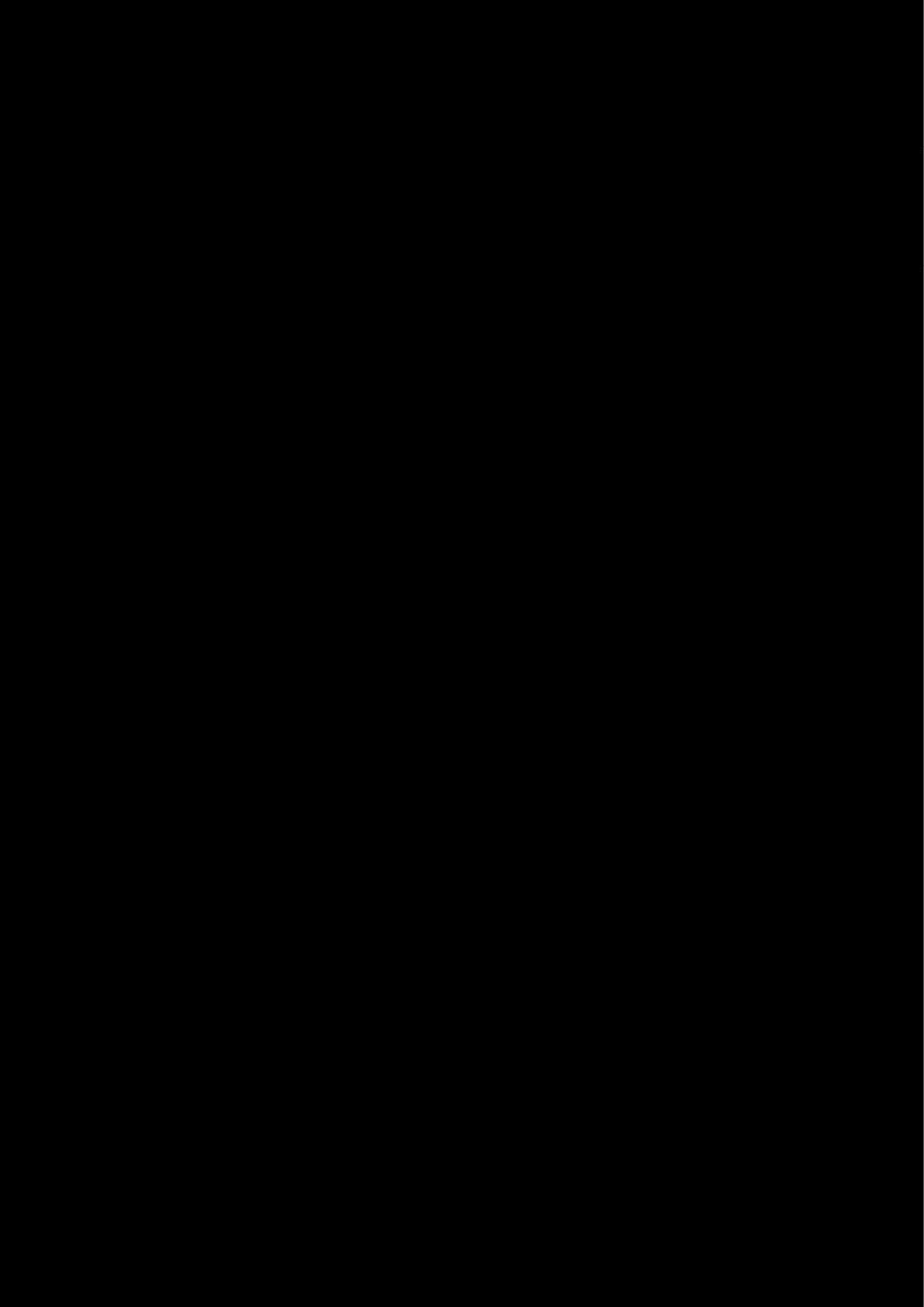# **Chapter 12 Chapter 12 Noise and Vibration**

## **12.1 Introduction**

This chapter of the EIAR outlines the assessment of the potential noise and vibration impacts associated with the Foynes to Limerick Road (including Adare Bypass) including the HGV Service Area.

## **12.2 Methodology**

#### **12.2.1 General**

In order to assess the noise and vibration impact of the proposed road development, the following methodology has been adopted:

- The first stage is to assess and quantify the existing noise environment in the vicinity of sensitive receptors that may be affected by the proposed road development. Noise sensitive receptors include residential properties, education buildings, hospitals and areas of high amenity value in existing low noise settings. In the case of a road scheme, the selected noise-sensitive locations are those in closest proximity to the proposed road development (typically within 300m distance) and along sections of existing roads where changes in traffic volumes are expected.
- The noise levels resulting from both the construction and operational phases of the proposed development are calculated using established prediction techniques.
- An assessment of potential likely vibration impacts associated with the construction phase are reviewed based on the proposed construction phases and adjacent sensitive properties. There are no significant vibration impacts associated with the operational phase.
- The results of the predicted assessment are compared against the most appropriate criteria for both construction and operational phases. Where predicted noise levels are in excess of the adopted criteria, mitigation measures are proposed.
- Further details of each phase of the assessment are set out in the individual sections of this chapter.

#### **12.2.2 Relevant Guidelines**

The assessment has been undertaken with reference to the most appropriate guidance documents relating to environmental noise and vibration from road traffic and construction noise and vibration which are set out within the relevant sections of this chapter and included in the references section at the end of this chapter. The key guidance documents relating to this chapter are:

- TII 2004 *Guidelines for the Treatment of Noise and Vibration in National Road Schemes;*
- TII 2014 *Good Practice Guidelines for the Treatment of Noise during the Planning of National Road Schemes*.

In addition to specific noise guidance documents, the following guidelines were considered and consulted for the purposes of the proposed road development: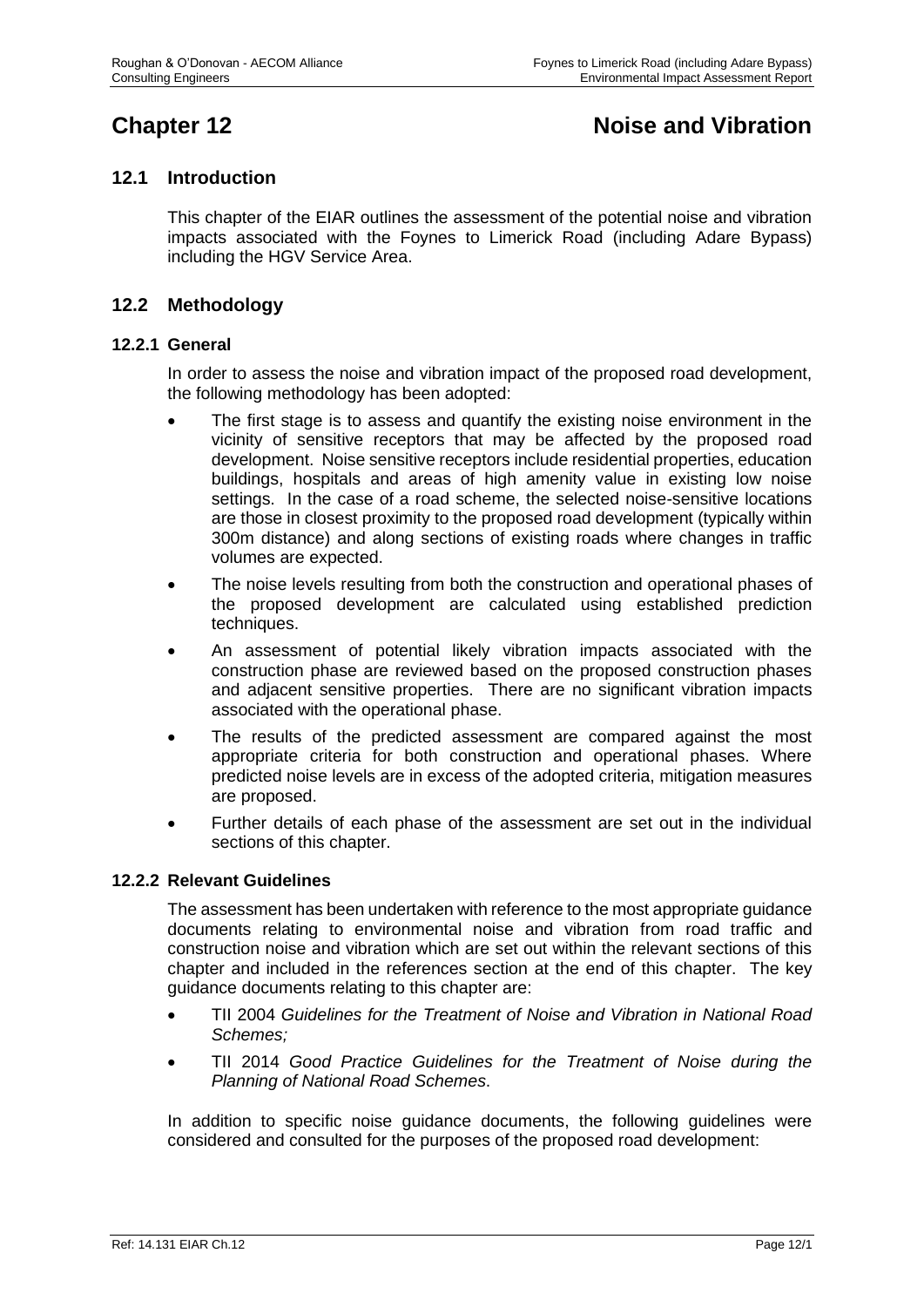- *Guidelines on the Information to be contained in Environmental Impact Statements'*, (EPA, 2002)
- '*EPA Advice Notes on Current Practice (in the preparation of Environmental Impact Statements*), (EPA, 2003)
- '*EPA Advice Notes for Preparing Environmental Impact Statements*, (Draft, September 2015)
- *EPA Guidelines on the information to be contained in Environmental Impact Assessment Reports* (Draft August 2017)
- *Environmental Impact Assessment of Projects: Guidance on the preparation of the Environmental Impact Assessment Report* (European Commission, 2017);
- ISO 1996-2:*2017: Acoustics - Description, measurement and assessment of environmental noise - Part 2: Determination of sound pressure levels*

#### *12.2.2.1 Construction Phase Assessment Guidelines*

Guidelines relating to construction noise and vibration limits are set out within the TII guidance documents and other relevant national and international documentation for the control of noise and vibration from construction sites. These are discussed in the following sections.

#### **Construction Noise**

The TII noise guidance documents specify noise levels that are deemed acceptable in terms of construction noise for new national roads. These design goals are set out in [Table 12.1.](#page-2-0)

#### <span id="page-2-0"></span>**Table 12.1 Maximum Permissible Noise Levels at the Façade of Dwellings During Construction Phase**

| <b>Road Link</b>                             | Noise Levels (dB re. 2x10 <sup>-5</sup> Pa) |            |  |  |
|----------------------------------------------|---------------------------------------------|------------|--|--|
|                                              | $L_{Aeq,1hr}$                               | $L_A$ Smax |  |  |
| Monday to Friday 07:00 to 19:00hrs           | 70                                          | 80         |  |  |
| Monday to Friday 19:00 to 22:00hrs           | $60*$                                       | $65*$      |  |  |
| Saturdays 08:00 to 16:30hrs                  | 65                                          | 75         |  |  |
| Sundays & Bank Holidays 08:00 to<br>16:30hrs | 60*                                         | $65*$      |  |  |

Note \* Construction activity at these times, other than that required for emergency works, will normally require the explicit permission of the local authority.

The TII guidelines do not include specific night-time construction noise limit values. In order to determine appropriate limits for any scheduled night-time works, best practice guidelines are taken from the British Standard BS5228 – 1: 2009 +A1 2014: *Code of practice for noise and vibration control on construction and open sites – Noise*. The standard provides guidance on setting appropriate limit values for construction based on existing ambient noise levels in the absence of construction noise. The guidance levels for night-time periods are summarised in [Table 12.2.](#page-3-0)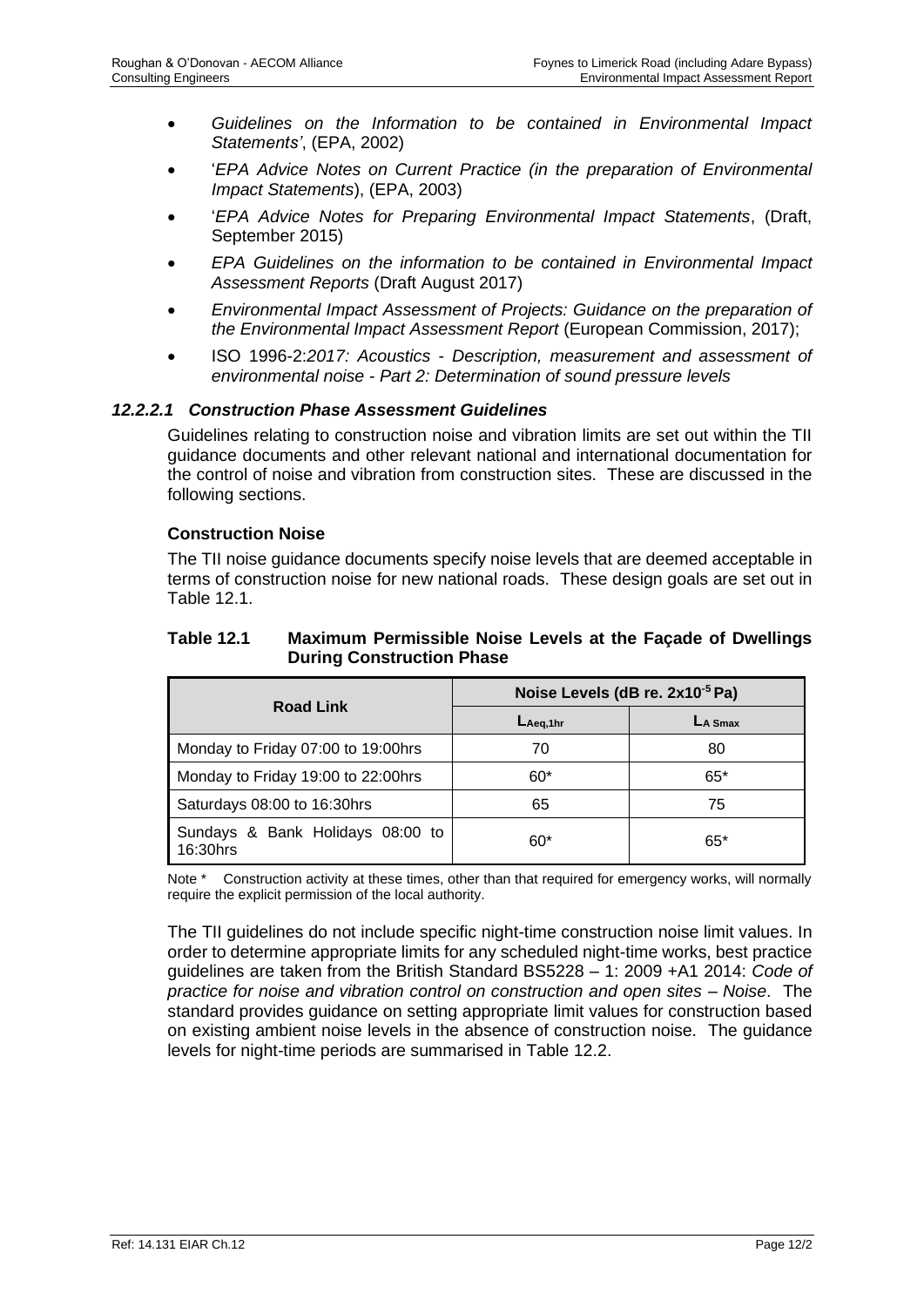<span id="page-3-0"></span>

| <b>Table 12.2</b> | <b>Example Night-time Construction Noise Thresholds at Dwellings</b> |
|-------------------|----------------------------------------------------------------------|
|-------------------|----------------------------------------------------------------------|

| <b>Period</b>                | <b>Threshold Values (dB)</b> |                         |                         |  |  |  |
|------------------------------|------------------------------|-------------------------|-------------------------|--|--|--|
|                              | Category A A                 | Category B <sup>B</sup> | Category C <sup>c</sup> |  |  |  |
| Night-time 23:00 to 07:00hrs | 45                           | 50                      | 55                      |  |  |  |

Note A: Category A: threshold values to use when ambient noise levels (when rounded to the nearest 5dB) are less than these values.

Note B: Category B: threshold values to use when ambient noise levels (when rounded to the nearest 5dB) are the same as category A values.

Note C: Category C: threshold values to use when ambient noise levels (when rounded to the nearest 5dB) are higher than category A values.

#### *Construction Vibration*

Vibration standards are generally split into two categories, those dealing with human comfort and those dealing with cosmetic or structural damage to buildings. In both instances, it is appropriate to consider the magnitude of vibration in terms of Peak Particle Velocity (PPV).

With regards to building response, the TII guidelines outline the following design goals in respect of ensuring that no cosmetic or structural damage occurs to buildings in the vicinity of construction works.

#### <span id="page-3-1"></span>**Table 12.3 Allowable Vibration During Road Construction in Order to Minimise the Risk of Building Damage**

| Allowable vibration velocity (Peak Particle Velocity) at the closest part of<br>any sensitive property to the source of vibration, at a frequency of |  |  |  |  |  |  |  |
|------------------------------------------------------------------------------------------------------------------------------------------------------|--|--|--|--|--|--|--|
| 50 to 100Hz (and above)<br>10 to 50Hz<br>Less than 10Hz                                                                                              |  |  |  |  |  |  |  |
| $12.5$ mm/s<br>20 <sub>mm/s</sub><br>8mm/s                                                                                                           |  |  |  |  |  |  |  |

Humans are particularly sensitive to vibration stimuli and perception of vibration at very low levels may lead to concern. Vibration typically becomes perceptible at around 0.15 to 0.3 mm/s and may become disturbing or annoying at higher magnitudes. However, higher levels of vibration are typically tolerated for single events or events of short-term duration, particularly during construction projects and when the origin of vibration is known. For example, blasting and piling, two of the primary sources of potential vibration during the construction phase of the proposed road development, can typically be tolerated at vibration levels up to 12 mm/s and 6 mm/s respectively if adequate public relations are in place. These values refer to the day time periods only.

#### *Blasting*

When assessing the potential impact of blasting, the relevant parameters used are both air overpressure and Peak Particle Velocity (PPV) mm/s. The TII guidelines recommends a PPV design goal of 12mm/s for blasting control. The Irish EPA Guidance Environmental *Management in the extraction industry* (2006) also recommend a PPV limit of 12mm/s in addition to an acceptable limit for air overpressure of 125dB (Lin) Peak Value. In addition, the EPA recommends blasting is only carried out between 09:00 – 18:00 Monday to Friday.

BS 6472 -2:2008: *Guide to Evaluation of Human Exposure to vibration in buildings. Part 2: Blast Induced Vibration* suggests satisfactory vibration magnitudes from blasting relating to human response. The document notes that for up to three blasts per day, a PPV limit value between 6 and 10mm/s is deemed reasonable, however it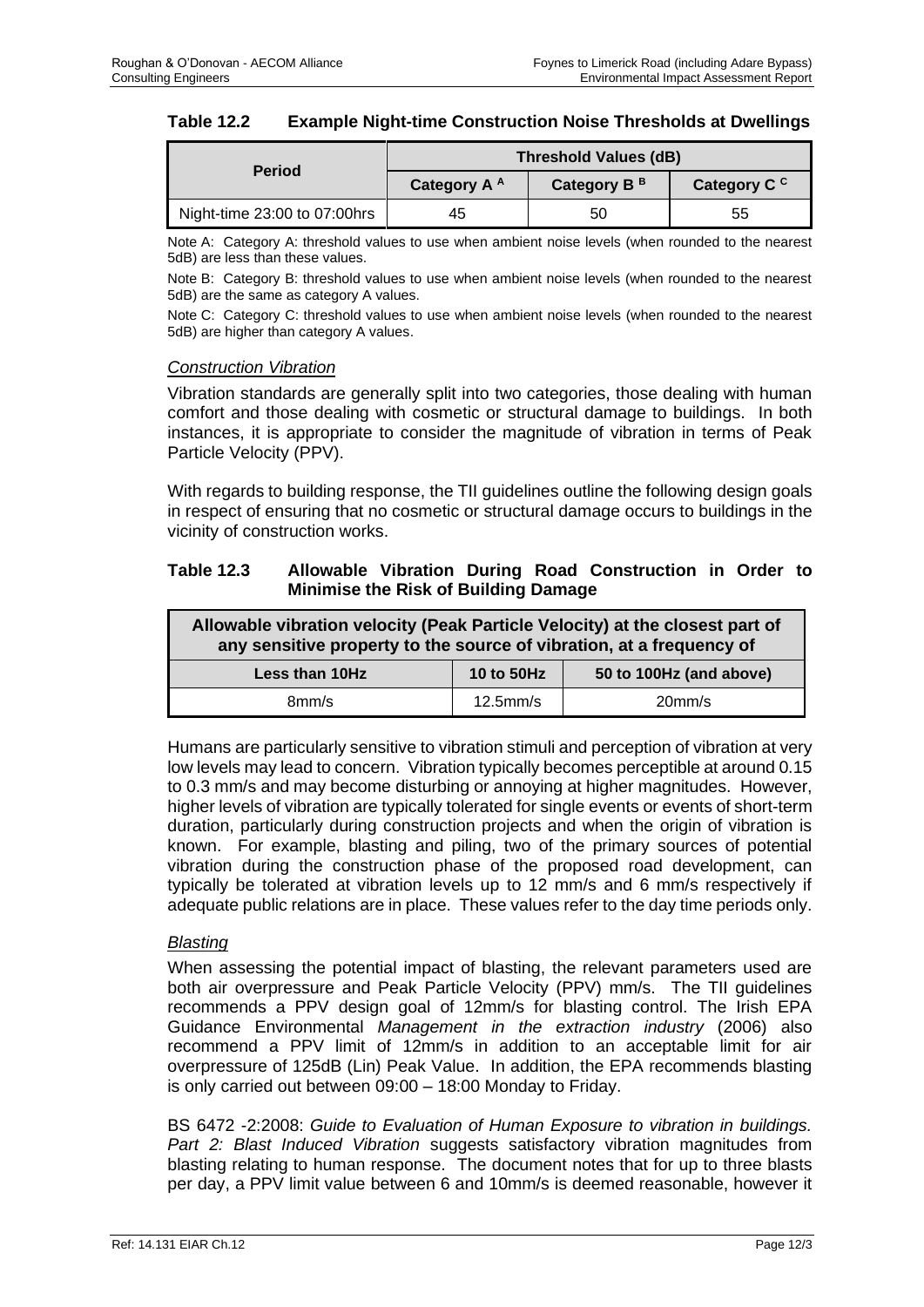states these limit values relate to long term blasting operations from surface mineral extraction sites. The standard notes that '*for civil engineering projects, such as tunnel and foundation excavations, it should be recognised that the application of human response criteria, rather than conservative damage criteria, could significantly prolong project durations. In turn this could lead to increased complaint levels'.* 

The standard notes higher levels may be more appropriate for short term projects, where good public relations, property surveys etc. are undertaken.

#### *Construction Traffic Impact Ratings*

The classification of impacts relating to changes in traffic noise along existing road links during the construction phase are summarised in [Table 12.4.](#page-4-0) These impact ratings are taken from the UK's Design Manual for Roads and Bridges, Volume 11 Section 3 Part 7 (2011) for the 'short term' impact ratings.

<span id="page-4-0"></span>**Table 12.4 Classification of Magnitude of Noise Impacts in the Short Term**

| Noise Change, dB(A) | <b>Magnitude of Impact</b> |
|---------------------|----------------------------|
| 0                   | No Change                  |
| $0.1 - 0.9$         | Negligible                 |
| $1 - 2.9$           | Minor                      |
| $3 - 4.9$           | Moderate                   |
| 5+                  | Major                      |

## *12.2.2.2 Operational Phase Assessment Guidelines*

#### **TII Noise Guidance Documents - Road Traffic Noise**

There are no statutory guidelines relating to noise from road schemes in Ireland. In the absence of statutory guidance, the most commonly applied standard is that issued by the TII within their 2004 and 2014 noise guidance documents. Both documents specify that the following absolute noise design criterion for new national road schemes in Ireland is appropriate:

Day-evening-night value of: 60dB L<sub>den.</sub>

This is a free field façade criterion, i.e. does not take account of reflections from building facades.

 $L<sub>den</sub>$  is the 24-hour noise rating level determined by the averaging of the  $L<sub>day</sub>$  with the  $L_{\text{evening}}$  (plus a 5dB penalty) and the  $L_{\text{night}}$  (plus a 10dB penalty).  $L_{\text{den}}$  is calculated using the following formula:

$$
L_{\text{den}} = 10 \log \left( \frac{1}{24} \right) \left( 12 \times \left( 10^{\frac{Lday}{10}} \right) + 4 \times \left( 10^{\frac{Levening+5}{10}} \right) + 8 \times \left( 10^{\frac{Lnight+10}{10}} \right) \right)
$$

Where:

- $L_{day}$  is the A-weighted long-term average sound level as defined in ISO 1996 (2017) *Description, measurement and assessment of environmental noise. Part 2: Determination of sound pressure levels*, determined over all of the day periods of a year. This is defined as the period between 07:00 and 19:00hrs;
- Levening is the A-weighted long-term average sound level as defined in ISO 1996- 2, determined over all the evening periods of a year. This is defined as the period between 19:00 and 23:00hrs; and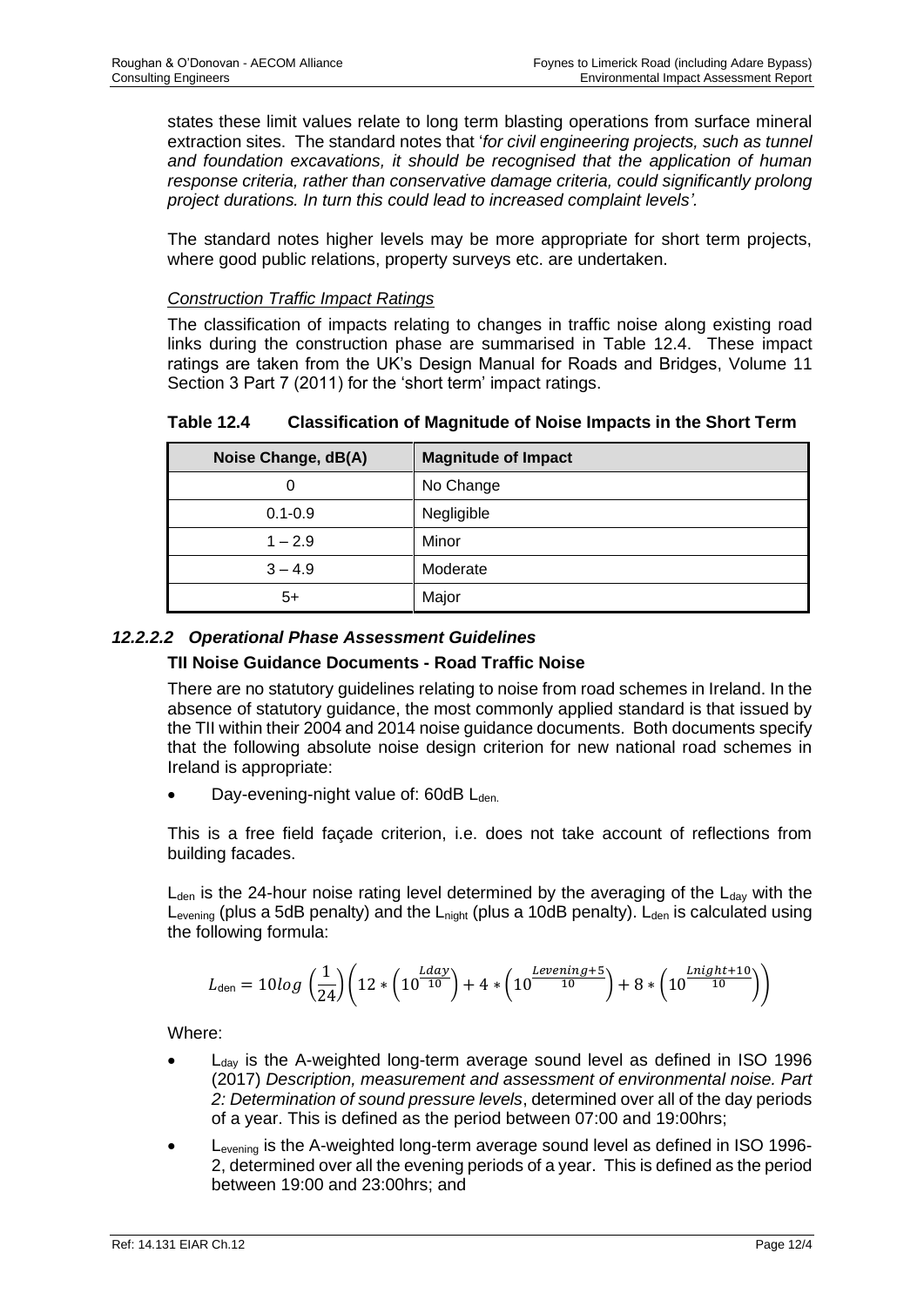• Lnight is the A-weighted long-term average sound level as defined in ISO 1996- 2:2017, determined over all the night periods of a year. This is defined as the period between 23:00 and 07:00 hrs.

The average sound levels are based on the LAeq parameter. This is the equivalent continuous sound level. It is a type of average and is used to describe a fluctuating noise in terms of a single noise level over the sample period (T).

This criterion applies to new national roads. The following three conditions must be satisfied under the TII guidelines for noise mitigation to be provided:

- The combined expected maximum traffic noise level, i.e. the relevant noise level, from the proposed road development together with other traffic in the vicinity is greater than the design goal of  $60dB$   $L<sub>den</sub>$ ;
- The relevant noise level is at least 1dB more than the expected traffic noise level without the proposed road development in place; and
- The contribution to the increase in the relevant noise level from the proposed road development is at least 1dB.

The proposed development under consideration is a new national road and hence the design goal and assessment methodology set out in the TII guidelines for the assessment of potential noise impacts are directly applicable.

The noise design goal is applied to existing receptors and those included in permitted planning projects in respect of both the year of opening and the Design Year, typically 15 years after the projected year of opening. In the case of this proposed road development, a commencement year of 2024 and a future Design Year of 2039 have been assessed.

#### **Heavy Good Vehicle Service Area**

In addition to the proposed road development, a Heavy Goods Vehicle (HGV) Service Area, is proposed at the western terminal of the route at Foynes Port in accordance with the requirements of the EU TEN-T Directive. This service area will provide parking for up to 35 HGV's and will provide some basic facilities for drivers including toilets, showers and a small common room. A description of this area including proposed site layout is included in Chapter 4 and Figure 4.2.

The TII document does not contain guidance or noise design goals for stationary sources such as those associated with the HGV Service Area. Potential sources of noise from this area will relate to vehicles parked in this area and the potential for refrigerated units serving refrigerated vehicles, where relevant.

In order to set appropriate operational noise criteria for these sources, guidance has been taken from BS 8233 (2014) *Guidance on sound insulation and noise reduction for buildings.* 

The recommended internal noise levels for dwellings are set out in [Table 12.5.](#page-6-0)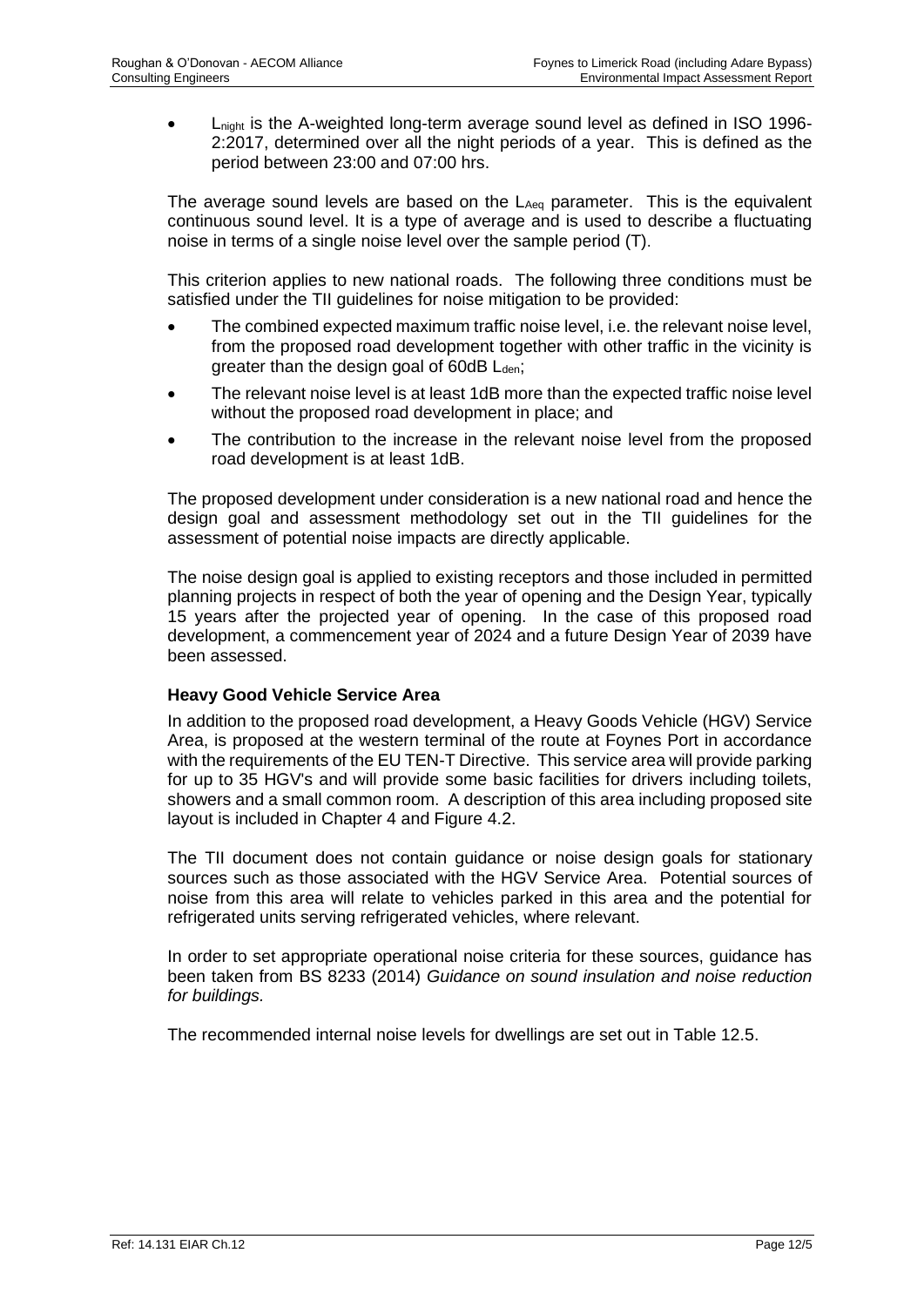<span id="page-6-0"></span>

| <b>Table 12.5</b> | <b>Summary of Recommended Internal Noise Levels from BS 8233</b> |
|-------------------|------------------------------------------------------------------|
|                   | (2014)                                                           |

| <b>Typical Situation</b>   | Design Range, LAeq,T dB |                       |  |  |  |
|----------------------------|-------------------------|-----------------------|--|--|--|
|                            | Daytime, LAeg, 16hr     | Night-time, LAeq, 8hr |  |  |  |
| Living rooms/ dining rooms | $35 - 40$               | n/a                   |  |  |  |
| Bedrooms                   | 35                      | 30                    |  |  |  |

In order to set an external noise level based on the internal criteria noted above, this is done by factoring in the degree of noise reduction afforded by a partially open window is quoted as 15dB within the standard. Taking this information into consideration and taking account of road traffic noise levels in the area, the following criteria relate to the nearest noise sensitive properties external to the site for fixed noise sources.

| Daytime & Evening | $(07:00 \text{ to } 23:00 \text{ hrs})$ | 55 $dB$ $L_{Aeq}$ |
|-------------------|-----------------------------------------|-------------------|
| Night-time        | $(23:00 \text{ to } 07:00 \text{ hrs})$ | 45dB $L_{Aeq}$    |

#### **Limerick City and County Council Noise Action Plan (2018 - 2023)**

The Limerick City and County Council Noise Action Plan (NAP) relates to the management of environmental noise in accordance with the Environmental Noise Directive (END) (2002/49/EC). The purpose of the Action Plan is to manage and reduce, where necessary, environmental noise through the adoption of the action plans.

In the case of Limerick City and County Council, noise due to road traffic sources from sections of roads with a traffic flow threshold above 3 million vehicle trips per annum were mapped in terms of the  $L_{den}$  and the  $L_{nicht}$  parameter in accordance with the third round of noise mapping studies within Europe. This relates to traffic flows for the year 2016 in line with the third mapping round. For Limerick City and County Council, sections of the N69, N21 and N20 roads within the study area of the proposed road development have been mapped. The maps are presented in noise contour bands in increments of 5 decibels starting at 55dB L<sub>den</sub> and 45dB L<sub>night</sub>.

The NAP includes the following onset noise levels for assessment of noise management measures as follows based on Guidance from the EPA.

- 70 dB, Lden
- $57, L_{nioht}$

The onset levels for noise management in addition to a decision matrix is used to identify those areas which may require noise intervention or management.

An implementation plan outlines a proposed programme of works for the period 2018 – 2023. The programme is largely dependent on traffic management and construction projects with the aim to reduce vehicle numbers and to re-distribute traffic on the road network of the city. In terms of the proposed road development under consideration, this facilitates the reduction of traffic through Adare and other smaller towns and villages along the existing N21 and N69 where traffic will be diverted onto the proposed road development.

With respect to road traffic noise for national roads, the NAP refers to the TII guidelines for noise with respect to setting operational noise design goals.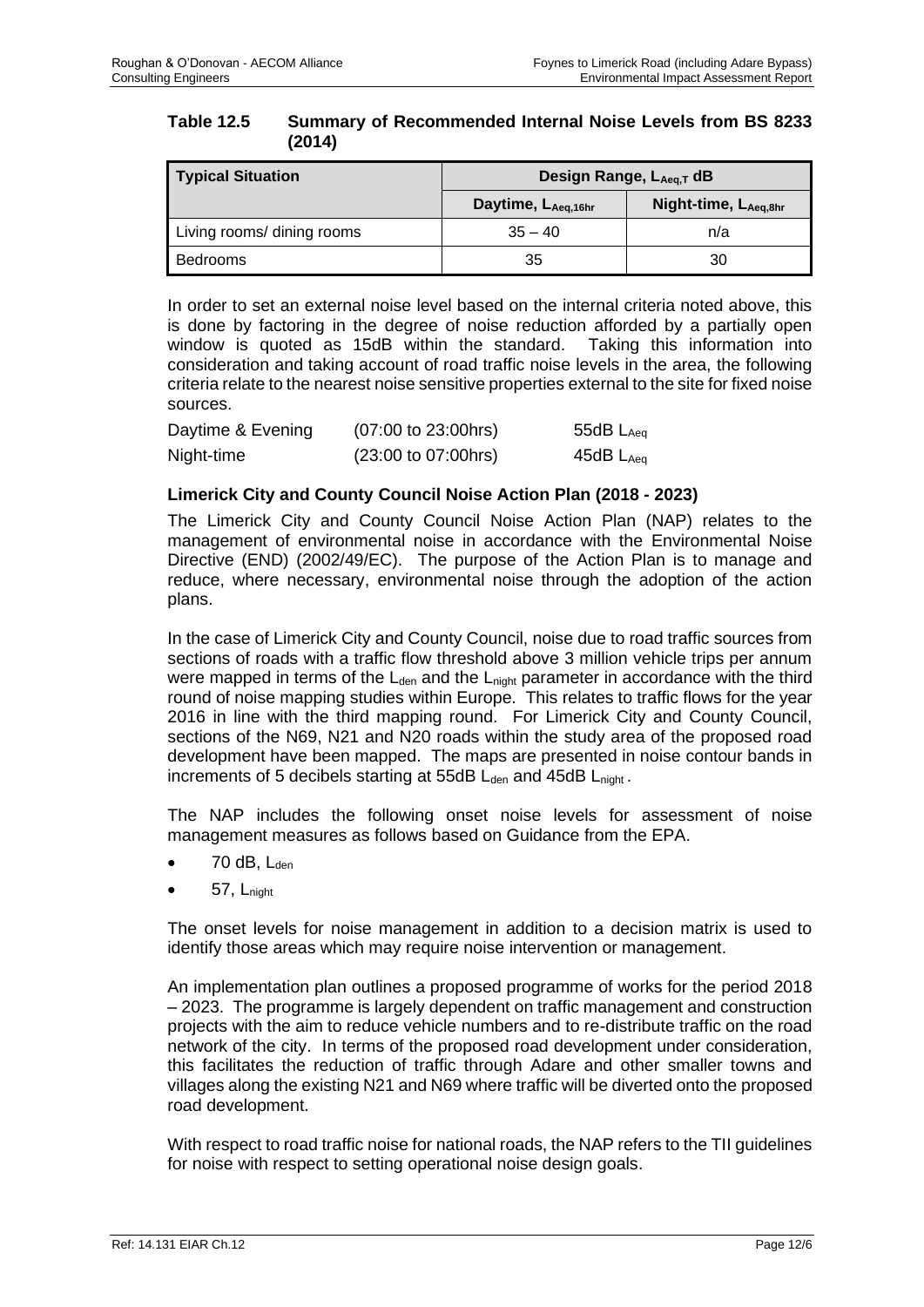### **Operational Vibration**

The TII guidelines note that ground vibration produced by road traffic is unlikely to cause perceptible structural vibration in properties located near to well-maintained and smooth road surfaces. Therefore, this aspect should not generally constitute an issue.

Operational vibration levels from the proposed road development are not expected to generate any appreciable perceptible levels of vibration. Operational vibration criteria are therefore not included in this assessment.

## **12.3 Description of Receiving Environment**

The existing environment of the study area is a mixture of sub-urban to urban in areas close to the towns and villages of Foynes, Askeaton, Rathkeale, Adare, Croagh and predominately rural in nature along sections of the new road between Ballyclogh and Rathkeale and sections of the proposed new M21 between Rathkeale and Adare. The land use is predominately a mixture of agricultural lands, residential properties and a small degree of commercial premises.

#### **12.3.1 Study Area and Baseline Data Collection**

The study area for the noise and vibration impact assessment is focused on the areas likely to be affected by the operation of the proposed road development. This includes the closest noise sensitive locations along the proposed road development in addition to those in proximity to existing roads in the vicinity of the proposed road development. Noise sensitive locations within a study area of approximately 300m from the centreline of the proposed road development was focused on for the baseline noise studies. This is considered to capture the baseline noise environment at locations likely to be impacted by the proposed road development.

A comprehensive baseline noise study has been undertaken within the study area in order to provide a context of the typical noise environment and to determine the main contributors to the existing environment. The surveying was completed in accordance with relevant guidance and standards including:

- *Guidelines for the Treatment of Noise and Vibration in National Road Schemes* (TII, 2004);
- *Good Practice Guidance for the Treatment of Noise during the Planning of National Road Schemes* (TII, 2014);
- *Calculation of Road Traffic Noise Shortened Measurement Procedure* (CRTN 1988); and
- ISO 1996-2: 2017 *Acoustics – Description, Measurement and Assessment of Environmental Noise – Part 2 Determination of sound pressure levels*.

The survey locations were selected to represent the environments through which the proposed road development will pass which is predominately agricultural and residential. Survey locations were therefore focused on residential areas set back from existing roads, along the proposed road development, residential estates, and residential properties located along local, regional and national roads.

Unattended 24-hour monitoring stations were selected to represent specific noise environments (including those listed above) and a range of satellite attended measurement locations were monitored in the vicinity of these locations to characterise the noise environment within each area.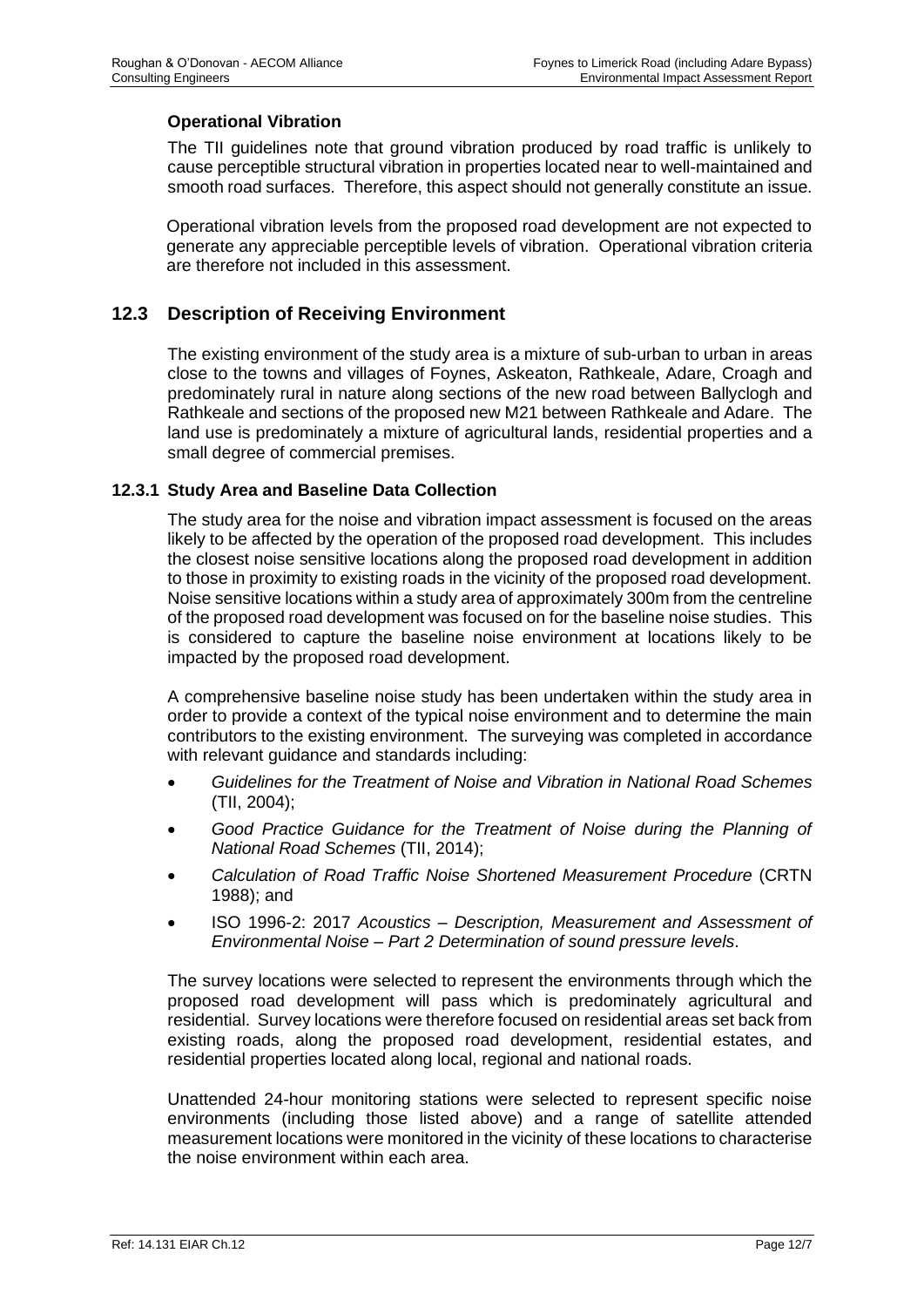The surveying programme encompassed attended surveys at 73 locations and unattended surveys at 31 locations.

A survey of vibration levels along the corridor of the proposed road development was not undertaken, as levels associated with existing roads would not be expected to be of a magnitude sufficient to cause disturbance to people or structural damage to property. Furthermore, vibration was not perceptible at any of the noise survey locations.

#### **Unattended Noise Measurements**

Unattended noise surveys were conducted using a Brüel & Kjær Type 2250 Sound Level Meter with Brüel & Kjær UA 1404 Environmental Outdoor Kit.

The measurement apparatus was calibrated before and after each survey using a Brüel & Kjær Type 4231 Sound Level Calibrator. The results were saved to the instrument memory for later analysis.

Unattended noise surveys were conducted over at least 24-hour periods at thirty-one locations.  $L_{den}$  values are derived directly from the measured  $L_{Aeq, T}$  values and using the formula included in Section 12.2.2.2. In this instance, the  $L_{A_{eq}}$  sample period (T) was 1 hour. i.e.  $L_{Aea,1hr}$ .

#### **Attended Noise Measurements**

Attended measurements were performed using a Larson Davis 831 Sound Level Meter. Measurements were conducted at survey locations on a cyclical basis. Sample periods were 15 minutes. The results were noted onto a Survey Record Sheet immediately following each sample and were also saved to the instrument memory for later analysis where appropriate. Survey personnel noted all primary noise sources contributing to noise build-up.

The survey work was conducted in accordance with the short-term measurement procedure as specified in the TII noise guidance documents. When surveying traffic noise, the acoustical parameters of interest are  $L_{A10(1hour)}$  and  $L_{A10(18hour)}$ , expressed in terms of decibels (dB) relative to 2x10-5Pa.

The value of  $L_{A10(1 hour)}$  is the noise level exceeded for just 10% of the time over the period of one hour. LA10(18hour) is the arithmetic average of the values of LA10(1hour) for each of the one-hour periods between 06:00 and 24:00hrs.  $L_{A10(18h)0H}$  is the parameter typically used for the purposes of assessing traffic noise, where relevant.

The shortened measurement procedure involves a method whereby  $L_{A10(18hour)}$  and  $L_{den}$ values are obtained through a combination of measurement and calculation as follows:

- Noise level measurements are undertaken at the chosen location over three consecutive hours between 10:00 and 17:00hrs;
- The duration of the sample period during each hour is selected to encompass sufficient traffic flows to ensure reliable results;
- The  $L_{A10(18hour)}$  for the location is derived by subtracting 1dB from the arithmetic average of the three hourly sample values, i.e.  $L_{A10(18hour)} = ((\sum_{A10(15 minutes)}) \div 3) - 1$  dB; and
- The derived  $L_{den}$  value is calculated from the  $L_{A10(18hour)}$  value, i.e.  $L_{den} = 0.86$  x  $L_{A10(18hr)} + 9.86$  dB;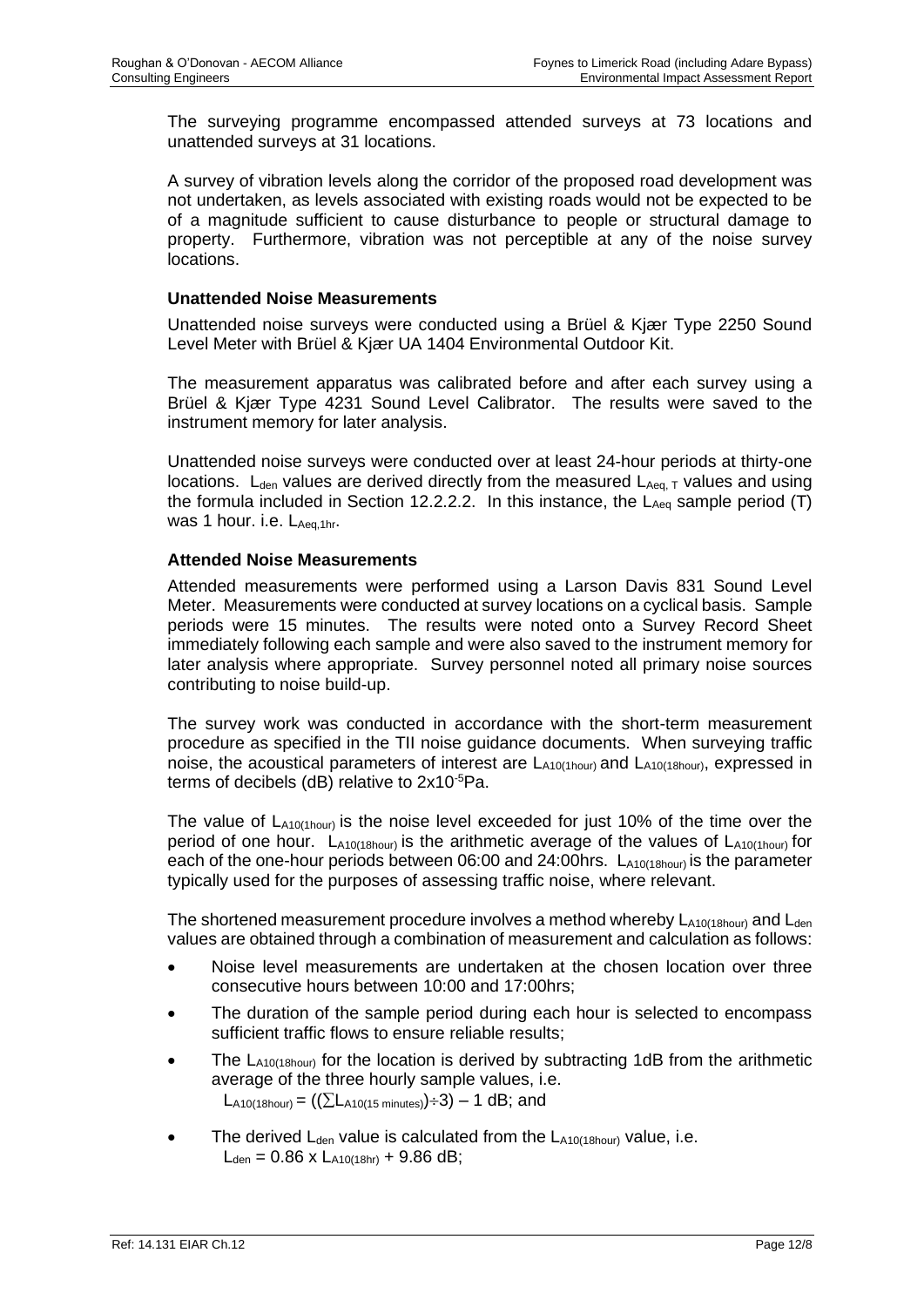The L<sub>den</sub> is a long-term average indicator and represented the annual daily noise level.

The guidelines note that "*where traffic is not the dominant noise source, then the normal correction cannot be applied to convert the 15-minute samples to an 18-hour value. However, it may be possible to derive a site-specific correction from a nearby long-term site affected by the same noise sources. If there is no comparator site, a short-term measurement is inappropriate, and a 24-hour measurement will be required."*

#### **Monitoring Locations**

The location of the surveyed baseline monitoring positions are presented in Figures 12.1 to 12.22 of Volume 3. The majority of monitoring locations were positioned within gardens of residential properties or at proxy locations to residential locations in public areas where access to private lands were not possible.

#### **Survey Periods**

The baseline noise survey was undertaken across the following dates:

- 5 to 8 February 2018;
- 12 to 15 February 2018;
- 19 to 22 February 2018;
- 5 to 8 March 2018; and
- 11 to 13 March 2018.

#### **Survey Results**

A summary of the measured and derived  $L_{den}$  values for each monitoring location is presented in Table 12.6 overleaf. The baseline monitoring which are grouped in attended and unattended satellite locations are presented together for each area.

Full survey results for all attended and unattended survey locations, along with the derived  $L_{den}$  values and  $L_{night}$  (2039) values, are presented in Tables A.12.1 in Appendix 12.1 of Volume 4 of this EIAR.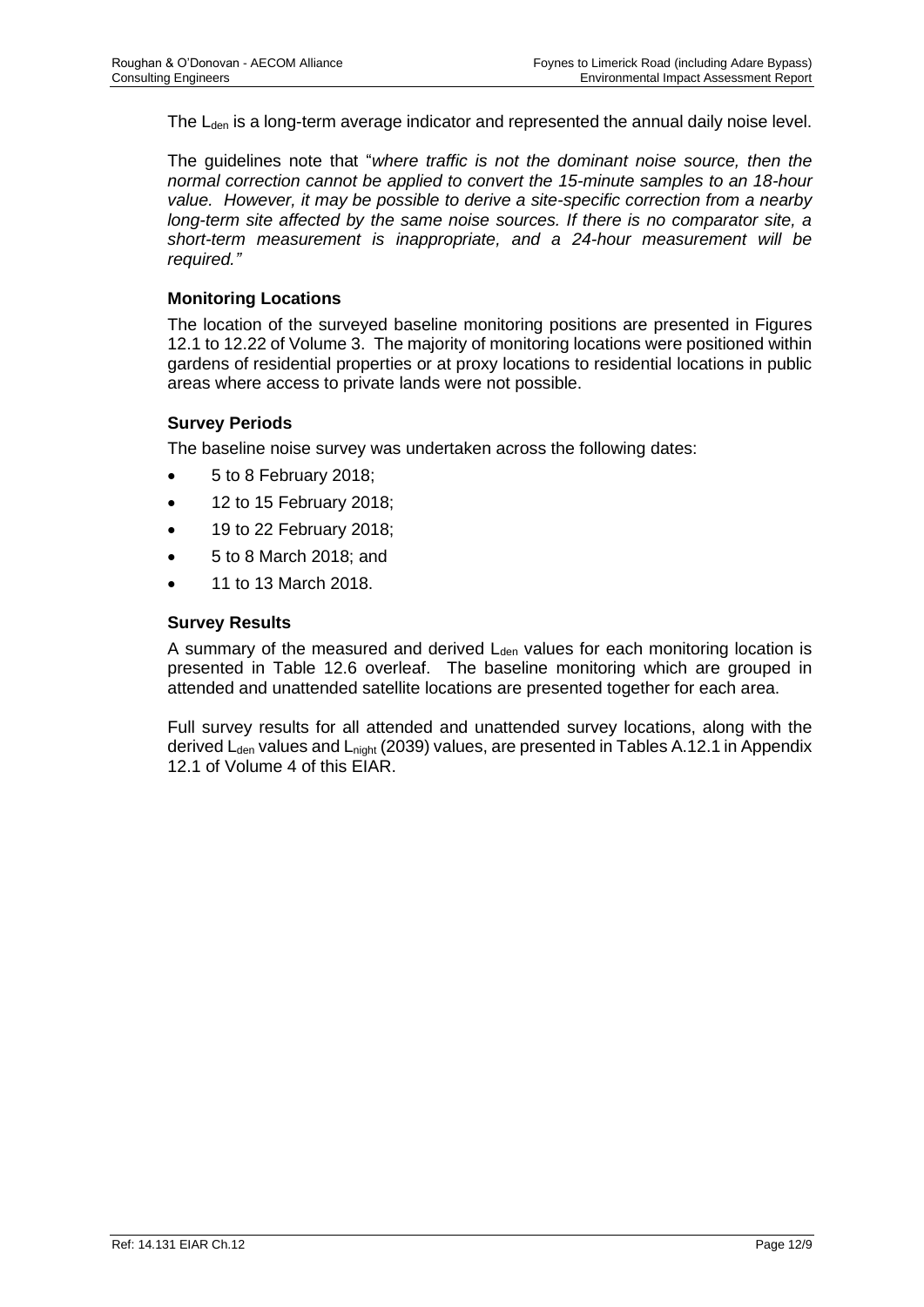| Location         | <b>Survey Type</b>                      | Location         | <b>Calculated</b><br>Noise (L <sub>den</sub> ) | Location                                  | <b>Survey Type</b> | <b>Location</b>                            | <b>Calculated</b><br>Noise (L <sub>den</sub> ) |  |
|------------------|-----------------------------------------|------------------|------------------------------------------------|-------------------------------------------|--------------------|--------------------------------------------|------------------------------------------------|--|
|                  | <b>Section A - Foynes to Ballyclogh</b> |                  |                                                | <b>Section B - Ballyclogh to Askeaton</b> |                    |                                            |                                                |  |
| UML1             | Unattended                              | Corgrig          | 61                                             | ATT <sub>14</sub>                         | Attended           | Ballyellinan                               | 49                                             |  |
| ATT <sub>1</sub> | Attended                                | Corgrig          | 64                                             | UML <sub>6</sub>                          | Unattended         | Ballycullen                                | 47                                             |  |
| ATT <sub>2</sub> | Attended                                | Corgrig          | 64                                             | UML9                                      | Unattended         | Ballycullen                                | 48                                             |  |
| ATT <sub>3</sub> | Attended                                | Corgrig          | 60                                             | <b>ATT15</b>                              | Attended           | Ballycullen                                | 49                                             |  |
| ATT4             | Attended                                | Corgrig          | 54                                             | UML7                                      | Unattended         | Cloonreask                                 | 51                                             |  |
| UML <sub>2</sub> | Unattended                              | Ardaneer         | 47                                             | UML8                                      | Unattended         | Cloonreask                                 | 57                                             |  |
| ATT <sub>5</sub> | Attended                                | Ardaneer         | 65                                             | ATT16                                     | Attended           | Cloonreask                                 | 55                                             |  |
| ATT6             | Attended                                | Ardaneer         | 59                                             | ATT <sub>17</sub>                         | Attended           | Cloonreask                                 | 68                                             |  |
| UML3             | Unattended                              | Ardaneer         | 48                                             | ATT <sub>18</sub>                         | Attended           | Coolrahnee (N69)                           | 63                                             |  |
| UML4             | Unattended                              | Robertstown      | 65                                             |                                           |                    | <b>Section C - Ballyclogh to Rathkeale</b> |                                                |  |
| ATT7             | Attended                                | Sroolane North   | 59                                             | ATT19                                     | Attended           | Ballyclogh                                 | 50                                             |  |
| ATT <sub>8</sub> | Attended                                | Robertstown      | 58                                             | UML <sub>10</sub>                         | Unattended         | Milltown South                             | 54                                             |  |
| ATT9             | Attended                                | Sroolane         | 59                                             | ATT <sub>20</sub>                         | Attended           | Lismakeery                                 | 48                                             |  |
| ATT10            | Attended                                | Robertstown      | 54                                             | <b>ATT21</b>                              | Attended           | Ballynacaheragh                            | 45                                             |  |
| ATT11            | Attended                                | Robertstown      | 65                                             | ATT22                                     | Attended           | Milltown North                             | 47                                             |  |
| UML5             | Unattended                              | Mulderricksfield | 46                                             | UML11                                     | Unattended         | <b>Bullaun</b>                             | 45                                             |  |
| ATT12            | Attended                                | Mulderricksfield | 53                                             | ATT <sub>23</sub>                         | Attended           | Nantinan                                   | 49                                             |  |
| ATT13            | Attended                                | Mulderricksfield | 48                                             | ATT24                                     | Attended           | Feeagh                                     | 45                                             |  |

## **Table 12.6 Summary of Baseline Noise Survey Results**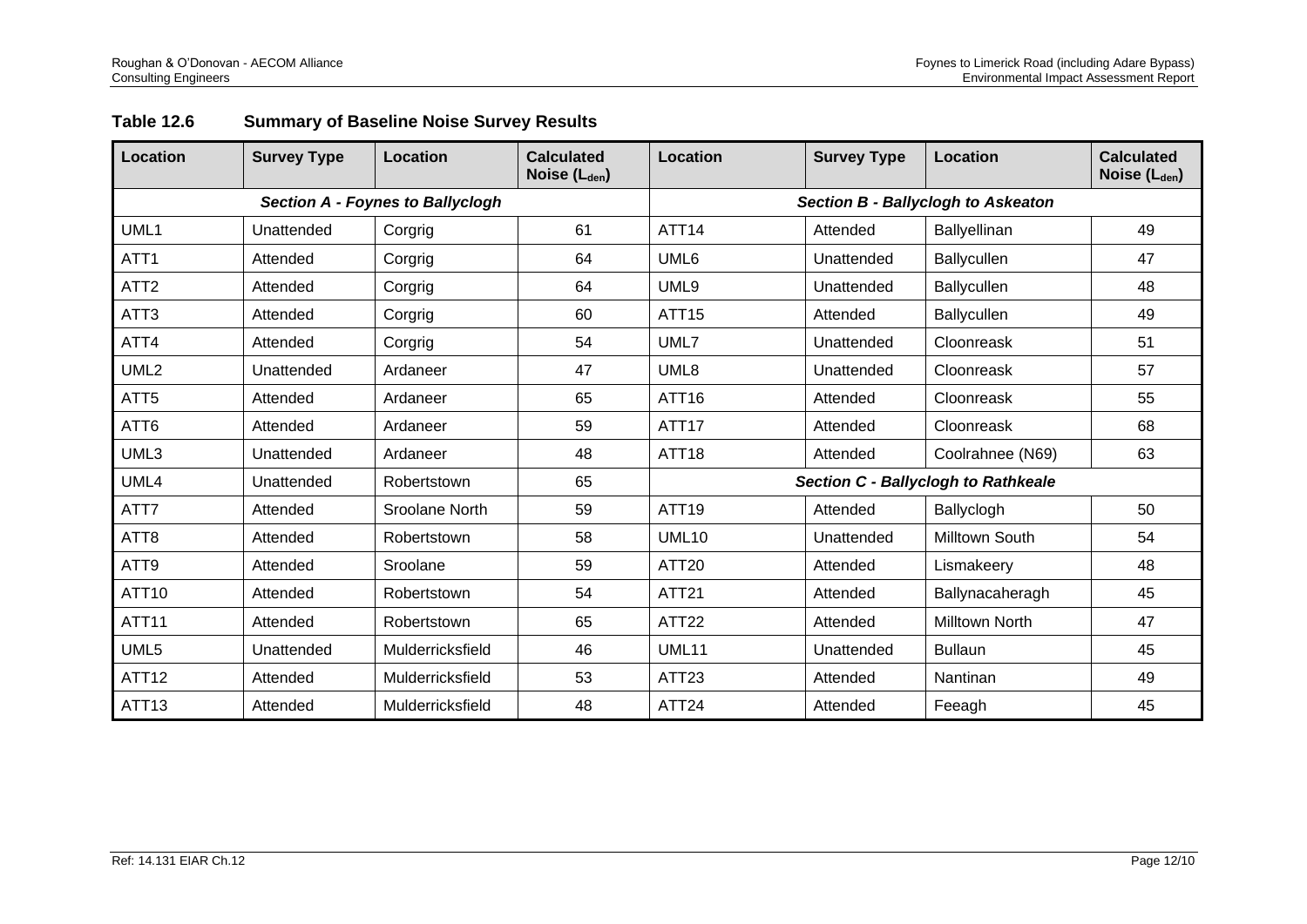| Location                        | <b>Survey Type</b> | <b>Location</b>                                 | <b>Calculated</b><br>Noise (L <sub>den</sub> ) | <b>Location</b>   | <b>Survey Type</b> | <b>Location</b>                             | <b>Calculated</b><br>Noise (L <sub>den</sub> ) |
|---------------------------------|--------------------|-------------------------------------------------|------------------------------------------------|-------------------|--------------------|---------------------------------------------|------------------------------------------------|
|                                 |                    | Section C - Ballyclogh to Rathkeale (Continued) |                                                |                   |                    | Section D - Rathkeale to Croagh (Continued) |                                                |
| ATT25                           | Attended           | Ballingarrane                                   | 61                                             | ATT <sub>39</sub> | Attended           | Rathkeale                                   | 68                                             |
| ATT26                           | Attended           | Ballingarrane                                   | 60                                             | ATT40             | Attended           | Rathkeale                                   | 65                                             |
| <b>UML12</b>                    | Unattended         | Graigeen                                        | 49                                             | UML31             | Unattended         | Rathkeale                                   | 66                                             |
| <b>UML13</b>                    | Unattended         | Ballingarrane                                   | 58                                             | <b>UML16</b>      | Unattended         | Rathkeale                                   | 59                                             |
| ATT27                           | Attended           | Stoneville                                      | 63                                             | UML17             | Unattended         | <b>Wolfesburgess East</b>                   | 67                                             |
| ATT28                           | Attended           | Ballingarrane                                   | 66                                             | <b>ATT41</b>      | Attended           | <b>Blossomhill</b>                          | 61                                             |
| ATT29                           | Attended           | Ballingarrane                                   | 63                                             | <b>ATT42</b>      | Attended           | Clogh West                                  | 58                                             |
| UML14                           | Unattended         | Ballingarrane                                   | 56                                             | <b>UML18</b>      | Unattended         | Amogan Beg                                  | 52                                             |
| ATT30                           | Attended           | Ballingarrane                                   | 58                                             | ATT43             | Attended           | Clogh West                                  | 53                                             |
| ATT31                           | Attended           | Ballingarrane                                   | 51                                             | ATT44             | Attended           | Clogh West                                  | 50                                             |
| ATT32                           | Attended           | Ballingarrane                                   | 54                                             | <b>UML19</b>      | Unattended         | Croagh                                      | 55                                             |
| <b>UML15</b>                    | Unattended         | Kyletaun                                        | 50                                             | <b>ATT45</b>      | Attended           | Ballycannon                                 | 54                                             |
| ATT33                           | Attended           | Rathkeale                                       | 57                                             | ATT46             | Attended           | Ballycannon                                 | 50                                             |
|                                 |                    |                                                 |                                                | <b>UML20</b>      | Unattended         | Croagh                                      | 59                                             |
| Section D - Rathkeale to Croagh |                    |                                                 | <b>UML21</b>                                   | Unattended        | Croagh             | 57                                          |                                                |
| ATT35                           | Attended           | Rathkeale                                       | 66                                             | ATT47             | Attended           | Croagh                                      | 66                                             |
| ATT36                           | Attended           | Rathkeale                                       | 65                                             | ATT61             | Attended           | Ardshanbally                                | 55                                             |
| ATT37                           | Attended           | Rathkeale                                       | 69                                             | ATT62             | Attended           | Gortaganiff                                 | 68                                             |
| ATT38                           | Attended           | Rathkeale                                       | 67                                             |                   |                    |                                             |                                                |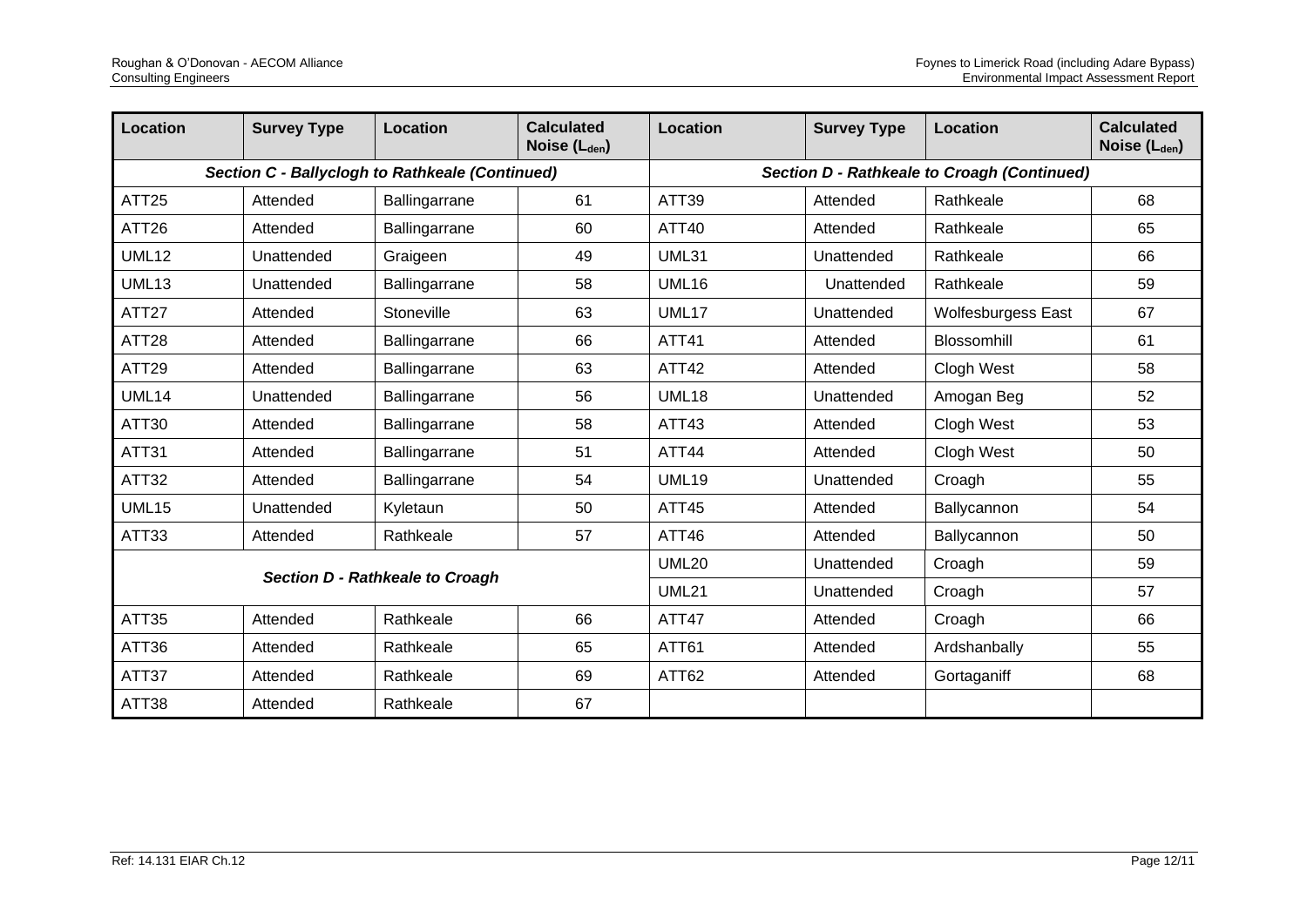| Location                    | <b>Survey Type</b> | <b>Location</b>       | <b>Calculated</b><br>Noise (L <sub>den</sub> ) | Location                                | <b>Survey Type</b> | Location                            | <b>Calculated</b><br>Noise (L <sub>den</sub> ) |
|-----------------------------|--------------------|-----------------------|------------------------------------------------|-----------------------------------------|--------------------|-------------------------------------|------------------------------------------------|
| Section D - Croagh to Adare |                    | <b>UML28</b>          | Unattended                                     | Ardshanbally                            | 55                 |                                     |                                                |
| <b>UML22</b>                | Unattended         | Graigue               | 59                                             | ATT59                                   | Attended           | Curraghbeg                          | 54                                             |
| ATT48                       | Attended           | Croagh                | 54                                             | ATT60                                   | Attended           | Curraghbeg                          | 57                                             |
| ATT49                       | Attended           | Graigue               | 51                                             |                                         |                    | <b>Section D - Adare to Gorteen</b> |                                                |
| <b>UML23</b>                | Unattended         | Graigue               | 48                                             | <b>UML29</b>                            | Unattended         | Kilgobbin                           | 55                                             |
| ATT23                       | Attended           | Graigue               | 46                                             | ATT65                                   | Attended           | Kilgobbin                           | 59                                             |
| ATT50                       | Attended           | Croagh                | 54                                             | ATT64                                   | Attended           | Kilgobbin                           | 67                                             |
| <b>ATT51</b>                | Attended           | <b>Clonshire More</b> | 51                                             | ATT66                                   | Attended           | Rineroe                             | 62                                             |
| <b>ATT52</b>                | Attended           | <b>Clonshire More</b> | 50                                             | ATT67                                   | Attended           | Rineroe                             | 62                                             |
| <b>UML25</b>                | Unattended         | <b>Clonshire Beg</b>  | 66                                             | ATT70                                   | Attended           | Ballyloughnaan                      | 57                                             |
| <b>UML24</b>                | Unattended         | <b>Clonshire Beg</b>  | 61                                             | ATT68                                   | Attended           | Monearla                            | 59                                             |
| ATT53                       | Attended           | <b>Clonshire Beg</b>  | 59                                             | ATT69                                   | Attended           | Monearla                            | 59                                             |
| ATT54                       | Attended           | Gortnagrour           | 51                                             | <b>UML30</b>                            | Unattended         | Ballycarrane                        | 67                                             |
| <b>ATT55</b>                | Attended           | <b>Clonshire Beg</b>  | 50                                             | ATT71                                   | Attended           | Ballyloughnaan                      | 59                                             |
| ATT56                       | Attended           | <b>Rower More</b>     | 52                                             | <b>West of Rathkeale - Castlematrix</b> |                    |                                     |                                                |
| ATT57                       | Attended           | <b>Rower More</b>     | 53                                             | ATT72                                   | Attended           | Castlematrix                        | 69                                             |
| <b>UML26</b>                | Unattended         | <b>Rower More</b>     | 57                                             | ATT72                                   | Attended           | Castlematrix                        | 77                                             |
| <b>ATT58</b>                | Attended           | Kilknockan            | 50                                             |                                         |                    |                                     |                                                |
| <b>UML27</b>                | Unattended         | Curraghbeg            | 47                                             |                                         |                    |                                     |                                                |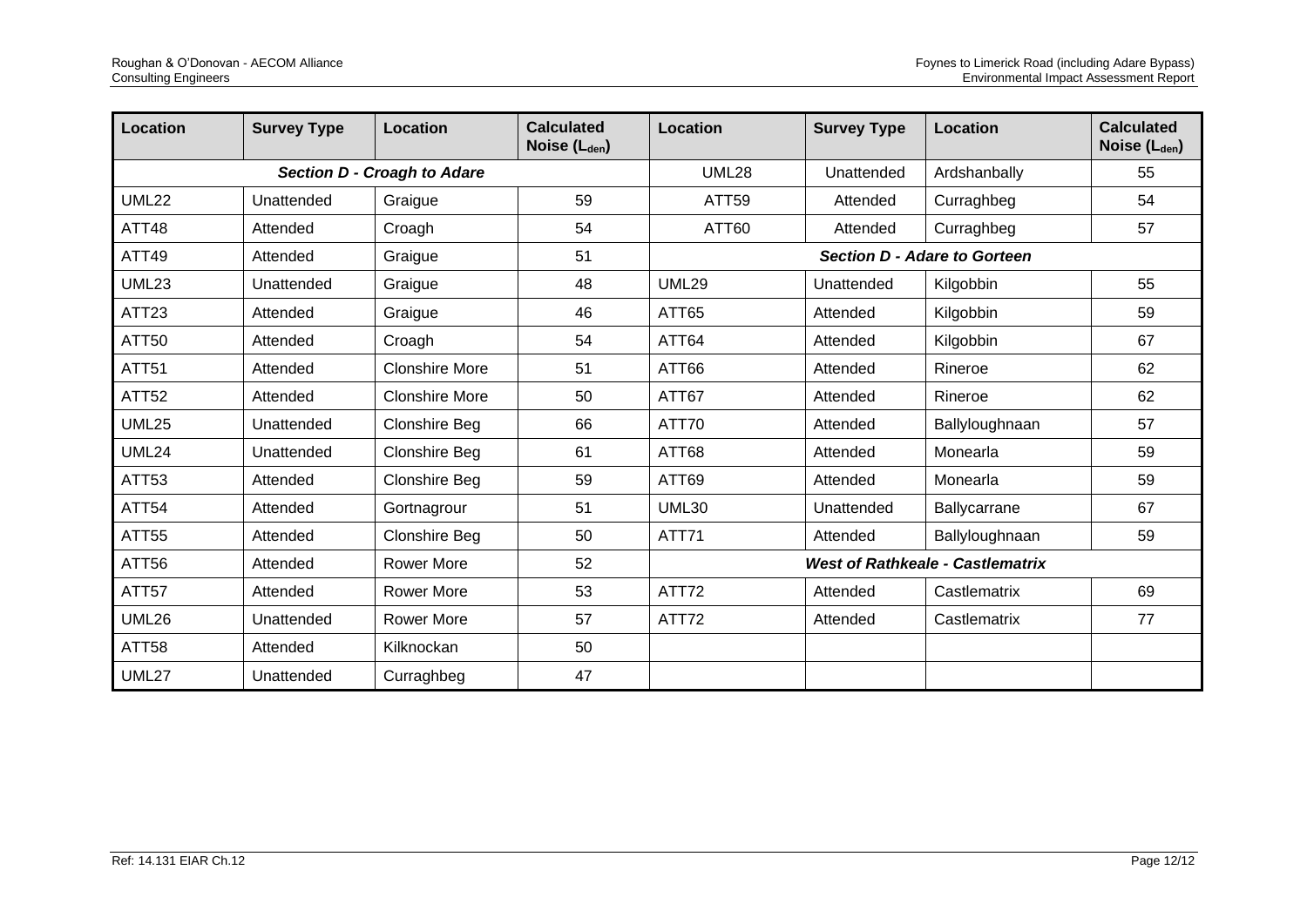#### **Noise Survey Results Summary**

The results of the baseline surveys indicate the range of noise levels measured across the extent of the study area as follows.

#### *Foynes to Ballyclogh*

At the western end of the proposed road development at properties in the vicinity of Corgrig, Ardaneer and Sroolane North, noise levels are dominated by traffic flows along the existing N69 Road. Noise levels were measured in the range of 58 to 65dB  $L<sub>den</sub>$  at properties in closest proximity to the road. Moving east from Robertstown towards Ballyclogh, noise sensitive locations in proximity to the proposed road development are typically set back from heavily trafficked roads such as the N69 (some 1km away) but located in proximity to local road networks. The measured noise levels at these properties were typically in the range of 46dB to 53dB L<sub>den</sub>.

#### *Ballyclogh to Askeaton*

The proposed road development between Ballyclogh and Askeaton passes through a rural landscape with a small number of residential properties in proximity to the proposed road. Noise levels measured at residential properties between Ballyclogh and Cloonreask were measured in the range of 47 to  $51dB$   $L<sub>den</sub>$ . Local traffic movements, distant road traffic, rustling foliage, bird song and agricultural sources were the main noise sources noted.

At the tie into the existing N69 to the west of Askeaton, the noise environment at the closest noise sensitive locations are dominated by road traffic noise measuring up to 68dB L<sub>den</sub> at ATT17. At monitoring locations UML8 and ATT16 adjacent to the tie in along the R158 noise levels of 57 and 55dB  $L_{den}$  respectively were measured.

#### *Ballyclogh to Rathkeale*

The proposed road development between Ballyclogh and Rathkeale passes through a rural landscape with residential properties clustered in proximity to local/regional road crossings and within individual land holdings set back from local roads. Between Ballyclogh and Feeagh, noise levels were measured in the range of 45 to 50dB L<sub>den</sub> at the closest noise sensitive properties with 54dB  $L_{den}$  being measured at UML10 at Milltown South which was measured in close proximity to the local road.

At residential properties along the R518 in proximity to the proposed road crossing, noise levels are dominated by passing traffic along this road with noise levels measured generally in the range of 60 to 66dB L<sub>den,</sub> depending on the proximity and line of sight to the road. At properties set back at further distances from the road in the vicinity of Ballingarrane and Kyletaun, noise levels were generally measured in the range of 50 to 58dB  $L_{den}$ .

#### *Rathkeale*

Noise levels at the closest noise sensitive locations to the proposed road development within Rathkeale are located in proximity to the existing N21 Road and are dominated by traffic along this road. Noise levels were measured in the range of 65 to 69dB  $L_{den}$ at properties surveyed in this area.

#### *Rathkeale to Croagh*

East of Rathkeale, the proposed road veers north of the existing N21 and passes a small number of local roads and agricultural lands to a new tie in junction to the northeast of Croagh. The closest noise sensitive properties to this section of the proposed road development are typically clustered along the existing local roads where they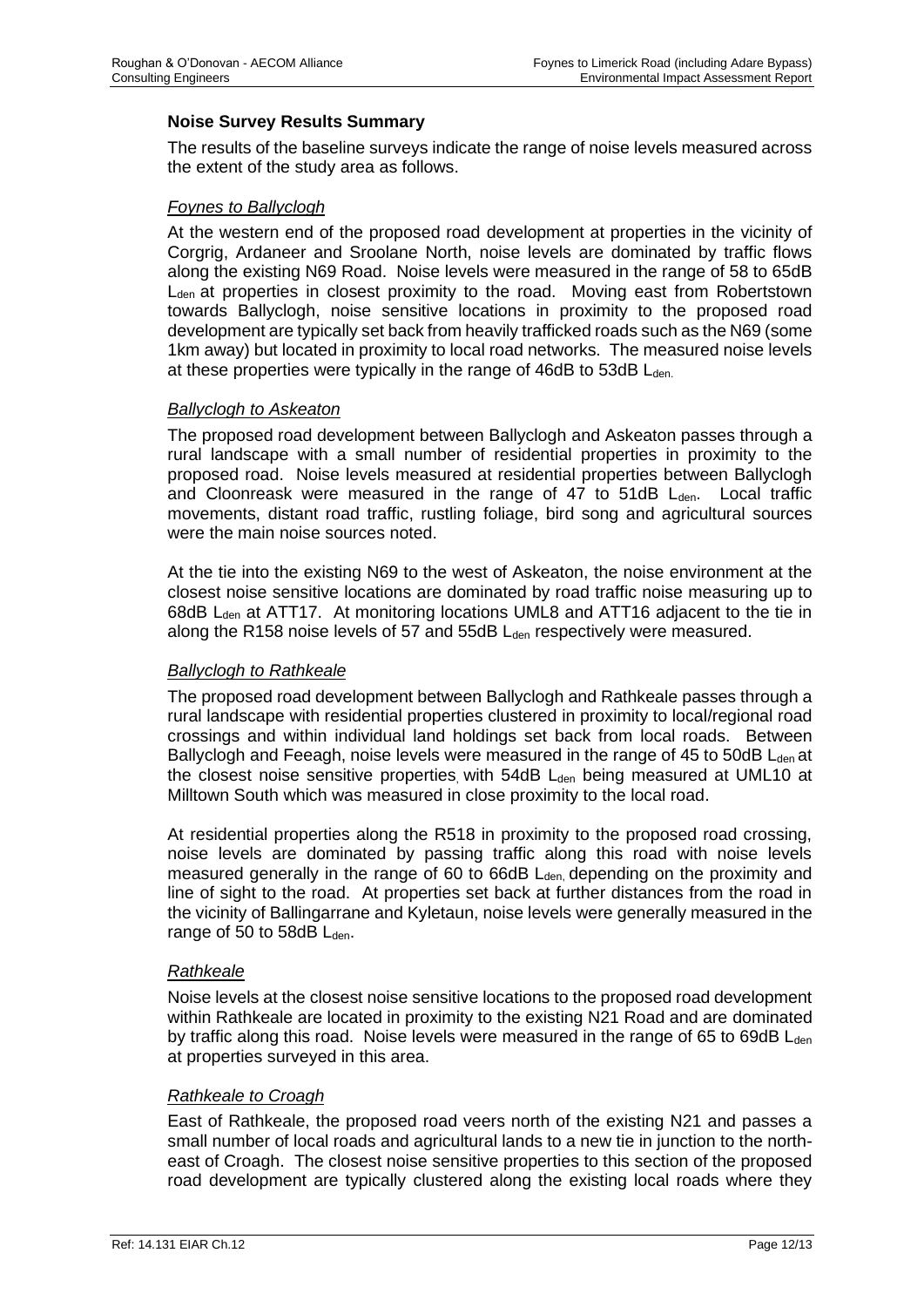intersect with the proposed road development. Noise levels are measured in the range of 50 to 55dB L<sub>den</sub> at residential properties set back from the road edge or in rear gardens of properties and in the range of  $57$  to  $67dB$  L<sub>den</sub> at properties in closer proximity to the local roads. The highest value of  $67dB$   $L<sub>den</sub>$  being recorded at Location UML17 at Wolfesburgess East in close proximity to the existing N21.

#### *Croagh to Adare*

The proposed road development between Croagh and Adare runs north of the existing N21 and passes a number of local roads, an inactive railway line and agricultural lands to a new tie-in junction to the north-east of Adare. The closest noise sensitive properties to this section of the proposed road are typically clustered along the existing local roads where they intersect with the proposed road and at individual land holdings. Noise levels were measured in the range of 47 to  $55dB$  L<sub>den</sub> at residential properties set back from the road edge or in rear gardens of properties and in the range of 57 to 68dB L<sub>den</sub> at properties in closer proximity to roads, the highest value being recorded at location ATT62 at Gortaganiff measured to the front of a residential property along the N21 to the east of Adare village.

### *Adare to Gorteen*

The proposed road to the east of Adare continues north of the existing N21, parallel and south of the railway line. It connects to the existing N21 north of Rineroe. Noise levels in this area are dominated by the existing N21 road, agricultural and environmental sources. Noise levels were measured in the range of 55 to 67dB  $L_{den}$ with highest levels being recorded at properties in close proximity to the N21 road.

### **Summary of Baseline Noise Environment**

The results of the baseline noise survey indicate that the noise environment varies across the proposed road development depending on the surrounding noise sources. In general, properties facing directly onto existing roads are dominated by road traffic and experience noise levels in excess of  $60dB$   $L<sub>den</sub>$ . Properties in more rural settings set back from road traffic experience noise levels typically in the range of 45 to 60dB  $L<sub>den</sub>$  depending on local sources such as local passing traffic, agricultural sources, bird song and rustling foliage in the vicinity.

The range of noise levels measured during the baseline surveys are an accurate representation of the baseline noise environment at properties likely to be affected by the proposed road development.

## **12.4 Predicted Impacts for Noise & Vibration**

#### **12.4.1 Construction Phase**

The construction phase of the proposed road development will involve predominately ground breaking, earthworks and earthworks haulage, drainage works, construction of drainage ponds and surfacing works, construction of bridges and overpasses, as well as the movement of machinery and materials within and to and from the construction compounds and along a limited number of local roads.

A variety of items of plant will be in use during these construction works all of which have the potential to generate high levels of noise and potential levels of perceptible vibration. These will include breakers, rock drills, excavators, dump trucks, and generators in addition to general road surfacing and levelling equipment.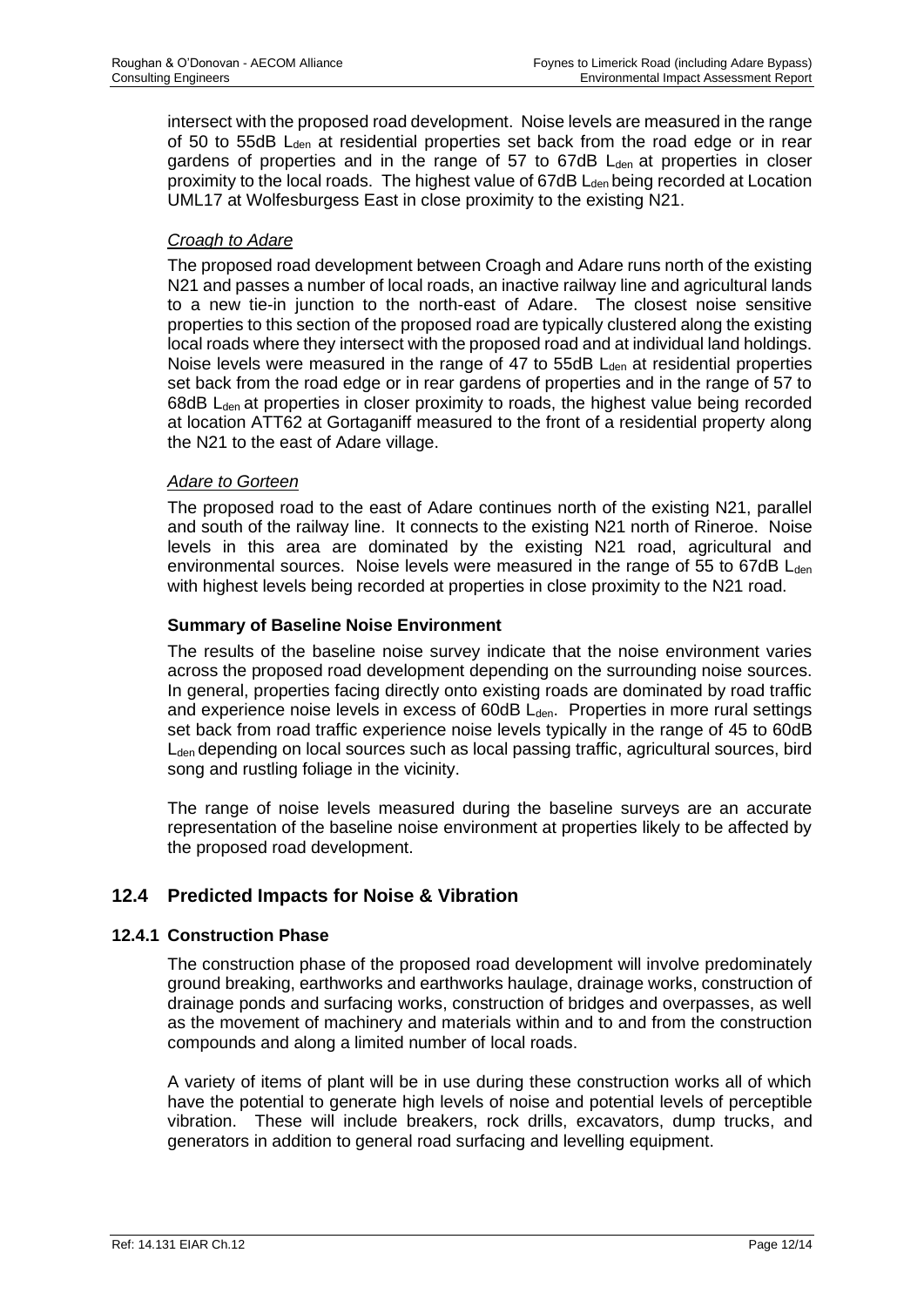Blasting of bedrock will also be required on certain sections of the proposed road development depending on the ground conditions and the required depth of excavations. Chapter 4 Description of the Proposed Road Development provides a full description of the proposed construction works for the proposed road development.

#### *12.4.1.1 Construction Phase Noise*

Whilst the phasing of works and location of activities and work sites have been progressed to detailed stages as part of the EIA Report, the specifics in terms of plant items, plant numbers, their locations and operational duration will be subject to site conditions, work scheduling and contractor proposals. In this instance, it is not possible to perform detailed calculations or detailed impact assessment for any one area given the variations in the items above on a week to week or day to day basis. It is however possbile to determine noise levels from typical construction activities associated with the various phases.

The TII guidelines note that it is more appropriate to address the way in which potential construction impacts will be assessed and how they will be managed, including forms of mitigation and codes of practices that will be applied.

The guidelines also note, however, that areas of major earthworks or blasting should be noted and locations where particularly noisy activities such as piling (depending on the method used), rock breaking, and or night-works are identified.

In the absence of an Irish or international standard relevant to construction noise, reference can be made to BS 5228 *- 1:2009+A1: 2014 Code of Practice for Noise and Vibration Control on Construction and Open Sites Part 1 Noise* and Part 2 *Vibration.*  This standard includes recommended methodologies for calculating construction noise levels and includes a range of best practice mitigation and management measures for the control of noise and vibration from construction sites.

In terms of calculation, this standard sets out sound power levels for a wide range of plant items normally encountered on construction sites, which in turn enables the prediction of indicative noise levels at distances from the works. The standard also includes empirical data on vibration levels measured at set distances from specific vibration generating activities in different ground and site conditions.

The following section discusses typical noise levels associated with road construction activities and comments on potential noise impacts across the proposed road development.

#### **Intrusive Works and High Noise Activities**

Reference to BS 5288-1:2009+A1 2014: Part 1 Noise indicates that highest noise levels are associated with activities associated with rock breaking, rock drilling, rock crushing and some impact piling works. These activities would occur during excavation works, structure foundation works, and during excavation / breaking during utility diversion works. Noise levels from each of these activity types are typically in the range of 85 to 95dB  $L_{Aeq}$  at 10m. All of the above activities will be required as part of the construction of the proposed road development.

For construction activities associated with rock extraction and processing a construction noise level of 95dB LAeq, at 10m has been used for the purposes of indicative calculations. This would involve for example, 1 item of plant at 93dB  $L_{Aeq}$ and 3 items of plant at 85dB L<sub>Aeg</sub> operating simultaneously within one work area which is considered a highly worst-case scenario.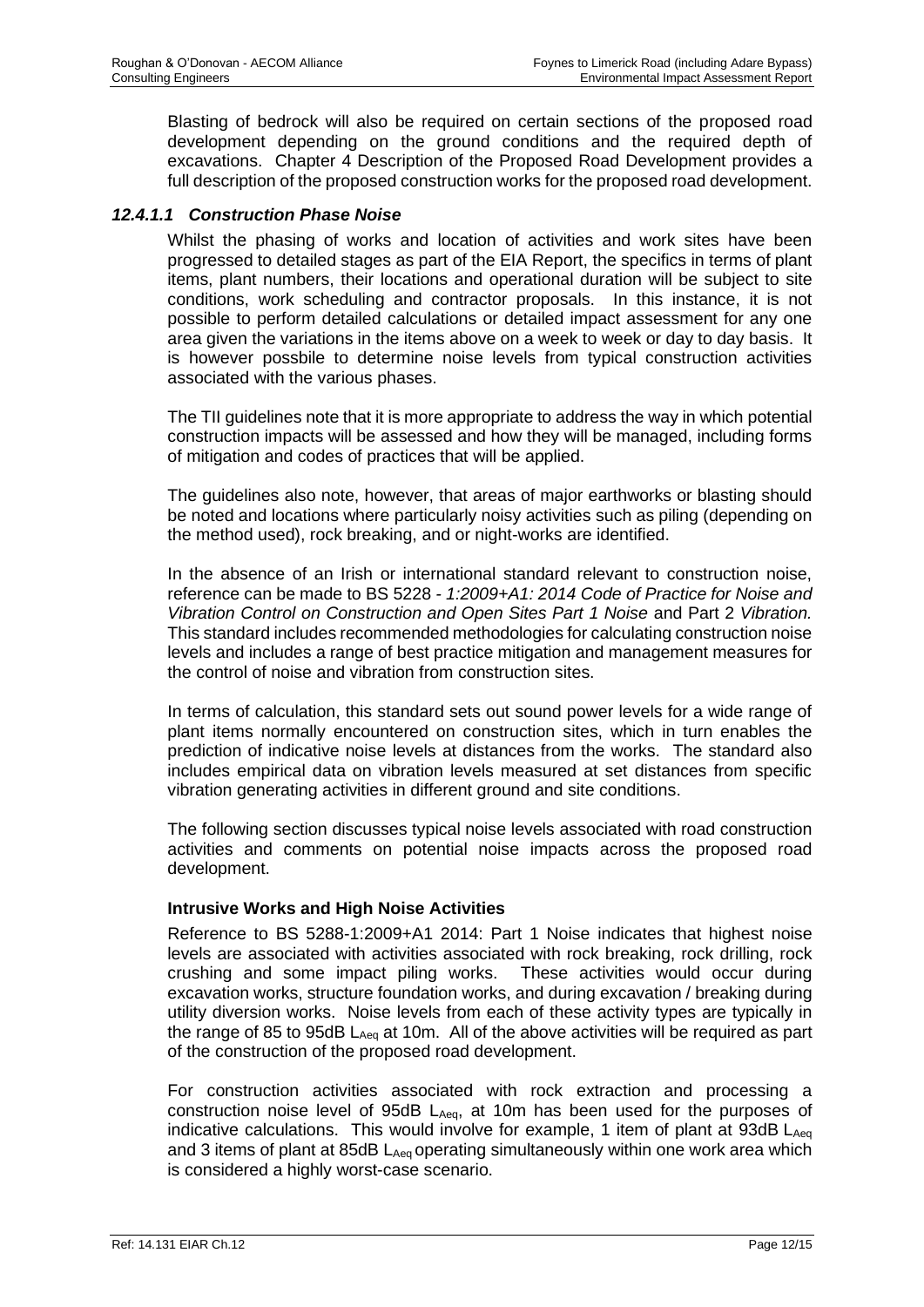#### **Bulk Excavation, Bridge Works and Road Works**

For construction works associated with activities such as site clearance, excavation, and fill, bridge works etc. including excavators, loaders, dozers, cranes, generators, concreting works etc., noise levels are typically in the range of 70 to 80dB  $L_{Aeq}$  at 10m.

For ongoing construction activity associated with the above activities used for the construction of the road, a total construction noise level of 85dB LAeq at 10m has been used for the purposes of indicative calculations. This would include, for example two items of plant at 80dB  $L_{Aea}$  and three items of plant at 75dB  $L_{Aea}$  operating simultaneously within one work area.

#### **Compounds and Lower Noise Activities**

For construction work areas with lower noise levels such as site compounds (for storage, offices and material handling, generators etc.), smaller items of mobile plant (excavators, cranes, dozers), landscaping and concreting works with lower noise emissions, a total construction noise level of  $78dB$  L<sub>Aeq</sub> at 10m has been used for the purposes of indicative calculations. This would include, for example one item of plant at 75dB LAeq and three items of plant at 70dB LAeq operating simultaneously within a work area.

Given the variations of on-site activities and noise levels over any one day and considering that all activities will not operate simultaneously, the values noted above are considered robust for the purposes of assessing potential construction impacts.

There are approximately 30 properties at distances of up to 50m from the proposed works. Remaining properties are located at distances of 50 to >300m from different work phases.

[Table 12.7](#page-16-0) presents the calculated noise levels at distances between 20 and 250m representing the closest noise sensitive properties to the construction works. The calculations assume that plant items are operating for 66%<sup>1</sup> of the time and do not include any attenuation from screening of site hoarding, road cuttings, buildings or structures, and hence relate only to distance attenuation over hard ground.

| <b>Construction Activities</b>                                              | <b>Combined</b><br>$L_{Aeq}$ at | <b>Calculated Noise Level at Increasing</b><br><b>Distances</b> |                 |                 |      |      |                  |  |
|-----------------------------------------------------------------------------|---------------------------------|-----------------------------------------------------------------|-----------------|-----------------|------|------|------------------|--|
|                                                                             | 10 <sub>m</sub>                 | 20 <sub>m</sub>                                                 | 50 <sub>m</sub> | 80 <sub>m</sub> | 100m | 150m | 250 <sub>m</sub> |  |
| Rock breaking/ drilling/<br>rock crushing/ impact<br>piling                 | 95                              | 87                                                              | 79              | 75              | 73   | 70   | 65               |  |
| Site clearance/ utilities/<br>excavation & fill/<br>structures / Road works | 85                              | 77                                                              | 69              | 65              | 63   | 60   | 55               |  |
| Site Compounds /<br>Landscaping/ Concreting<br>Works                        | 78                              | 69                                                              | 62              | 57              | 55   | 52   | 48               |  |

<span id="page-16-0"></span>

| <b>Table 12.7</b> | Indicative Construction Noise Calculations at Varying Distances |  |
|-------------------|-----------------------------------------------------------------|--|
|-------------------|-----------------------------------------------------------------|--|

<sup>1</sup> This estimate assumes that the plant will operate a full 8-hour shift over the proposed 12 hour working period which equates to a 66% operating time over a daytime period or 40 minutes over a 1-hour period. The dynamic nature of construction sites is such that this is deemed to be a conservative estimate, particularly for breaking and drilling work.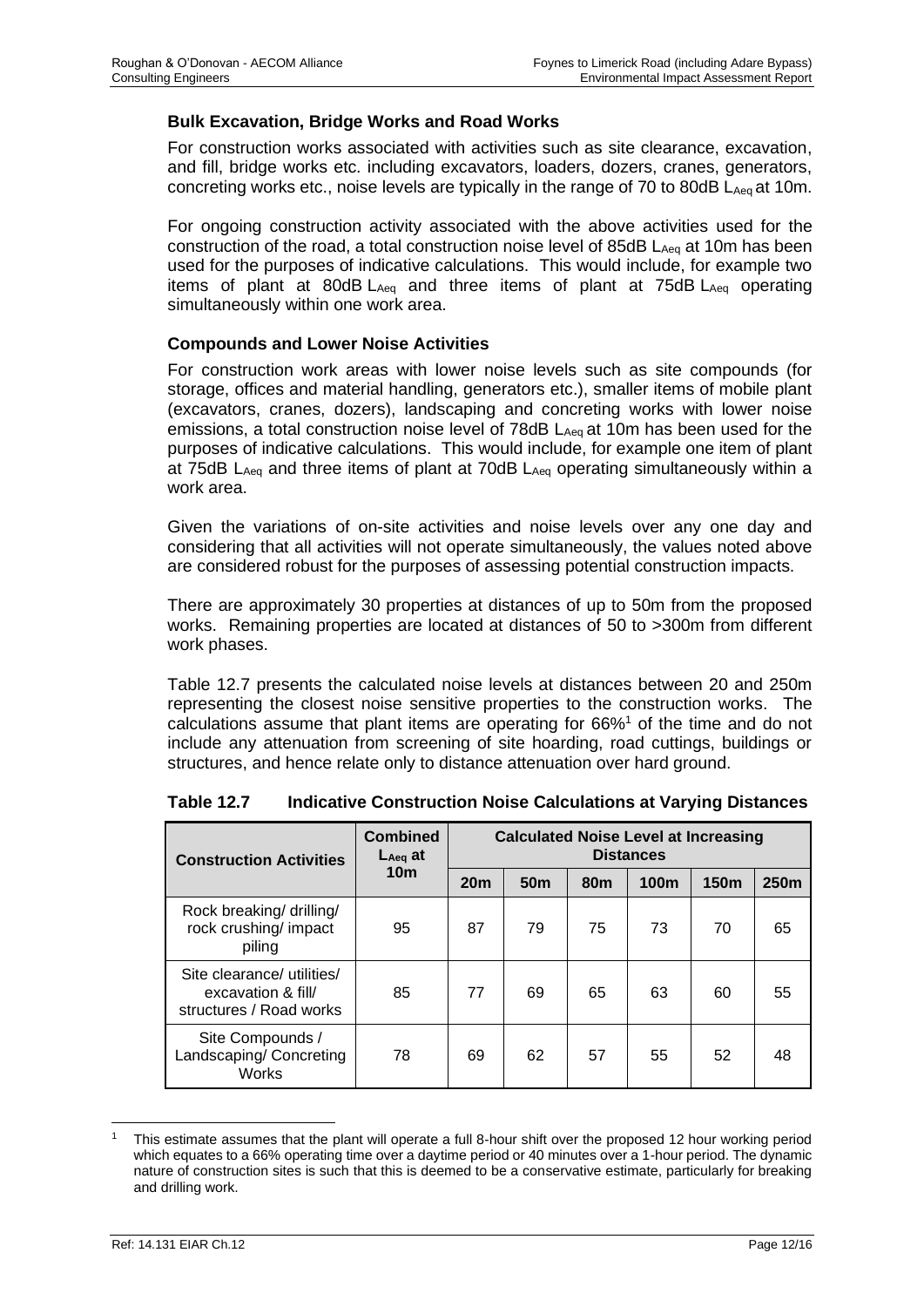The reference values outlined in [Table 12.7](#page-16-0) indicate that for construction activities with highest noise levels ( $L_{Aeq}$  up to 95dB at 10m), the daytime construction noise limit value of 70dB LAeq Monday through Friday (07:00 to 19:00hrs) is likely to be exceeded at distances of up to 100m from the works boundary in the absence of any noise mitigation. Weekend and evening construction noise limits would likely be exceeded at distances up to 250m in the absence of noise mitigation. Noise mitigation will therefore be required to reduce construction noise levels from this type of activity during all periods at the closest properties to avoid short-term significant impacts.

During normal road construction works including site clearance, bulk excavation, structures etc. with site works up to 85dB  $L_{Aeq}$  at 10m, the daytime construction noise limit value of 70dB  $L_{Aea}$  Monday through Friday (07:00 to 19:00hrs) is likely to be exceeded at distances of up to 50m from the works boundary in the absence of any noise mitigation. Evening and weekend construction noise limits would be exceeded at distances up to 150m in the absence of any mitigation. Noise mitigation will therefore be required to reduce construction noise levels from this type of activity, particularly during any scheduled evening and weekend works at the closest properties, to avoid short-term significant impacts.

During general site work with lower noise emissions ( $L_{Aeq}$  up to 78dB at 10m) the daytime construction noise limit value of 70dB LAeq Monday through Friday (07:00 to 19:00hrs) can be complied with at distances of 20m and beyond. Evening and weekend construction noise limits would be exceeded at distances up to 80m in the absence of any mitigation. Noise mitigation will therefore be required to reduce construction noise levels from this type of activity, specifically during any scheduled evening and weekend works at the closest properties, to avoid short-term significant impacts.

It should be noted that the calculations set out in the above tables are indicative and are used for the purposes of comparison only with the adopted criteria. Where exceedance of the recommended criteria is expected, the use of noise mitigation measures will be used as part of the construction works. Further details are set out in Section 12.5.1.

In line with the TII Guidelines on assessment of construction noise impacts, areas of major earthworks, blasting and piling (depending on the method to be used) should be reviewed for potential noise impacts. These are discussed in the following sections.

## **Construction Compounds**

Construction compounds will be required at numerous locations along the proposed road development to provide for storage of construction equipment and materials as well as for offices, parking and welfare facilities for staff. These compounds will generally be located at the various access points from public roads, and where bridges are to be constructed, including the larger bridges over rivers to be crossed by the proposed road development.

The lands to be acquired for the proposed road development include lands which are suitable for use as construction compounds at all of the necessary locations. A general restriction will apply for all construction compounds not to be located within 100m of any inhabited dwelling so as to limit risk of noise nuisance impacts. The main construction compound will be accommodated within the lands immediately west of the proposed Rathkeale Junction. This site is likely to remain in place for the duration of the construction stage.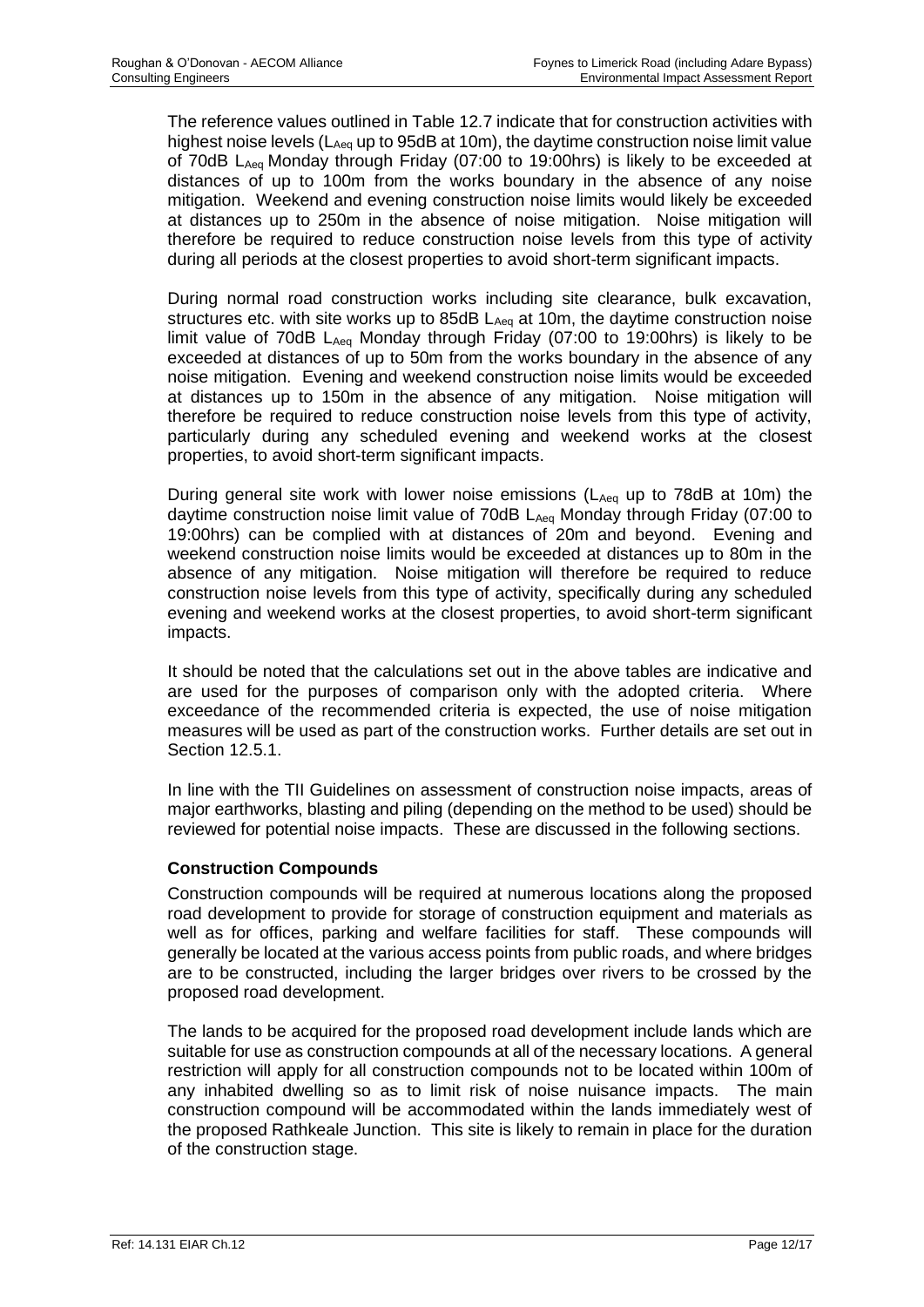The closest noise sensitive locations to this area are properties to the south of the existing N21 at distances of approximately 100m from this proposed work area. Potential noise impacts will depend on the level of activity occurring within this area. Particularly noisy operations such as rock crushing or other material handling activities will not be permitted in this area to avoid the potential for elevated levels of noise at the nearest residential properties. Crushing activities will be located at source within the two main cuttings set back from noise sensitive areas.

Smaller temporary sites required for the construction of particular structures and bridges, excavation and processing of materials, specialised earthwork construction and at certain drainage areas may also be sited at various locations along the length of the proposed road development. It is ultimately at the contractor's discretion where these construction compounds are located.

For the purpose of the Environmental Impact Assessment (EIA), the following areas have been identified as potential locations of site compounds:

- Foynes HGV Rest Area (Ch 1+000)
- Robertstown (Ch 2+760 to Ch 2+990)
- Askeaton Tie in with N69 (Ch 11+400 to 11+650)
- Croagh Junction (Ch 55+150 to 55+620)
- Islandea (Ch 60+670 to Ch 60+870)
- Ardshanbally (Ch 61+800 to 62+050)

As noted above, the compound areas will be set back at least 100m from noise sensitive locations. Reference to [Table 12.5](#page-6-0) confirms that assuming standard construction activities within these areas, the construction noise emission limits can be complied with at this distance. Noise emissions from these areas can be largely controlled through the use of boundary screening and site layout planning, as required. Further discussion on best practice control measures for construction compounds are included in Section 12.5.1.

#### **Night Works**

Temporary night-time closure of existing roads will be required where overbridges are to be constructed at locations such as the Robertstown overbridge crossing the N69 Road, the L-1220 South at Ballyclogh, R518 at Graigeen Letteragh Road, N21 West at Rathkeale, and the existing N21 at Attyflin tie-in. This is required to avoid road closure during day time periods to facilitate lifting beams into place and other key works. Heavy or noisy construction activities will be avoided outside normal hours and the amount of work outside normal hours will be strictly controlled.

Noise levels associated with night-time works will tyically involve lifting equipment for beam construction. There is potential for the use of generators to power temporary lighting and other small items of mobile plant. Noise levels will be strictly controlled during these phases to ensure noisy items of plant (e.g. generators) are sited away from noise sensitive properties and are enclosed or screened. Specific noise limits for night-time works will be set taking into account the pre-existing noise environment as per [Table 12.2.](#page-3-0) These limits will be site specific, hence will be fully reviewed prior to commencement of any night works and specific noise control measures put in place. Best practice control measures that will form part of the noise mitigation are included in Section 12.5.1.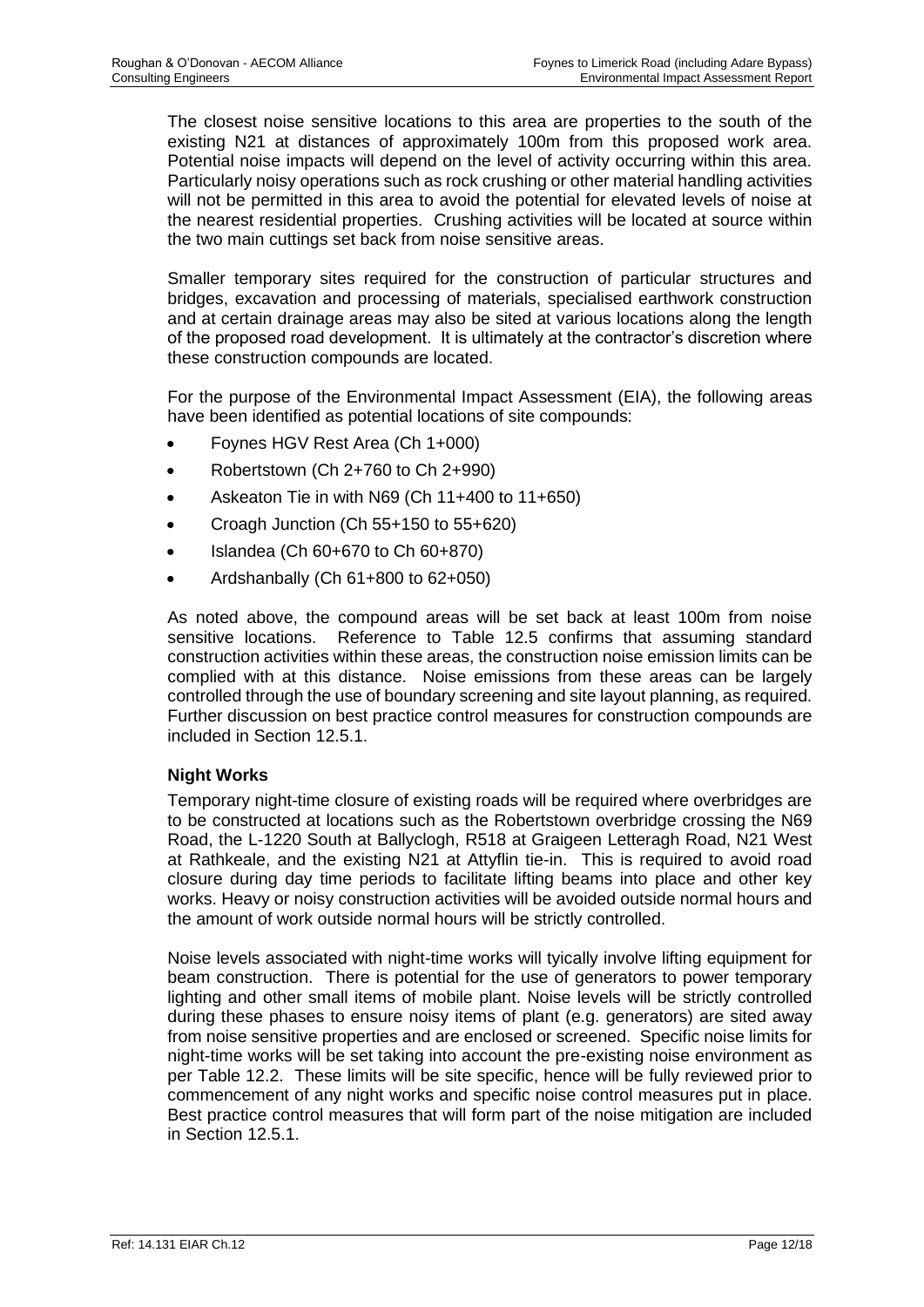### *12.4.1.2 Construction Traffic Noise*

In general, materials excavated within the site will be hauled along the route of the proposed road between sections without the need to use the public road network. The contractor will be prohibited from moving earthworks materials sourced from within the site via the public road network.

Import of fill materials for embankments will be required due to the earthworks deficit within the proposed road development. Crushed rock for road foundations, pavement materials, concrete, bridge beams and other items will also be transported to the site by the National and Regional road network and a limited number of local roads.

It is proposed that access to the site for the mainline works will be primarily off and along the following national, regional and a limited number of local roads:

• N69, N21, R518, L1220, L1222, L1422 and L1423

An analysis of construction traffic volumes has been conducted to determine the expected lorry movements required to transport the materials extracted and delivered to site along the public roads noted above in terms of AADT with percentage HGV's. The additional HGV and LGV flows per day associated with construction traffic along each road including construction staff vehicles, deliveries and earthworks material haulage are added to the base traffic volumes. In order to determine the potential noise impacts associated with additional construction traffic on the identified haul routes, a comparison between traffic noise levels for the base (Do Minimum) scenario and the Do Something (base plus construction) scenario has been determined.

Noise levels associated with passing events such as road traffic may be expressed in terms of its Sound Exposure Level  $(L_{AX})$ . The Sound Exposure Level can be used to calculate the contribution of an event or series of events to the overall noise level in a given period using the following formula:

 $L_{Aeq,T} = L_{AX} + 10log10(N) - 10log10(T)$  dB

where:

- $L_{Aeq,T}$  is the equivalent continuous sound level over the time period T (in seconds);
- L<sub>AX</sub> is the "A-weighted" Sound Exposure Level of the event considered (dB); and,
- N is the number of events over the course of time period T.

The mean value of Sound Exposure Level for a truck moving at low to moderate speeds is in the order of 82dB  $L_{AX}$  at 10 metres from the vehicle. The mean value of Sound Exposure Level for a car or light good vehicle passing at low to moderate speeds is in the order of 68dB  $L_{AX}$  at 10 metres from the vehicle. These figures are based on a series of controlled measurements made by AWN and also align with values within BS5228-1.

Noise levels associated with additional construction traffic volumes are calculated over a 12hr period, relating to the typical construction working day (i.e. 07:00 to 19:00hrs). This level is added to the total traffic noise using the AADT values over a daily (24hr) period to provide a robust assessment.

[Table 12.8](#page-20-0) presents a summary of the construction traffic noise assessment. Traffic noise levels at a distance of 10m from the haul roads is calculated for the base (Do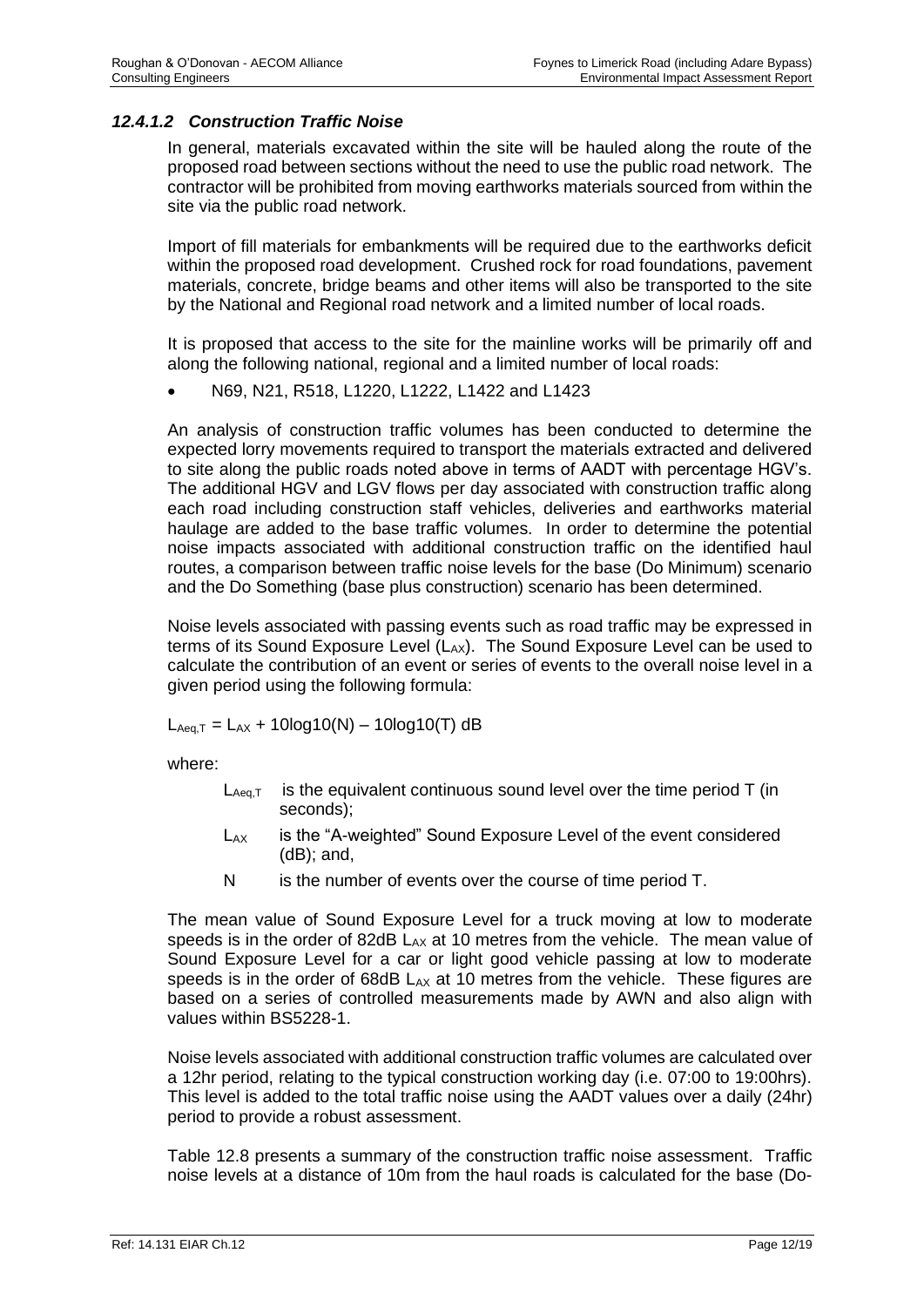Minimum) scenario and the Do-Something (base plus construction) scenario. The increase in noise levels between both scenarios is also presented.

|                             | Do Minimum<br><b>Do Something (Construction)</b> |                                                                            |                                    |                                    |                                                                         |                                                         |
|-----------------------------|--------------------------------------------------|----------------------------------------------------------------------------|------------------------------------|------------------------------------|-------------------------------------------------------------------------|---------------------------------------------------------|
| Road<br>Link                | <b>Total</b><br><b>Vehicles</b><br>(AADT)        | Do<br><b>Minimum</b><br><b>Noise</b><br>Level at<br>10m, dB<br>$L_{Aeq,T}$ | <b>Additional</b><br>(AADT<br>HGV) | <b>Additional</b><br>(AADT<br>LGV) | <b>Cumulative</b><br><b>Noise</b><br>Level at<br>10m, dB<br>$L_{Aeq,T}$ | Change<br>in Noise<br>Levels,<br>dB, L <sub>Aeq,T</sub> |
| N69: East<br>Ωf<br>Askeaton | 6,350                                            | 64                                                                         | 82                                 | 400                                | 65                                                                      | $+1.1$                                                  |
| N69:<br>West of<br>Askeaton | 8,600                                            | 65                                                                         | 68                                 | 400                                | 66                                                                      | $+0.7$                                                  |
| N21: East<br>of Adare       | 17,150                                           | 66                                                                         | 154                                | 400                                | 67                                                                      | $+1.2$                                                  |
| N21:<br>West of<br>Adare    | 14,300                                           | 66                                                                         | 99                                 | 400                                | 66                                                                      | $+0.9$                                                  |
| R <sub>518</sub>            | 2,550                                            | 59                                                                         | 89                                 | 100                                | 62                                                                      | $+2.6$                                                  |
| L <sub>1220</sub>           | 650                                              | 50                                                                         | 28                                 | 80                                 | 55                                                                      | $+5.2$                                                  |
| L1222                       | 420                                              | 48                                                                         | 28                                 | 80                                 | 54                                                                      | $+6.6$                                                  |
| L1422                       | 900                                              | 51                                                                         | 22                                 | 80                                 | 55                                                                      | $+3.7$                                                  |
| L <sub>1423</sub>           | 790                                              | 51                                                                         | 22                                 | 80                                 | 55                                                                      | $+4.0$                                                  |

<span id="page-20-0"></span>

| <b>Table 12.8</b> | Indicative construction noise calculations at varying distances |
|-------------------|-----------------------------------------------------------------|
|-------------------|-----------------------------------------------------------------|

The increase in noise level along the nominated construction access roads is in the range of 0.7 to 6.6dB. Along the N21 and N69 national roads, due to the existing high volumes of traffic along these roads, the relative increase in noise level from the addition of construction traffic is determined to be negligible to minor perceptible impact in accordance with the magnitude of change impact table in [Table 12.4.](#page-4-0)

The greatest increase in noise levels is calculated along the regional and local roads where lower baseline traffic flows are on these roads. Along the R518 road, existing traffic volumes are moderate with an associated low number of HGV's. Noise levels are calculated to increase by the order of 2.6dB along this road. An increase of this magnitude is of minor perceptible impact.

Along the local roads L1220, L1222, L1422, L1423, existing traffic volumes are low with an associated low number of HGV's. Noise levels are calculated to increase by the order of 3.7 to 6.6dB. An increase of this magnitude is of moderate to major perceptible impact. Whilst a perceptible change in noise level is calculated, the overall noise level along these roads will remain moderate, between 54 and 55dB  $L_{Aeq, T}$  at 10m from the road edge. Considering the above, the overall impact is deemed to be moderate, short-term along these roads.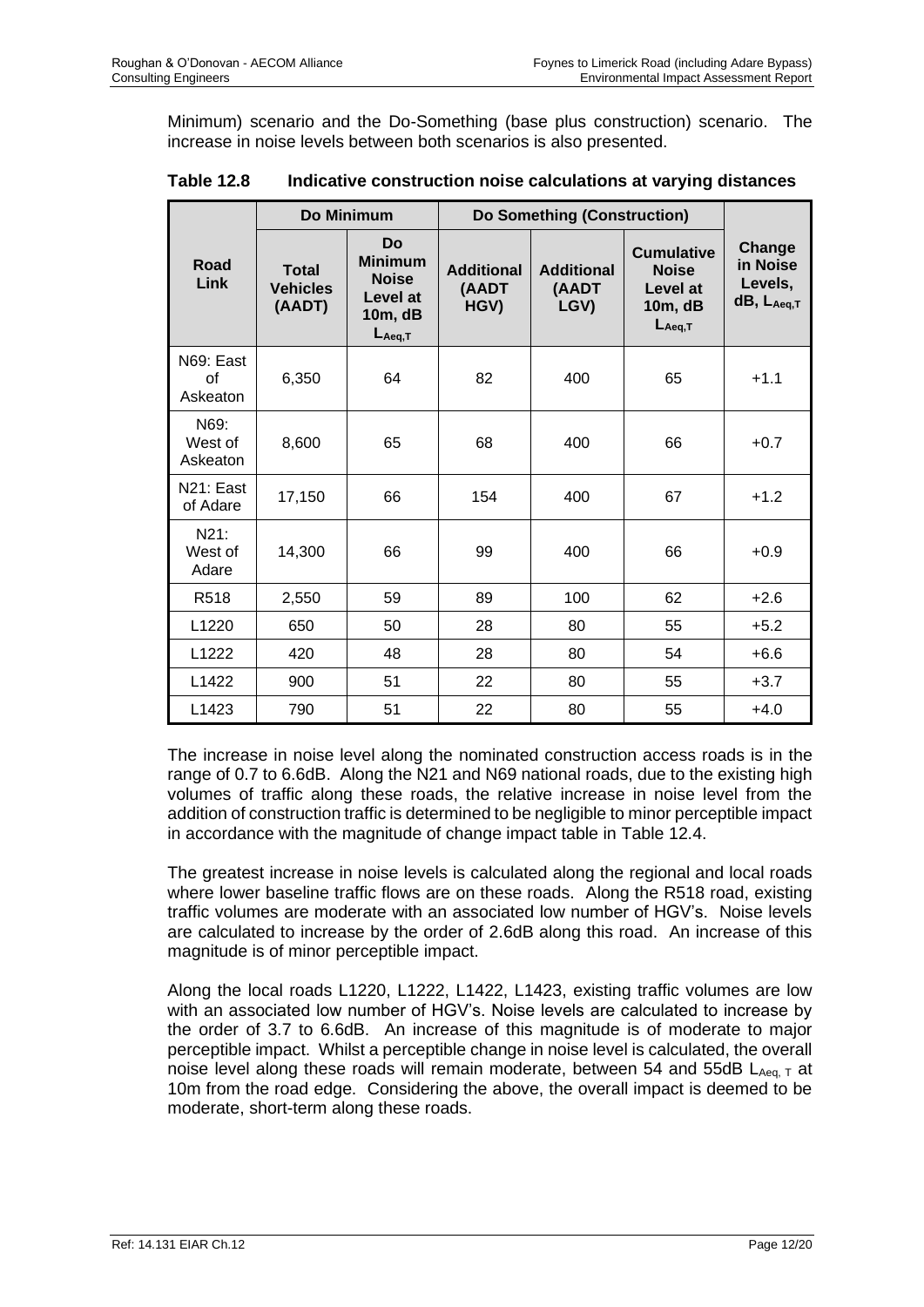#### *12.4.1.3 Construction Stage Vibration*

The potential for elevated levels of vibration at sensitive locations during construction is typically associated with excavation works, rock-breaking and blasting operations. Depending on the method and equipment used, there is potential for some vibration relating to piling operations, demolition works and lorry movements on uneven road surfaces. The more significant of these relates to vibration from excavation and rockbreaking operations.

#### **Piling Vibrations**

At sensitive locations close to receptors where piling is required, low vibration methods involving bored or augured piles will be selected where ground conditions permit. This piling method significantly minimises the levels of both noise and vibration generated as it is a non-percussive piling technique. The proximity of sensitive receptors to piling works are limited to Roberststown bridge construction.

For the purposes of this assessment, however, vibration levels associated with driven piles are assessed in order to determine potential worst-case impacts. British Standard BS 5228 - *1:2009 + A1:2014:Part 2 Vibration* , includes measured magnitudes of vibration associated with different piling types. [Table 12.9](#page-21-0) reproduces those associated with steel sheet piling. The soil conditions relating to soft ground clay conditions are the most likely ground conditions to be encountered.

| <b>Soil Conditions</b>                                                                                    | <b>Pile Dimension</b>                           | Distance m | PPV, mm/s    |
|-----------------------------------------------------------------------------------------------------------|-------------------------------------------------|------------|--------------|
| Very soft to soft $(0 - 10m)$ , soft to<br>medium clay $(10 - 20m)$                                       | U-shaped LX 16<br>sheet piles                   | $4.8 - 24$ | $4.3 - 0.5$  |
| Not recorded                                                                                              | U-shaped piles                                  | 7.1        | $0.7 - 0.3$  |
| Made ground $0 - 3m$ , loose and very<br>dense sand and silt $3 - 17m$ , firm to<br>stiff clay $17 - 25m$ | 244mm diameter<br>driven tubular<br>steel piles | $5 - 20$   | $13.9 - 4.3$ |
| Made ground $0 - 3m$ , loose and very<br>dense sand and silt $3 - 17m$ , firm to<br>stiff clay $17 - 25m$ | 275mm driven<br>square piles                    | $5 - 20$   | $11.4 - 4.3$ |

<span id="page-21-0"></span>

| <b>Table 12.9</b> | Vibration Magnitudes Asssociated with Steel Sheet Piling |
|-------------------|----------------------------------------------------------|
|-------------------|----------------------------------------------------------|

The vibration magnitudes outlined in [Table 12.9](#page-21-0) indicate that at distances beyond 20m, vibration magnitudes are significantly reduced to well below the PPV limit values outlined in [Table 12.3](#page-3-1) to avoid any form of cosmetic or structural damage to buildings. There are no locations along the proposed road where structures requiring piled foundations are located at distances of 20m or less from dwellings. The nearest dwellings are located at distances of 50m or more from proposed bridges that may require piled foundations.

#### *Rock-Breaking Vibrations*

During rock breaking, there is potential for vibration to be generated through the ground. Empirical data for this activity is not provided in the BS 5228- *1:2009+A1:2014:Part 2 Vibration*, however the likely levels of vibration from this activity is expected to be significantly below the vibration criteria for building damage from experience on other sites. AWN Consulting have previously conducted vibration measurements under controlled conditions, during trial construction works, on a sample site where concrete slab breaking was carried out. The trial construction works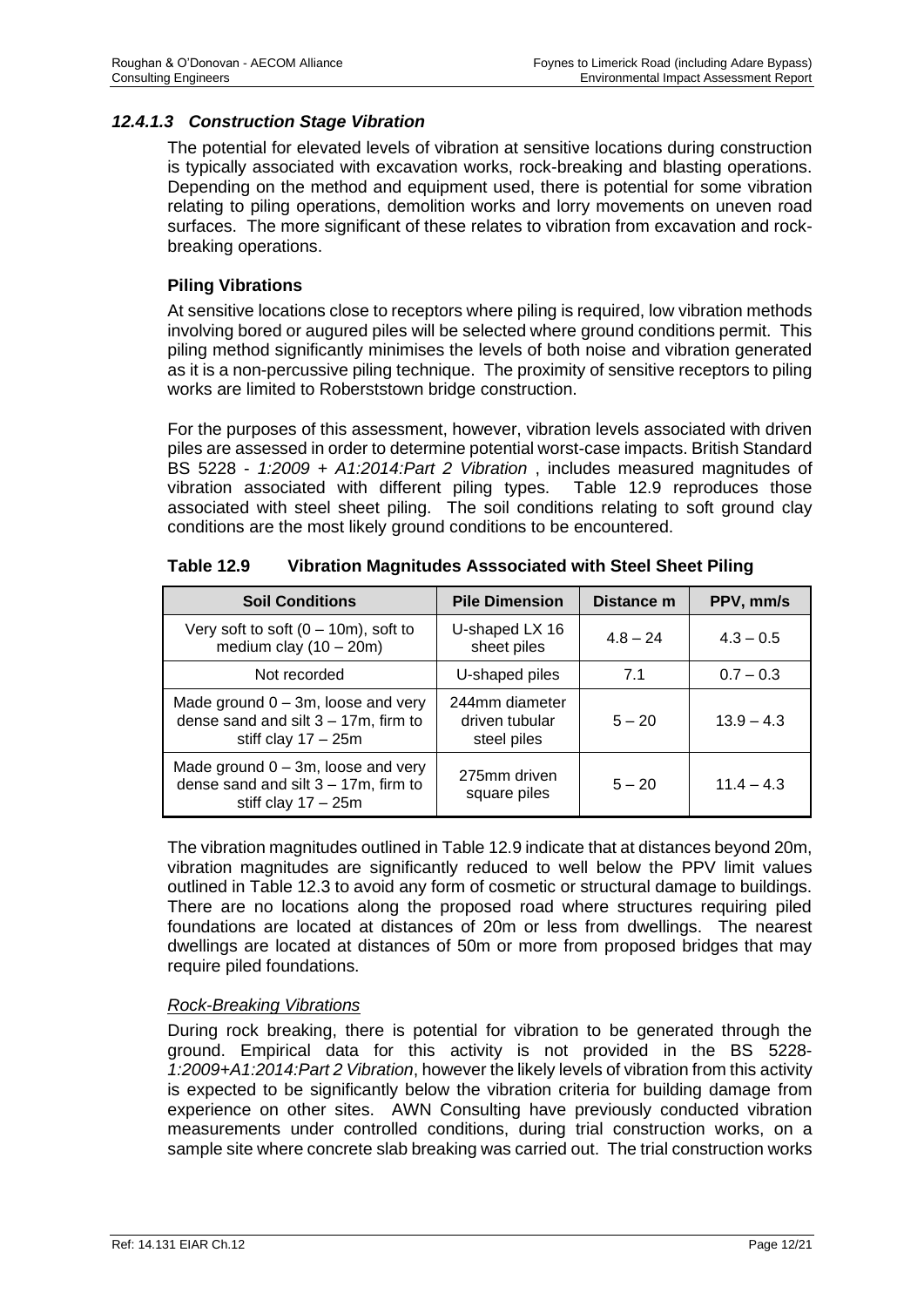consisted of the use of the following plant and equipment when measured at various distances:

- 3 tonne hydraulic breaker on small CAT tracked excavator; and
- 6 tonne hydraulic breaker on large Liebherr tracked excavator.

Vibration measurements were conducted during various staged activities and at various distances.

Peak vibration levels during staged activities using the 3 Tonne Breaker ranged from 0.48 to 0.25 PPV (mm/s) at distances of 10 to 50m respectively from the breaking activities. Using a 6 Tonne Breaker, measured vibration levels ranged between 1.49 to 0.24 PPV (mm/s) at distances of 10 to 50m respectively.

Whilst these measurements relate to a solid concrete slab, the range of values recorded provides some context in relation to typical ranges of vibration generated by construction breaking activity.

Demolition of existing structures will involve careful deconstruction using controlled techniques. There may be a requirement for breaking ground as part of specific demolition procedures, depending on the structure. Vibration levels associated with this activity will be of similar or lower magnitude to rock breaking as discussed above.

Referring to the vibration magnitudes above, vibration impacts due to ongoing construction works will be not significant and short term in terms of building response. Notwithstanding the above, any construction activities undertaken on the site will be required to operate below the recommended vibration criteria set out in [Table 12.3.](#page-3-1)

During surface construction works (piling, rock breaking etc.) the vibration limits set within [Table 12.3](#page-3-1) will be perceptible to humans and will potentially cause a significant impact over temporary periods. The level of impact is however greatly reduced when the origin and time frame of the works are known. In this regard, the use of clear communication and information circulars relating to planned works, their duration and vibration monitoring can significantly reduce vibration impacts to a large portion of the population.

#### *12.4.1.4 Blasting*

Ground investigations have indicated that due to rock conditions, blasting is a likely excavation technique that will be used in areas where cuttings are proposed. The extent of blasting will depend on the rock type and depth in the area and the depth of the cutting involved.

Blasting is likely to be employed at the 19m deep cut at Mulderricksfield (Ch.5+150 to 6+400) and potentially at the lowest levels of cut at Ballycannon (Ch.52+400 to 56+000).

Whilst rock blasting is likely to only specifically be required at the deep cutting at Mulderricksfield in Section A (Chainage 5+100 to 6+400), it will also potentially be used to excavate portions of the other cut locations along the route e.g. at the lowest level of the cut at Ballycannon (Ch 52+400 to 56+000). The location of all cuttings along the route are summarised in [Table 12.10](#page-23-0) below. Whilst blasting may not be required for all these cut locations, the distance to the closest sensitive buildings are provided for reference.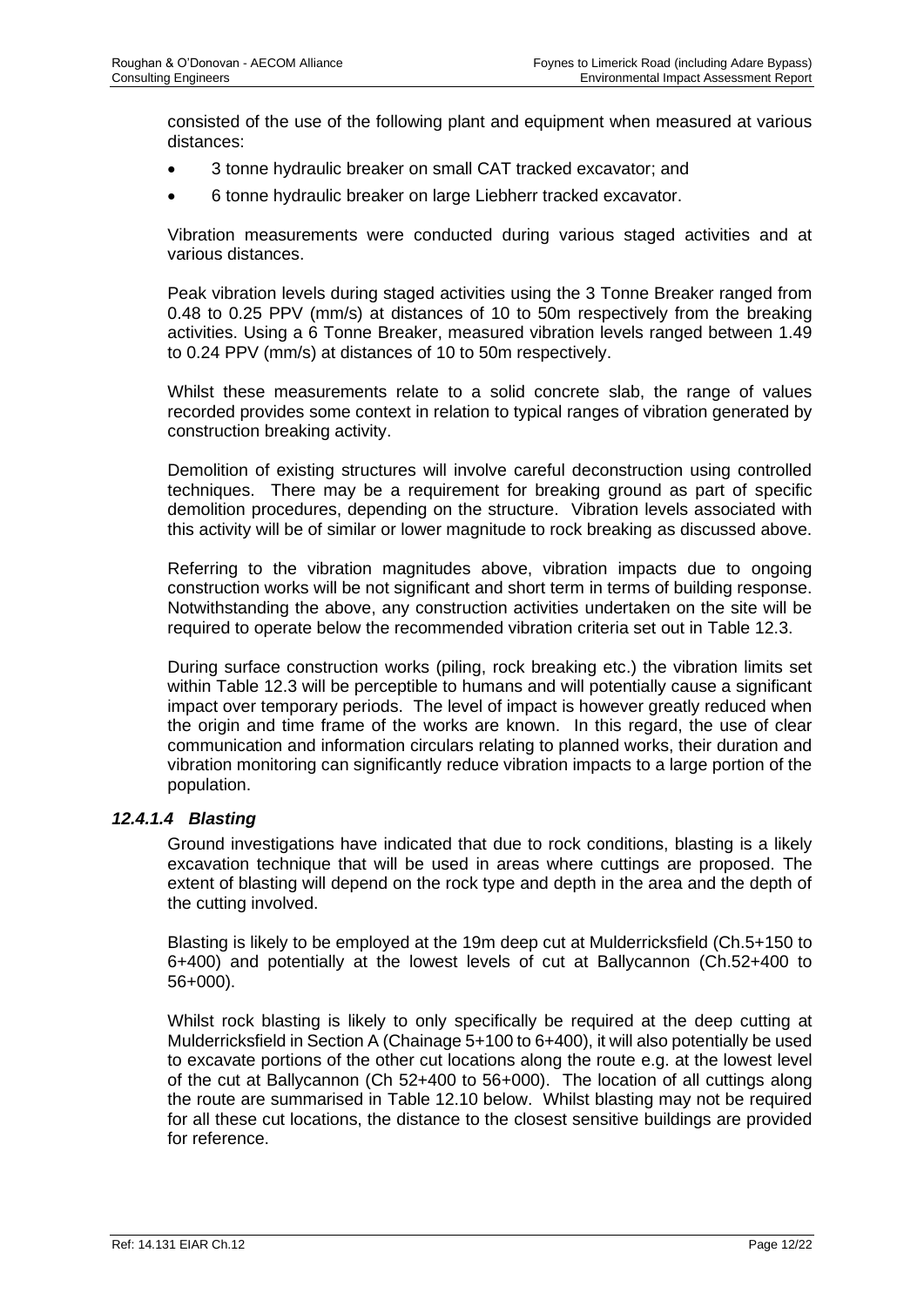| <b>From</b><br>Ch. | То<br>Ch. | Length<br>(m) | Max. Cut<br>Depth (m) | <b>Closest Sensitive</b><br><b>Buildings</b> |
|--------------------|-----------|---------------|-----------------------|----------------------------------------------|
| $1 + 350$          | $1+750$   | 400           | 8                     | $~100 - 150m$                                |
| $5+100$            | 6+400     | 1,300         | 19                    | $~120m - 200m$                               |
| $52+400$           | 56+000    | 3,600         | 11                    | $-55 - 200$ m                                |
| 60+000             | 60+500    | 500           | 9                     | $-50 - 100$ m                                |

<span id="page-23-0"></span>

| <b>Table 12.10</b> | <b>Distance of Sensitive Buildings to Road Cuttings</b> |
|--------------------|---------------------------------------------------------|
|--------------------|---------------------------------------------------------|

The closest buildings to the deep cut at Mulderricksfield are between 120 and 200m from this area. The closest buildings to the other cuttings are in the range of 50m to approximately 200m away. The design of all blasts will be undertaken to ensure the limit value of 12mm/s PPV is not exceeded at the nearest sensitive buildings discussed above. Discussion on the control of ground vibration from blasting is discussed in Section 12.5.2.

Whilst drill and blast methods generate intermittent high noise levels when taking place, the time period over which impacts are experienced are significantly shorter compared to other extraction methods. For the proposed road development where a significant portion of hard rock is required to be excavated, the use of drill and blast will enable extraction works to be undertaken at a significantly faster rate compared to traditional rock breaking techniques.

Blasting impacts relate to both ground vibration and air overpressure, the magnitude of which depends on a variety of factors.

#### **Air Overpressure (AOP)**

Air overpressure is energy transmitted from the blast site within the atmosphere in the form of pressure waves. As such a wave passes a given position, the pressure of the air at this point rises very rapidly to a value above the ambient pressure, and then falls more slowly to a value below, before returning to the ambient value after a series of oscillations. The maximum excess pressure in this wave is known as the peak air overpressure. This value is typically measured in terms of  $dB (L_{in})$ , i.e. a linear value which is unweighted.

These pressure waves will consist of energy over a wide range of frequencies, some of which are audible and known as sound waves or noise, but most of the energy is inaudible at frequencies of less than 20Hz which is not heard by the human ear but is sensed as pressure.

The main sources of air overpressure from blasting relate to blast design and set up (e.g. detonating cord, stemming release and gas venting) and physical properties of the site (movement of rock and reflection of stress waves). The intensity of air overpressure levels at a receiver location is highly dependent on meteorological conditions which affect ambient air pressure including temperature, cloud cover, humidity, wind speed and direction etc. Due to the large variability in these conditions, it is not possible to reliably calculate AOP. The control of its intensity is therefore undertaken at source through careful blast design.

It is important to note that routine open-pit blasting operations regularly generate air overpressures up to a magnitude of 120dB  $(L_{in})$ , with levels in excess of 125dB  $(L_{in})$ being relatively rare. Damage levels are rarely approached let alone exceeded. BS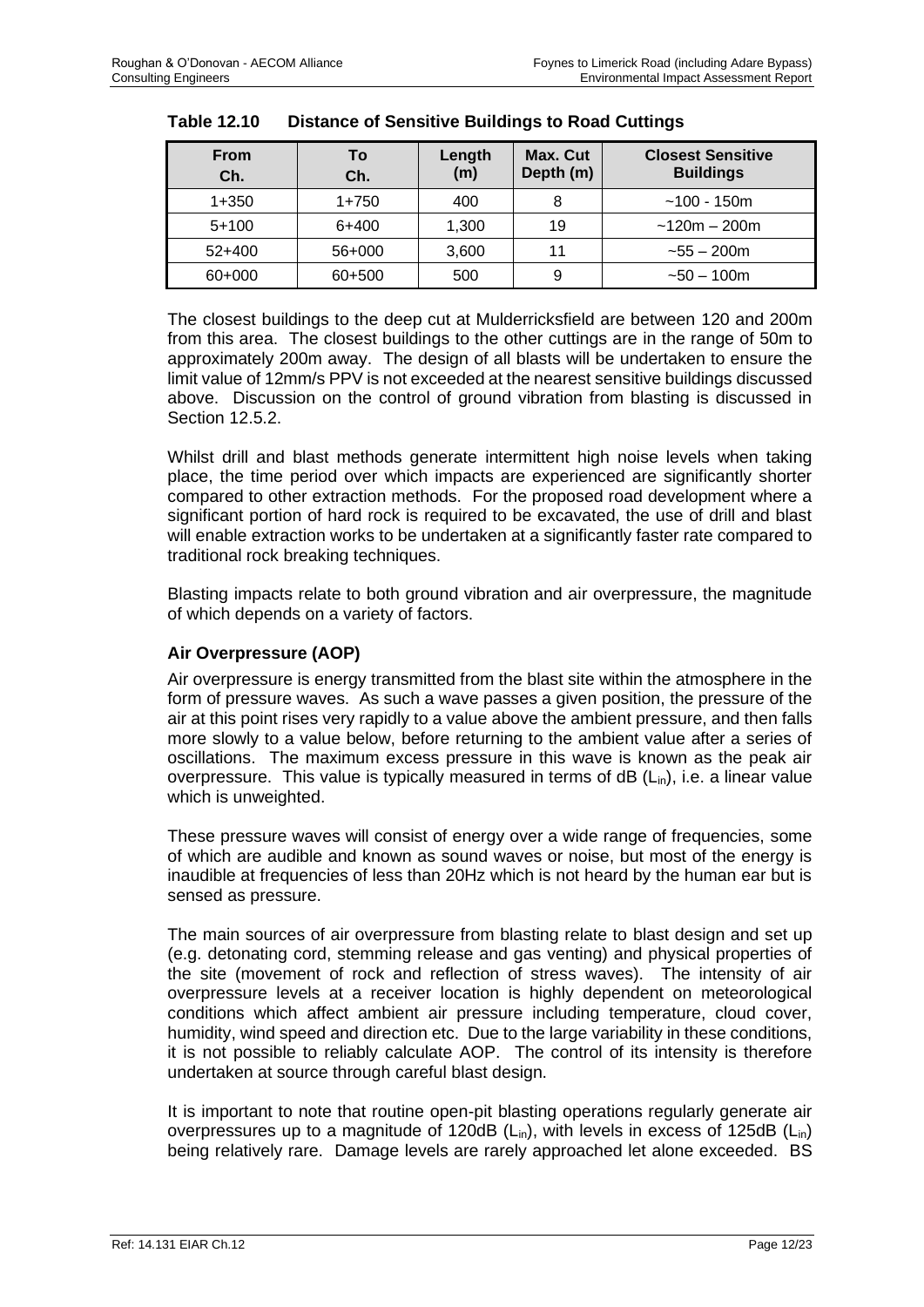5228-2 notes that there is no known evidence of structural damage to structures from excessive air overpressure levels from quarry blasting in the UK.

#### **Ground Vibration due to Blasting**

The level of vibration at a receiver location from a blast depends predominately on the distance from the blast, the maximum instantaneous charge (MIC), sequencing of charges and ground conditions between the blast area and the receiver location. Whilst it is possible to undertake indicative predictive calculations for ground vibrations from a blast site using information on the MIC, distance and ground factors, the most accurate methodology for determining vibration levels is through controlled trial blasts at specific sites and undertaking scaled distance regression analysis to determine maximum charge values in order to comply with the criteria included in Section 12.2.2.1.

In the case of the proposed road development, blast events will be clearly perceptible at the nearest sensitive receptors due to ground vibration and air overpressure levels, however the duration of the effects are intermittent. The overall impacts are therefore considered to be significant, momentary and localised. The closest sensitive properties to the identified likely blast sites are at distances of approximately 50m. Careful blast design will be required if blasting is proposed at these distances to ensure the vibration and AOP limits are not exceeded. Discussion on the implementation of best practice blasting control measures are outlined in Section 12.5.2.

#### **12.4.2 Operational Phase Impacts for Noise & Vibration**

#### *12.4.2.1 Noise in Operational Phase – Road Traffic*

A computer-based prediction model has been prepared in order to quantify the traffic noise level associated with the operational phase of the proposed road development and associated road traffic changes on the surrounding network. This section discusses the methodology behind the noise modelling process.

#### **Brüel & Kjær Type 7810 Predictor**

Proprietary noise calculation software was used for the purposes of this impact assessment. The selected software, Brüel & Kjær Type 7810 *Predictor*, calculates traffic noise levels in accordance with the UK's Department of Transport, Calculation of Road Traffic Noise (CRTN) 1988 and relevant TRL correction procedures for calculating  $L_{den}$ .

Predictor calculates noise levels in different ways depending on the selected prediction standard. In general, however, the resultant noise level is calculated taking into account a range of factors affecting the propagation of sound, including:

- The magnitude of the noise source in terms of sound power or traffic flow and average speed;
- The distance between the source and receiver;
- The presence of obstacles such as screens or barriers in the propagation path
- The presence of reflecting surfaces; and
- The hardness of the ground between the source and receiver.

#### **Prediction of Traffic Noise**

Noise emissions during the operational phase of the proposed road development have been modelled using Predictor in accordance with the CRTN methodology and the TRL 'Method 1' calculation procedure to calculate  $L_{den}$  values, using hourly traffic flows.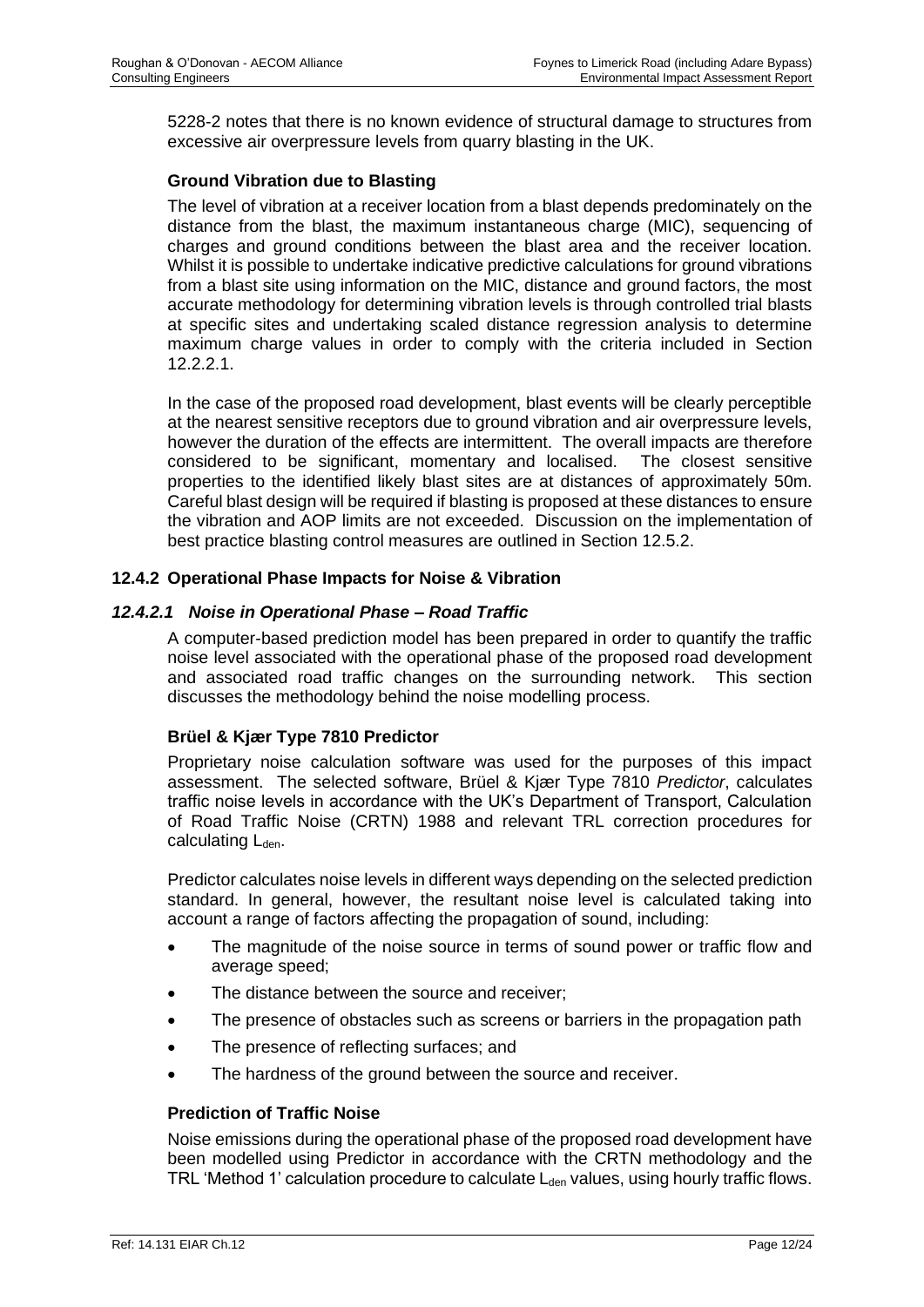The CRTN method of predicting noise from a road development consists of the following five elements:

- Divide the proposed road development into segments so that the variation of noise within this segment is small;
- Calculate the basic noise level at a reference distance of 10 metres from the nearside carriageway edge for each segment;
- Assess for each segment the noise level at the reception point taking into account distance attenuation and screening of the source line;
- Correct the noise level at the reception point to take account of site layout features including reflections from buildings and facades, and the size of source segment; and
- Combine the contributions from all segments to give the predicted noise level at the receiver location for the whole proposed road development.

Note that all calculations are performed to one decimal place. For the purposes of comparison with the design goal of  $60$ dB  $L<sub>den</sub>$ , the relevant noise level is to be rounded to the nearest whole number in accordance with TII guidance.

#### **Noise Model Inputs**

The noise model was prepared using the following data:

- 3D road alignment drawings of the proposed road development supplied by the design team;
- 3D topographical contour data for the surrounding study area incorporating the noise sensitive assessment locations;
- background ordnance survey mapping; and
- the Annual Average Daily Traffic (AADT), % Heavy Goods Vehicles (HGV's) and traffic speeds.

Traffic flow data was provided for the Do-Nothing and Do-Something scenarios for the Opening Year of 2024 and Design Year of 2039 based on TII High Growth Forecasts. Specific details of traffic flows used for both assessment years are included in Chapter 5 Traffic Analysis.

A standard road surface type, such as hot rolled asphalt (HRA), has been assumed for all roads as part of the base model development.

#### **Receiver Locations**

Free-field traffic noise levels have been predicted at a number of properties in the vicinity of proposed and existing roads. A total of 458 assessment locations have considered. For some noise sensitive buildings, 2 facades have been considered where noise impacts from new and existing roads affect different sides of the building. The modelled locations represent the closest noise sensitive locations to the proposed road development and along sections of the existing road network where traffic volumes are modelled to change as a result of the proposed road development. Receptor locations were positioned at locations representing clusters or rows of properties where a number of noise sensitive buildings are in close proximity to each other.

The locations of all receptors are shown on Figures 12.1 to 12.23 in Volume 3 of this EIAR.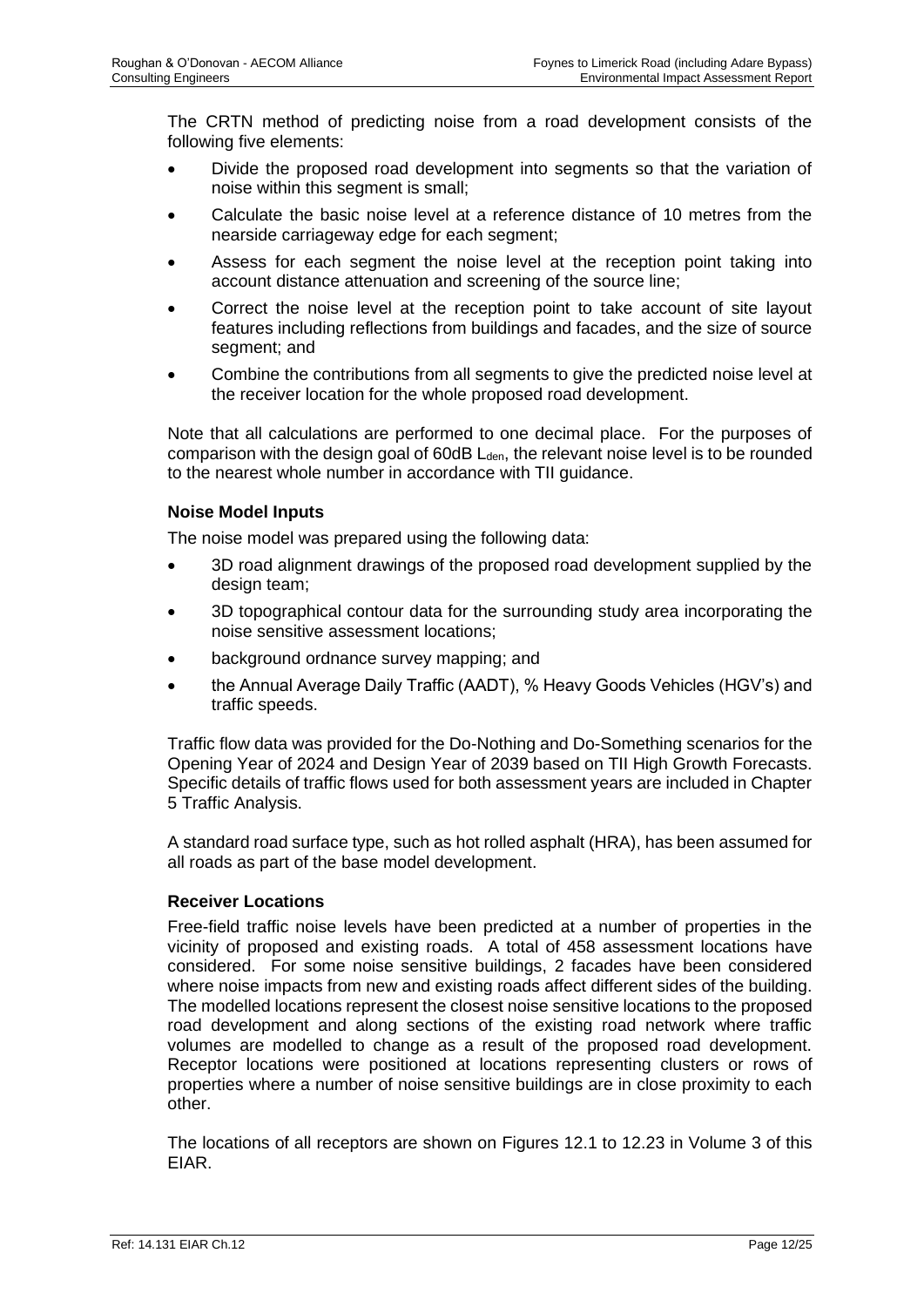#### **Noise Model Output**

The output of the model is a calculated traffic noise level in terms of the  $L_{den}$  parameter at specific modelled receiver locations. Four scenarios have been considered as follows:

- Year 2024 Do-Minimum (i.e. proposed road development is not built);
- Year 2024 Do-Something (i.e. proposed road development in place);
- Year 2039 Do-Minimum (i.e. proposed road development is not built); and
- Year 2039 Do-Something (i.e. proposed road development in place).

### **Criteria for Noise Mitigation**

The calculated noise levels at each modelled location are reviewed and compared against the three criteria for noise mitigation set out in the TII noise guidance documents as included in Section 12.2.2.2. Where modelled locations are determined to meet the three criteria, the use of noise mitigation has been recommended to reduce noise levels to within the relevant design criterion.

The predicted noise level at receptors requiring mitigation in the Design Year (2039), i.e. greater than 60  $L_{den}$  (dB), is included in [Table 12.11.](#page-26-0)

<span id="page-26-0"></span>

|                                     | <b>Opening Year 2024</b>    |                              |                              | Design Year 2039     |                              |                              |
|-------------------------------------|-----------------------------|------------------------------|------------------------------|----------------------|------------------------------|------------------------------|
| <b>Receiver</b>                     |                             | <b>Predicted Noise Level</b> | <b>Mitigation</b>            |                      | <b>Predicted Noise Level</b> | <b>Mitigation</b>            |
| <b>Location</b><br><b>Reference</b> | <b>Do</b><br><b>Minimum</b> | Do<br><b>Something</b>       | <b>Required?</b><br>(Yes/No) | Do<br><b>Minimum</b> | Do<br>Something              | <b>Required?</b><br>(Yes/No) |
|                                     | $L_{den}$ (dB)              | $L_{den}$ (dB)               |                              | $L_{den}$ (dB)       | $L_{den}$ (dB)               |                              |
| A01-001                             | 55                          | 63                           | Yes                          | 54                   | 64                           | Yes                          |
| A01-002                             | 54                          | 61                           | Yes                          | 53                   | 62                           | Yes                          |
| A01-003                             | 58                          | 60                           | No                           | 57                   | 61                           | Yes                          |
| A02 007A                            | 55                          | 60                           | No                           | 53                   | 62                           | Yes                          |
| A02-007B                            | 58                          | 64                           | Yes                          | 56                   | 66                           | Yes                          |
| A02-008                             | 58                          | 61                           | Yes                          | 56                   | 62                           | Yes                          |
| A02-017                             | 56                          | 59                           | <b>No</b>                    | 54                   | 61                           | Yes                          |
| C <sub>26</sub> -002                | 59                          | 59                           | <b>No</b>                    | 59                   | 61                           | Yes                          |
| C26-005                             | 47                          | 61                           | Yes                          | 47                   | 63                           | Yes                          |
| C26-006                             | 58                          | 61                           | Yes                          | 58                   | 62                           | Yes                          |
| C26-008                             | 60                          | 63                           | Yes                          | 60                   | 65                           | Yes                          |
| C26-009                             | 58                          | 63                           | Yes                          | 58                   | 64                           | Yes                          |
| C26-011                             | 59                          | 64                           | Yes                          | 59                   | 65                           | Yes                          |
| C <sub>27</sub> -001                | 53                          | 63                           | Yes                          | 53                   | 65                           | Yes                          |
| C27-002                             | 62                          | 63                           | No                           | 63                   | 65                           | Yes                          |
| C <sub>27</sub> -003                | 56                          | 62                           | Yes                          | 57                   | 63                           | Yes                          |
| C27-004                             | 55                          | 60                           | <b>No</b>                    | 56                   | 62                           | Yes                          |
| C <sub>27</sub> -005                | 56                          | 60                           | No                           | 57                   | 62                           | Yes                          |

**Table 12.11 Predicted Noise Levels at Receptors Requiring Mitigation**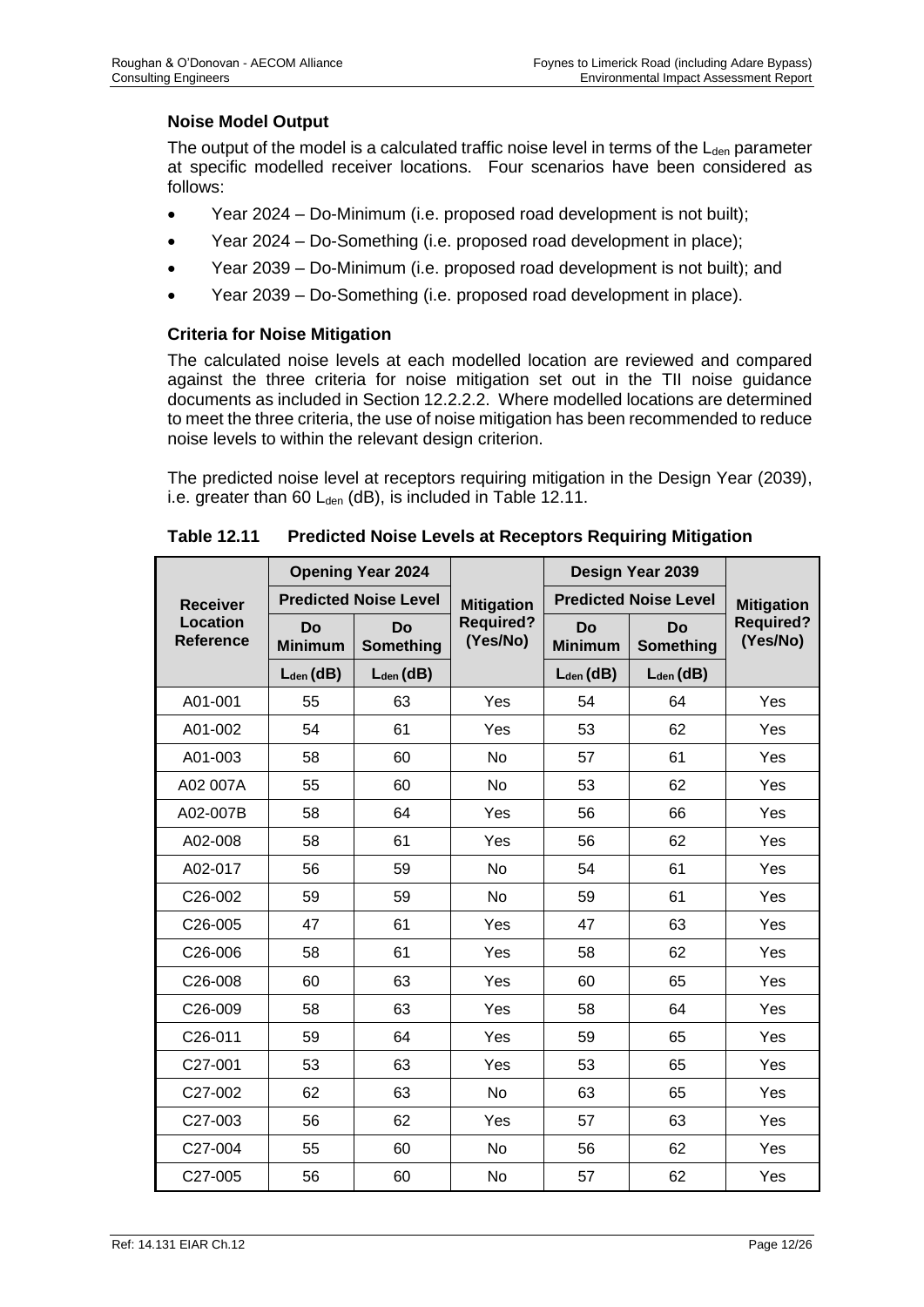|                       | <b>Opening Year 2024</b> |                              |                              | Design Year 2039             |                   |                              |
|-----------------------|--------------------------|------------------------------|------------------------------|------------------------------|-------------------|------------------------------|
| <b>Receiver</b>       |                          | <b>Predicted Noise Level</b> | <b>Mitigation</b>            | <b>Predicted Noise Level</b> | <b>Mitigation</b> |                              |
| Location<br>Reference | Do<br><b>Minimum</b>     | Do<br><b>Something</b>       | <b>Required?</b><br>(Yes/No) | Do<br><b>Minimum</b>         | Do<br>Something   | <b>Required?</b><br>(Yes/No) |
|                       | $L_{den}$ (dB)           | $L_{den}$ (dB)               |                              | $L_{den}$ (dB)               | $L_{den}$ (dB)    |                              |
| C27-006               | 55                       | 59                           | No                           | 55                           | 61                | Yes                          |
| C27-008               | 58                       | 60                           | No                           | 58                           | 62                | Yes                          |
| C27-009               | 62                       | 62                           | No                           | 62                           | 64                | Yes                          |
| C27-011               | 60                       | 61                           | No                           | 60                           | 62                | Yes                          |
| C27-012               | 60                       | 60                           | No                           | 60                           | 62                | Yes                          |
| C27-013               | 59                       | 60                           | No                           | 59                           | 61                | Yes                          |
| C27-019               | 43                       | 63                           | Yes                          | 44                           | 64                | Yes                          |
| C27-021               | 45                       | 61                           | Yes                          | 46                           | 62                | Yes                          |
| C27-027               | 46                       | 64                           | Yes                          | 46                           | 66                | Yes                          |
| C27-031               | 46                       | 61                           | Yes                          | 46                           | 62                | Yes                          |
| D50-013               | 61                       | 69                           | Yes                          | 62                           | 70                | Yes                          |
| D51-001a              | 62                       | 68                           | Yes                          | 62                           | 69                | Yes                          |
| D51-003               | 53                       | 66                           | Yes                          | 53                           | 67                | Yes                          |
| D51-006               | 44                       | 64                           | Yes                          | 45                           | 65                | Yes                          |
| D51-007               | 45                       | 63                           | Yes                          | 45                           | 64                | Yes                          |
| D51-011               | 45                       | 62                           | Yes                          | 45                           | 63                | Yes                          |
| D51-012               | 47                       | 65                           | Yes                          | 48                           | 67                | Yes                          |
| D52-001               | 46                       | 64                           | Yes                          | 46                           | 65                | Yes                          |
| D54-011               | 46                       | 60                           | No                           | 47                           | 61                | Yes                          |
| D54-012               | 47                       | 64                           | Yes                          | 48                           | 65                | Yes                          |
| D55-016               | 47                       | 60                           | No                           | 48                           | 61                | Yes                          |
| D56-003               | 46                       | 61                           | Yes                          | 46                           | 62                | Yes                          |
| D56-004               | 36                       | 67                           | Yes                          | 36                           | 69                | Yes                          |
| D56-005               | 45                       | 64                           | Yes                          | 46                           | 65                | Yes                          |
| D56-008               | 45                       | 60                           | No                           | 46                           | 61                | Yes                          |
| D56-009               | 44                       | 67                           | Yes                          | 45                           | 68                | Yes                          |
| D56-010               | 42                       | 64                           | Yes                          | 43                           | 65                | Yes                          |
| D56-011               | 44                       | 63                           | Yes                          | 44                           | 65                | Yes                          |
| D56-012               | 43                       | 62                           | Yes                          | 43                           | 63                | Yes                          |
| D56-013               | 36                       | 65                           | Yes                          | 37                           | 67                | Yes                          |
| D56-014               | 43                       | 63                           | Yes                          | 44                           | 64                | Yes                          |
| D56-015               | 44                       | 62                           | Yes                          | 45                           | 63                | Yes                          |
| D57 009A              | 36                       | 65                           | Yes                          | 37                           | 66                | Yes                          |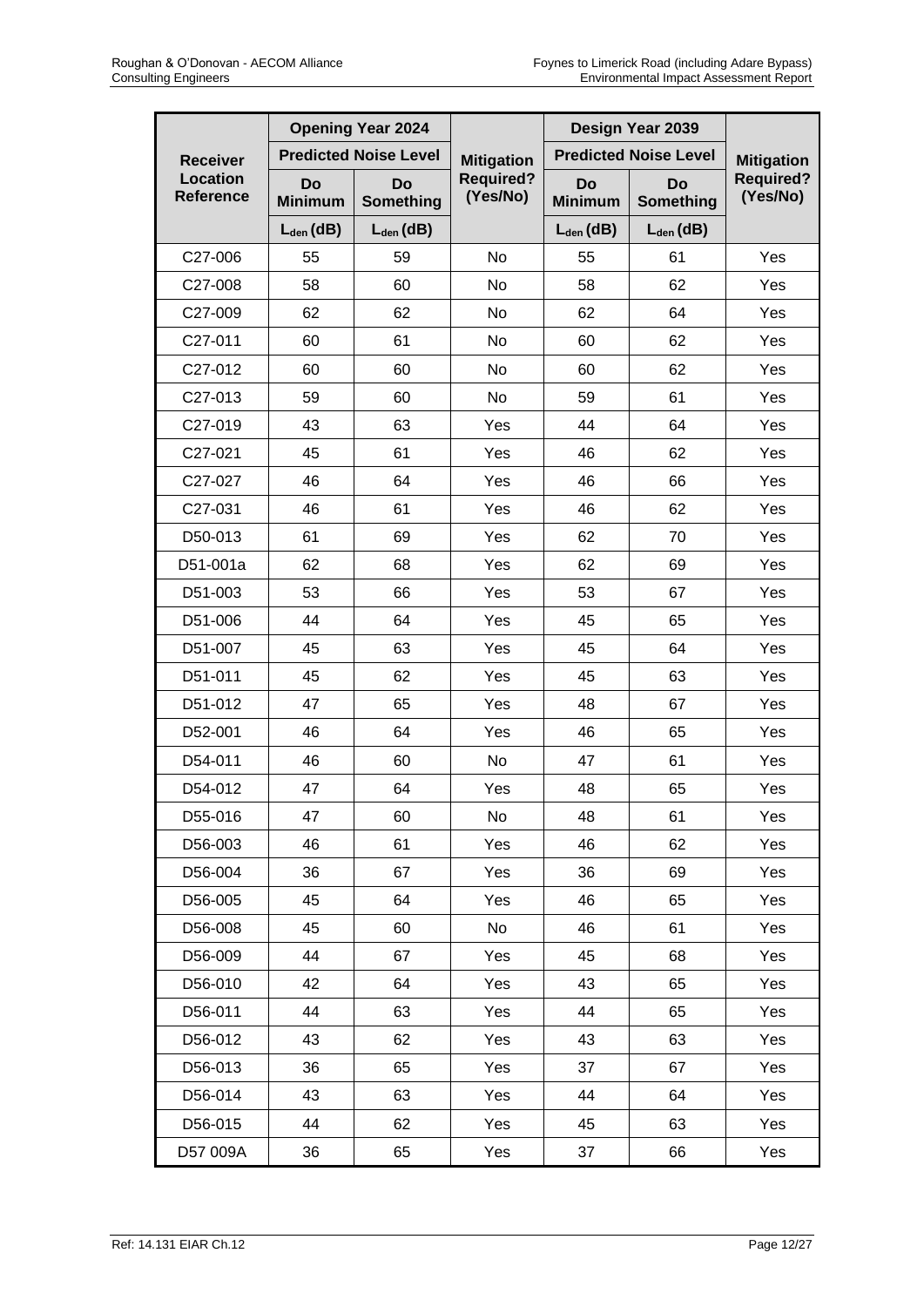|                              | <b>Opening Year 2024</b> |                              |                              | Design Year 2039     |                              |                              |  |
|------------------------------|--------------------------|------------------------------|------------------------------|----------------------|------------------------------|------------------------------|--|
| <b>Receiver</b>              |                          | <b>Predicted Noise Level</b> | <b>Mitigation</b>            |                      | <b>Predicted Noise Level</b> | <b>Mitigation</b>            |  |
| Location<br><b>Reference</b> | Do<br><b>Minimum</b>     | Do<br><b>Something</b>       | <b>Required?</b><br>(Yes/No) | Do<br><b>Minimum</b> | Do<br>Something              | <b>Required?</b><br>(Yes/No) |  |
|                              | $L_{den}$ (dB)           | $L_{den}$ (dB)               |                              | $L_{den}$ (dB)       | $L_{den}$ (dB)               |                              |  |
| D57-001                      | 41                       | 64                           | Yes                          | 42                   | 65                           | Yes                          |  |
| D57-006                      | 35                       | 60                           | No                           | 36                   | 61                           | Yes                          |  |
| D57-007                      | 35                       | 68                           | Yes                          | 36                   | 69                           | Yes                          |  |
| D57-008                      | 34                       | 67                           | Yes                          | 35                   | 68                           | Yes                          |  |
| D57-009                      | 36                       | 67                           | Yes                          | 36                   | 68                           | Yes                          |  |
| D57-012                      | 35                       | 65                           | Yes                          | 36                   | 66                           | Yes                          |  |
| D57-013                      | 34                       | 62                           | Yes                          | 34                   | 64                           | Yes                          |  |
| D57-014                      | 31                       | 61                           | Yes                          | 32                   | 63                           | Yes                          |  |
| D57-015                      | 33                       | 60                           | No                           | 34                   | 61                           | Yes                          |  |
| D57-017                      | 34                       | 64                           | Yes                          | 35                   | 65                           | Yes                          |  |
| D58-002                      | 35                       | 66                           | Yes                          | 36                   | 67                           | Yes                          |  |
| D58-003                      | 35                       | 64                           | Yes                          | 35                   | 65                           | Yes                          |  |
| D58-004                      | 20                       | 59                           | No                           | 20                   | 61                           | Yes                          |  |
| D58-005                      | 34                       | 60                           | No                           | 35                   | 61                           | Yes                          |  |
| D59-001                      | 35                       | 64                           | Yes                          | 36                   | 65                           | Yes                          |  |
| D59-002                      | 31                       | 66                           | Yes                          | 32                   | 68                           | Yes                          |  |
| D59-004                      | 34                       | 65                           | Yes                          | 35                   | 67                           | Yes                          |  |
| D59-006                      | 34                       | 63                           | Yes                          | 35                   | 65                           | Yes                          |  |
| D59-007                      | 35                       | 61                           | Yes                          | 36                   | 62                           | Yes                          |  |
| D59-009                      | 32                       | 60                           | No                           | 33                   | 61                           | Yes                          |  |
| D59-011                      | 32                       | 60                           | No                           | 33                   | 61                           | Yes                          |  |
| D60-001                      | 41                       | 60                           | No                           | 42                   | 62                           | Yes                          |  |
| D60-003                      | 39                       | 65                           | Yes                          | 39                   | 66                           | Yes                          |  |
| D60-004                      | 34                       | 65                           | Yes                          | 35                   | 66                           | Yes                          |  |
| D60-005                      | 36                       | 59                           | No                           | 37                   | 61                           | Yes                          |  |
| D60-007                      | 37                       | 60                           | No                           | 38                   | 61                           | Yes                          |  |
| D60-008                      | 37                       | 59                           | No                           | 38                   | 61                           | Yes                          |  |
| D60-009                      | 35                       | 59                           | No                           | 36                   | 61                           | Yes                          |  |
| D60-011                      | 41                       | 64                           | Yes                          | 42                   | 66                           | Yes                          |  |
| D60-012                      | 38                       | 59                           | No                           | 39                   | 61                           | Yes                          |  |
| D60-013                      | 40                       | 61                           | Yes                          | 40                   | 62                           | Yes                          |  |
| D61-003                      | 41                       | 65                           | Yes                          | 42                   | 67                           | Yes                          |  |
| D61-004                      | 41                       | 63                           | Yes                          | 42                   | 64                           | Yes                          |  |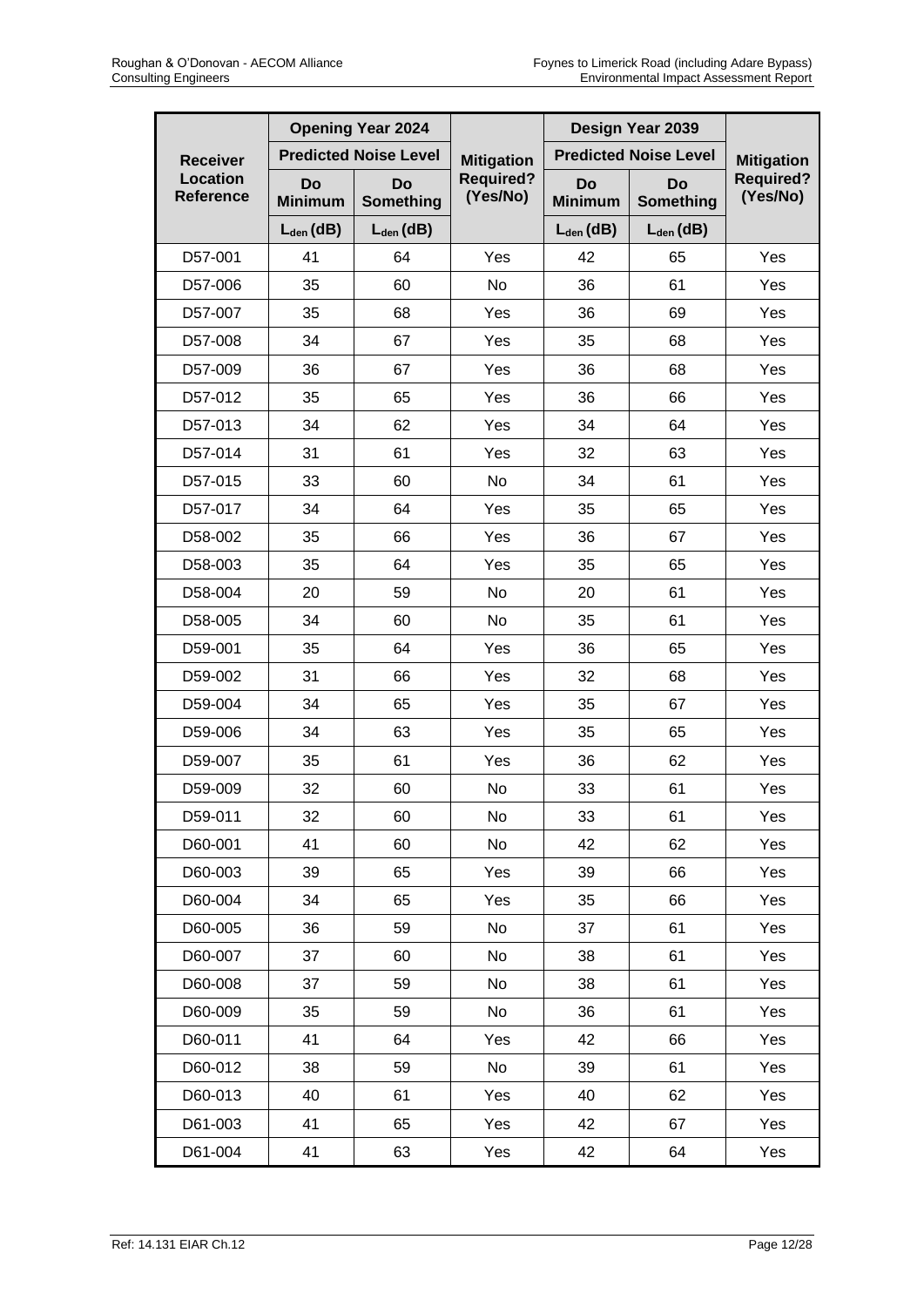|                              |                      | <b>Opening Year 2024</b>     |                              | Design Year 2039     |                              |                              |
|------------------------------|----------------------|------------------------------|------------------------------|----------------------|------------------------------|------------------------------|
| <b>Receiver</b>              |                      | <b>Predicted Noise Level</b> | <b>Mitigation</b>            |                      | <b>Predicted Noise Level</b> | <b>Mitigation</b>            |
| Location<br><b>Reference</b> | Do<br><b>Minimum</b> | Do<br>Something              | <b>Required?</b><br>(Yes/No) | Do<br><b>Minimum</b> | <b>Do</b><br>Something       | <b>Required?</b><br>(Yes/No) |
|                              | $L_{den}$ (dB)       | $L_{den}$ (dB)               |                              | $L_{den}$ (dB)       | $L_{den}$ (dB)               |                              |
| D61-005                      | 42                   | 62                           | Yes                          | 43                   | 63                           | Yes                          |
| D61-006                      | 42                   | 61                           | Yes                          | 43                   | 62                           | Yes                          |
| D61-007                      | 43                   | 59                           | No                           | 44                   | 61                           | Yes                          |
| D61-008                      | 46                   | 61                           | Yes                          | 47                   | 63                           | Yes                          |
| D61-009                      | 47                   | 61                           | Yes                          | 47                   | 62                           | Yes                          |
| D61-010                      | 50                   | 59                           | No                           | 51                   | 61                           | Yes                          |
| D61-015                      | 57                   | 61                           | Yes                          | 58                   | 62                           | Yes                          |
| D62 006A                     | 49                   | 68                           | Yes                          | 50                   | 69                           | Yes                          |
| D62-004                      | 47                   | 65                           | Yes                          | 48                   | 66                           | Yes                          |
| D62-005                      | 47                   | 62                           | Yes                          | 48                   | 64                           | Yes                          |
| D62-006                      | 48                   | 66                           | Yes                          | 49                   | 67                           | Yes                          |
| D62-007                      | 48                   | 64                           | Yes                          | 48                   | 65                           | Yes                          |
| D62-008                      | 48                   | 63                           | Yes                          | 49                   | 64                           | Yes                          |
| D62-009                      | 48                   | 62                           | Yes                          | 48                   | 64                           | Yes                          |
| D62-010                      | 48                   | 61                           | Yes                          | 48                   | 62                           | Yes                          |
| D62-011                      | 48                   | 62                           | Yes                          | 49                   | 63                           | Yes                          |
| D62-012                      | 56                   | 62                           | Yes                          | 56                   | 63                           | Yes                          |
| D62-016                      | 47                   | 60                           | No                           | 48                   | 61                           | Yes                          |
| D62-017                      | 47                   | 60                           | No                           | 48                   | 61                           | Yes                          |
| D63-003                      | 56                   | 63                           | No                           | 57                   | 61                           | Yes                          |
| D63-004                      | 50                   | 63                           | No                           | 51                   | 65                           | Yes                          |
| D63-005                      | 55                   | 62                           | Yes                          | 56                   | 63                           | Yes                          |
| D63-006                      | 53                   | 61                           | Yes                          | 54                   | 63                           | Yes                          |
| D63-007                      | 54                   | 64                           | Yes                          | 55                   | 64                           | Yes                          |
| D64-001                      | 60                   | 70                           | Yes                          | 60                   | 71                           | Yes                          |
| D64-002                      | 54                   | 63                           | Yes                          | 55                   | 64                           | Yes                          |
| D64-003                      | 53                   | 61                           | Yes                          | 54                   | 62                           | Yes                          |
| D64-004                      | 55                   | 63                           | Yes                          | 56                   | 65                           | Yes                          |
| D64-005                      | 52                   | 60                           | No                           | 53                   | 62                           | Yes                          |
| D64-006                      | 54                   | 62                           | Yes                          | 55                   | 63                           | Yes                          |
| D64-007                      | 54                   | 62                           | Yes                          | 54                   | 64                           | Yes                          |
| D64-008                      | 54                   | 62                           | Yes                          | 55                   | 64                           | Yes                          |
| D64-009                      | 54                   | 62                           | Yes                          | 55                   | 64                           | Yes                          |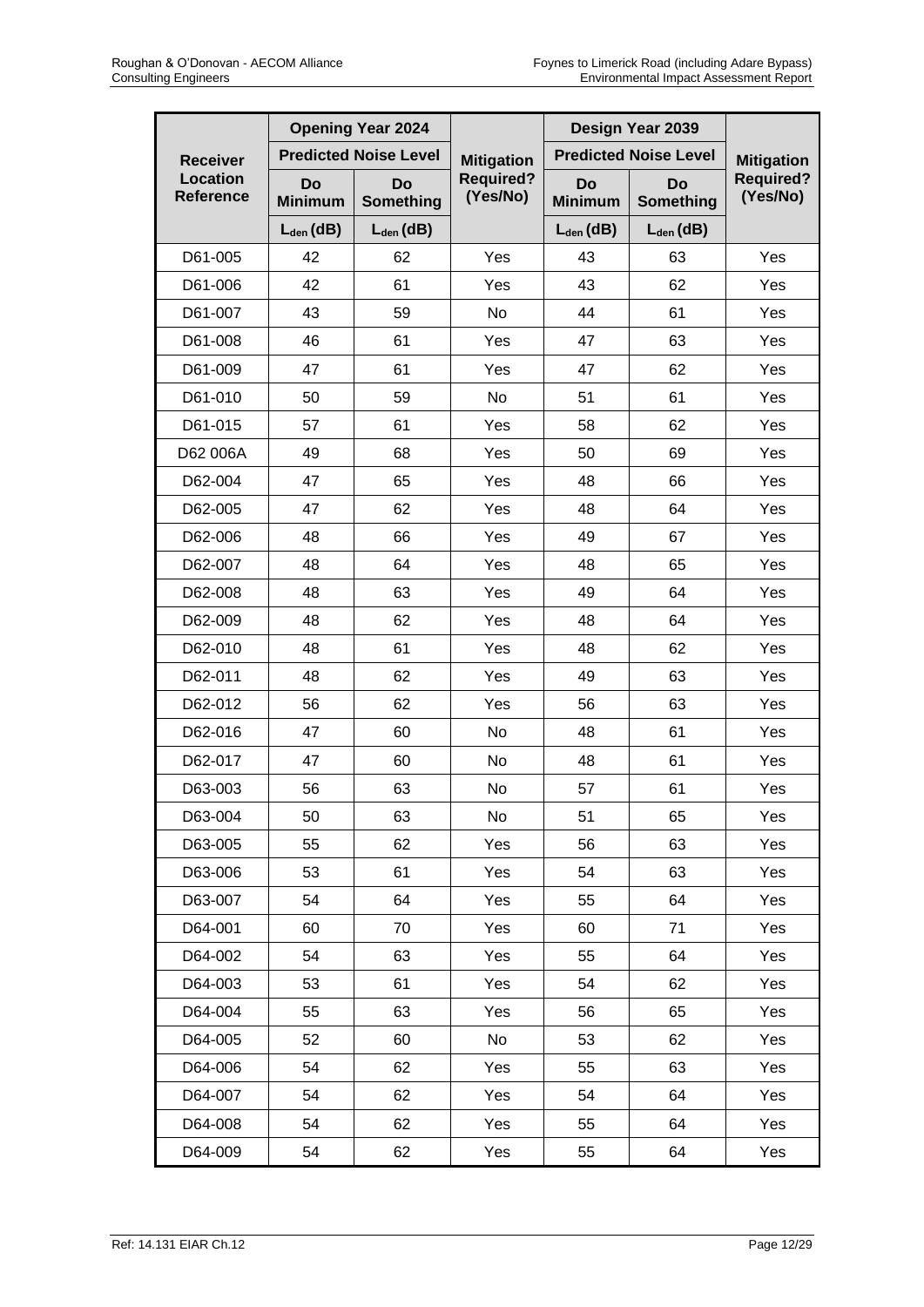|                       | <b>Opening Year 2024</b>     |                 |                              | Design Year 2039             | <b>Mitigation</b> |                              |
|-----------------------|------------------------------|-----------------|------------------------------|------------------------------|-------------------|------------------------------|
| <b>Receiver</b>       | <b>Predicted Noise Level</b> |                 | <b>Mitigation</b>            | <b>Predicted Noise Level</b> |                   |                              |
| Location<br>Reference | Do<br><b>Minimum</b>         | Do<br>Something | <b>Required?</b><br>(Yes/No) | Do<br><b>Minimum</b>         | Do<br>Something   | <b>Required?</b><br>(Yes/No) |
|                       | $L_{den}$ (dB)               | $L_{den}$ (dB)  |                              | $L_{den}$ (dB)               | $L_{den}$ (dB)    |                              |
| D64-010               | 53                           | 61              | Yes                          | 54                           | 63                | Yes                          |
| D64-011               | 54                           | 62              | Yes                          | 55                           | 63                | Yes                          |
| D64-012               | 55                           | 62              | Yes                          | 56                           | 64                | Yes                          |
| D66-001               | 61                           | 64              | Yes                          | 62                           | 65                | Yes                          |

### **Noise Model Results**

### *Year 2024 Predicted Noise Levels*

On review of the modelled results and subsequent analysis, a total of 86 of the modelled locations exceed the requirements for noise mitigation i.e. the predicted road traffic noise level is above  $60$ dB  $L<sub>den</sub>$  and noise levels are increased by 1dB or more as a direct result of the proposed road development. Noise mitigation is therefore deemed necessary at these locations based on the TII criteria. The number of properties determined to require noise mitigation excludes properties which are likely to be demolished as part of the proposed road but includes those that are to be acquired.

### *Year 2039 Predicted Noise Levels*

On review of the modelled results and subsequent analysis, a total of 121 of the modelled locations satisfy the requirements for noise mitigation i.e. the predicted road traffic noise level is above  $60$ dB  $L<sub>den</sub>$  and noise levels are increased by 1dB or more as a direct result of the proposed road. Noise mitigation is therefore deemed necessary at these locations based on the TII criteria. The number of properties determined to require noise mitigation excludes properties which are likely to be demolished as part of the proposed road but includes those that are to be acquired.

#### *Summary of Receptors Requiring Mitigation*

Analysis of the modelled results indicates that during the Design Year of 2039, 121 properties meet the three criteria for noise mitigation. These locations are along section A (Foynes to Ballyclogh), Section C (Ballyclogh to Rathkeale) and Section D (Rathkeale to Adare).

Further discussion on the recommended mitigation measures for the operational phase is included in Section 12.5.3 with [Table 12.14](#page-40-0) summarising proposed noise barrier locations, lengths and heights as grouped to suit clusters of receptors.

#### *12.4.2.2 Noise in Operational Phase – HGV Service Area*

A HGV service area will be provided at the western terminal of the route at Shannon - Foynes Port. This service area will provide parking for up to 35 HGV's and will provide some basic facilities for drivers including toilets, showers and a small common room. The facility is located some 300m from the closest noise sensitive locations to the west of the site. As noted above, the facility is primarily a rest area for drivers with toilets and wash facilities. Once traffic has entered the site and parked in the designated parking areas there are no significant sources of noise associated with this facility. Depending on the type of vehicles using the facility, there is potential for some HGV's to operate refrigerated units, depending on the type of goods being transported from the port (e.g. fresh produce requiring refrigeration). Under this scenario the vehicle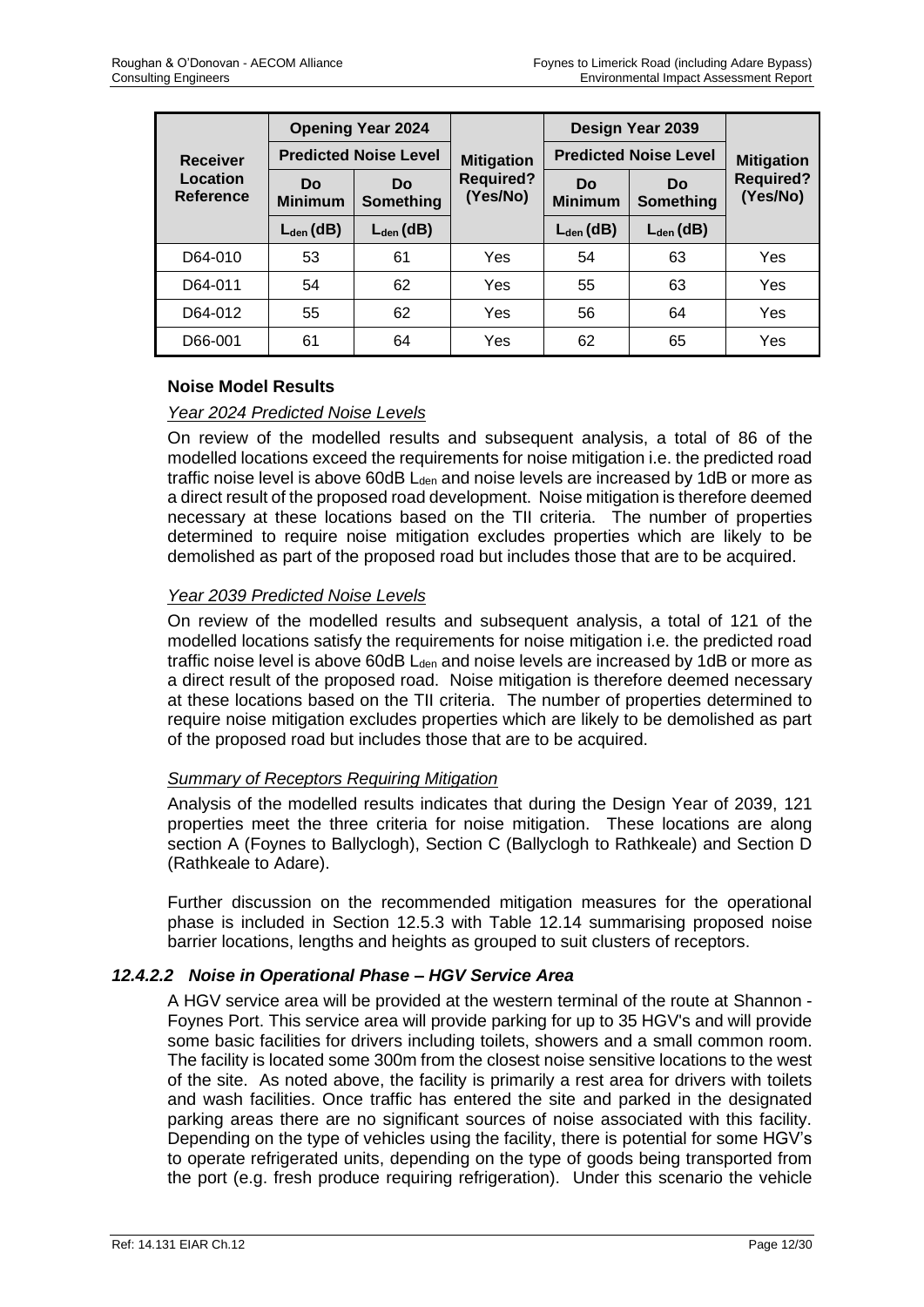engine and the refrigerated unit operates when the vehicle is parked and is a source of noise.

A number of operational scenarios have been modelled to determine a range of operational noise levels associated with parked HGV's with refrigerated units in operation. This included a review of vehicles with diesel engines powering refrigerated units and those with electric plug in points. The outcome of the assessment has determined the following with respect to noise controls at the facility:

- Electric plug in points will be provided for parking spaces within the western side of the car park. Up to 10 electric plug in points will be provided for HGV's to facilitate refrigerated units to operate without diesel engines running.
- HGV's with diesel engines running will be required to park in the eastern side car park area, where relevant.

The following scenario has been modelled to represent a highly conservative scenario based on the outcome of the assessment above :

- 10 HGV's operating refrigerated units are parked in the western car park using electric plug in points;
- 8 HGV's operating refrigerated units are parked in the eastern car park with diesel engines running;
- All 18 vehicles with refrigerated units are assumed to be operating simultaneously;
- The modelled source height is 4m above ground to represent the refrigerated unit;
- The source noise level used for both scenarios are listed in Table 12.12 below. The source data is taken from the *Imagine data base (*[https://www.imagine](https://www.imagine-project.org/)[project.org/\)](https://www.imagine-project.org/) which are incorporated in the noise modelling software Brüel and Kjaer *Predictor –* Softnoise application used for this assessment;
- The calculations methodology is based on ISO 9613 (1996) *Attenuation of Sound During Propagation Outdoors.* The source data have been verified against measurements previously made by AWN for refrigerated units and are considered robust and conservative;
- Noise levels are calculated at the closest noise sensitive locations to the HGV Service area.

|                                                           |            | <b>Octave Band Sound Power Levels, dB(A)</b> |       |        |                  |                      |       |       |          |
|-----------------------------------------------------------|------------|----------------------------------------------|-------|--------|------------------|----------------------|-------|-------|----------|
| <b>Source</b>                                             | $L_{W(A)}$ | 63Hz                                         | 125Hz | 250 Hz | 500<br><b>Hz</b> | 1 <sup>k</sup><br>Hz | 2k Hz | 4k Hz | 8k<br>Hz |
| Refrigerated<br>Unit on<br>$HGV -$<br>diesel<br>operation | 96         | 76                                           | 86    | 88     | 90               | 91                   | 87    | 83    | 77       |
| Refrigerated<br>Unit on<br>$HGV - plug$<br>in point       | 91         | 65                                           | 68    | 80     | 84               | 86                   | 84    | 81    | 77       |

#### **Table 12.12 Source Noise Levels for Refrigerated HGV's**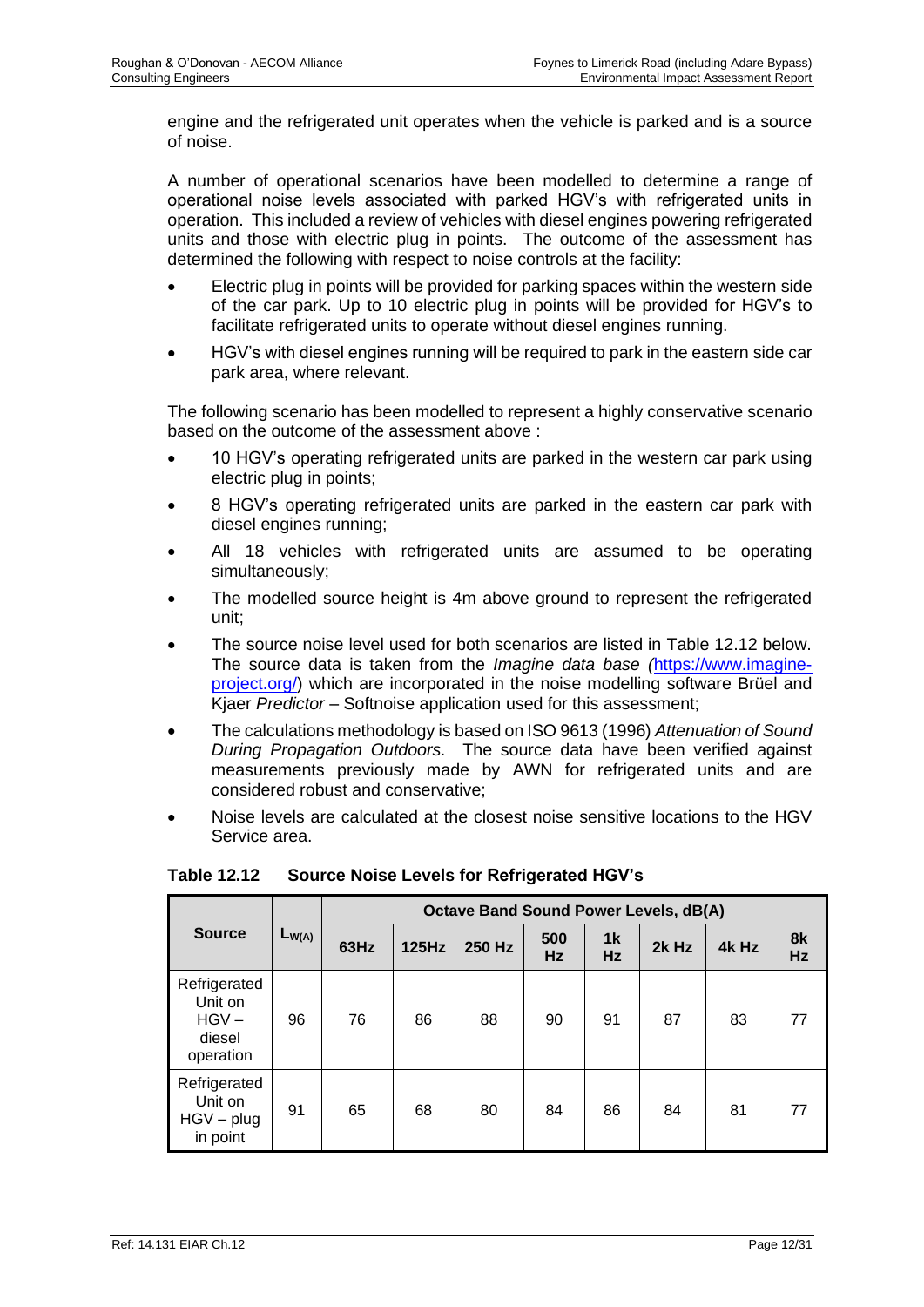The calculated noise levels associated with the scenario discussed above are summarised in [Table 12.13](#page-32-0) for the closest noise sensitive locations to the proposed service area. These locations are illustrated in Figure 12.1. The results are presented for a one-hour scenario, representing the specific noise contribution of all modelled vehicles operating simultaneously at any one time. The calculated  $L<sub>den</sub>$  is based on continual operation of all HGV sources noted above over a 24 hour period, representing a highly worst case and unlikely scenario.

The calculated L<sub>den</sub> noise level associated with the service area sources is added to the calculated road traffic noise levels (with mitigation) to obtain a cumulative noise level.

<span id="page-32-0"></span>

| <b>Receiver</b><br><b>Location</b><br><b>Reference</b> | <b>Service</b><br>Area -<br><b>Calculated</b><br>operational<br>noise level,<br>$dB$ $L_{Aeq,1hr}$ | <b>Service Area</b><br><b>Calculated</b><br>operational<br>noise level,<br>$dB$ $L_{den}$ | Road Traffic only,<br>$dB$ $L_{den}$ | <b>Cumulative Road</b><br>and HGV<br>refrigerated<br>sources, dB Lden |
|--------------------------------------------------------|----------------------------------------------------------------------------------------------------|-------------------------------------------------------------------------------------------|--------------------------------------|-----------------------------------------------------------------------|
| A00-005                                                | 39                                                                                                 | 46                                                                                        | 55                                   | 56                                                                    |
| A00-006                                                | 40                                                                                                 | 46                                                                                        | 55                                   | 56                                                                    |
| A00-007                                                | 42                                                                                                 | 49                                                                                        | 54                                   | 55                                                                    |
| A00-008                                                | 38                                                                                                 | 45                                                                                        | 54                                   | 55                                                                    |
| A00-009                                                | 38                                                                                                 | 45                                                                                        | 54                                   | 55                                                                    |
| A00-010                                                | 43                                                                                                 | 49                                                                                        | 54                                   | 55                                                                    |
| A00-011                                                | 43                                                                                                 | 49                                                                                        | 53                                   | 55                                                                    |
| A00-012                                                | 43                                                                                                 | 49                                                                                        | 54                                   | 55                                                                    |
| A00-013                                                | 34                                                                                                 | 40                                                                                        | 55                                   | 55                                                                    |
| A00-019                                                | 36                                                                                                 | 43                                                                                        | 56                                   | 56                                                                    |
| A00-021                                                | 30                                                                                                 | 36                                                                                        | 56                                   | 56                                                                    |
| A01-001                                                | 37                                                                                                 | 44                                                                                        | 60                                   | 60                                                                    |
| A01-002                                                | 37                                                                                                 | 43                                                                                        | 58                                   | 58                                                                    |
| A01-003                                                | 34                                                                                                 | 40                                                                                        | 57                                   | 57                                                                    |
| A01-006                                                | 36                                                                                                 | 42                                                                                        | 54                                   | 54                                                                    |
| A01-007                                                | 36                                                                                                 | 42                                                                                        | 55                                   | 55                                                                    |
| A01-010                                                | 37                                                                                                 | 43                                                                                        | 56                                   | 56                                                                    |

**Table 12.13 Calculated Noise Levels Associated with HGV Refrigerated Units**

The results of the assessment have determined that operational noise levels associated with up to 50% of parked HGV's operating refrigerated units simultaneously are below the recommended day and night-time noise levels for continual fixed sources. (Refer to Section 12.2.2.2.).

Once combined with road traffic noise in the area, the contribution of activities from this area is determined to be negligible and not significant. The calculated cumulative noise level is below 60dB L<sub>den</sub> at the assessment locations and remains dominated by road traffic flows.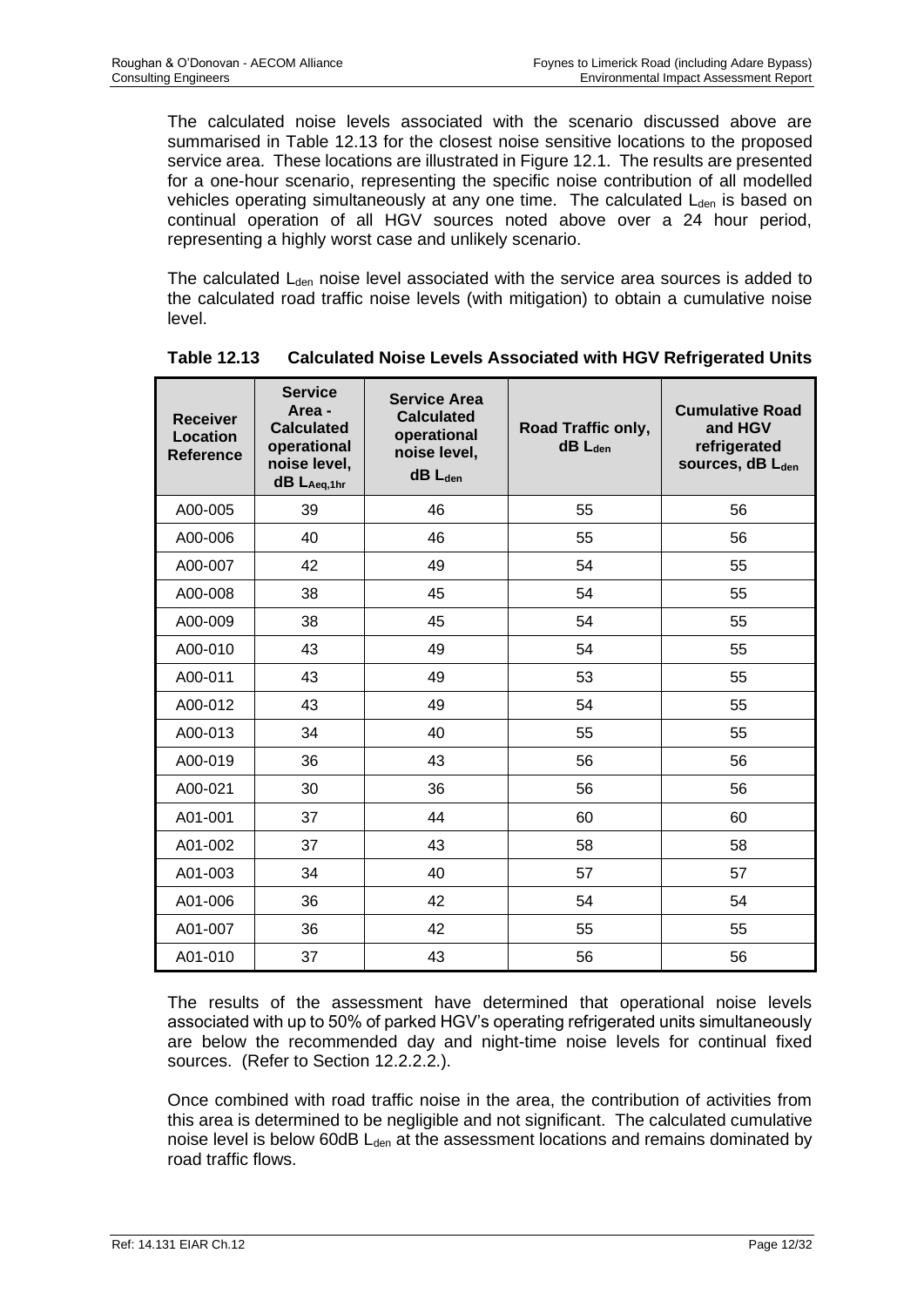#### *12.4.2.3 Vibration in the Operational Phase*

As a vehicle travels along a road, vibration can be generated in the road and subsequently propagate towards nearby buildings. Such vibration is generated by the interaction of a vehicle's wheels and the road surface and by direct transmission through the air of energy waves. Some of these waves arise as a function of the size, shape and speed of the vehicle, and others from pressure fluctuations due to engine, exhaust and other noises generated by the vehicle.

The TII 2004 document notes that ground vibrations produced by road traffic are unlikely to cause perceptible structural vibration in properties located near to wellmaintained and smooth road surfaces. Perceptible road traffic vibration can therefore be largely avoided by maintenance of the road surface.

## **12.5 Mitigation and Monitoring Measures**

#### **12.5.1 Construction Phase Mitigation for Noise Impact**

The construction contract documents will clearly specify the construction noise criteria included in this chapter which the construction works must operate within. The contractor undertaking the construction of the works will be obliged to take specific noise abatement measures and comply with the recommendations of *BS 5228- 1:2009+A1:2014 Code of Practice for Noise and Vibration Control on Construction and Open Sites – Part 1: Noise* and *BS 5228-2:2009+A1:2014 Code of practice for noise and vibration control on construction and open sites - Part 2: Vibration* and the European Communities (Noise Emission by Equipment for Use Outdoors) Regulations, 2001. These measures will ensure that:

- The best means practicable, including proper maintenance of plant, will be employed to minimise the noise produced by on site operations;
- All vehicles and mechanical plant will be fitted with effective exhaust silencers and maintained in good working order for the duration of the contract;
- Compressors will be attenuated models fitted with properly lined and sealed acoustic covers which will be kept closed whenever the machines are in use and all ancillary pneumatic tools will be fitted with suitable silencers;
- Machinery that is used intermittently will be shut down or throttled back to a minimum during periods when not in use; and
- Any plant, such as generators or pumps that is required to operate before 07:00hrs or after 19:00hrs will be surrounded by an acoustic enclosure or portable screen.

During the course of the construction programme, the contractor will be required to manage the works to comply with the limits detailed in Tables 12.1 and 12.2 using methods outlined in *BS 5228-1:2009+A1 2014. Part 1 – Noise.* BS 5228 *-1:2009+A1 2014* includes guidance on several aspects of construction site practices, which include, but are not limited to:

- Selection of quiet plant;
- Control of noise sources;
- Screening;
- Hours of work;
- Liaison with the public; and
- Monitoring.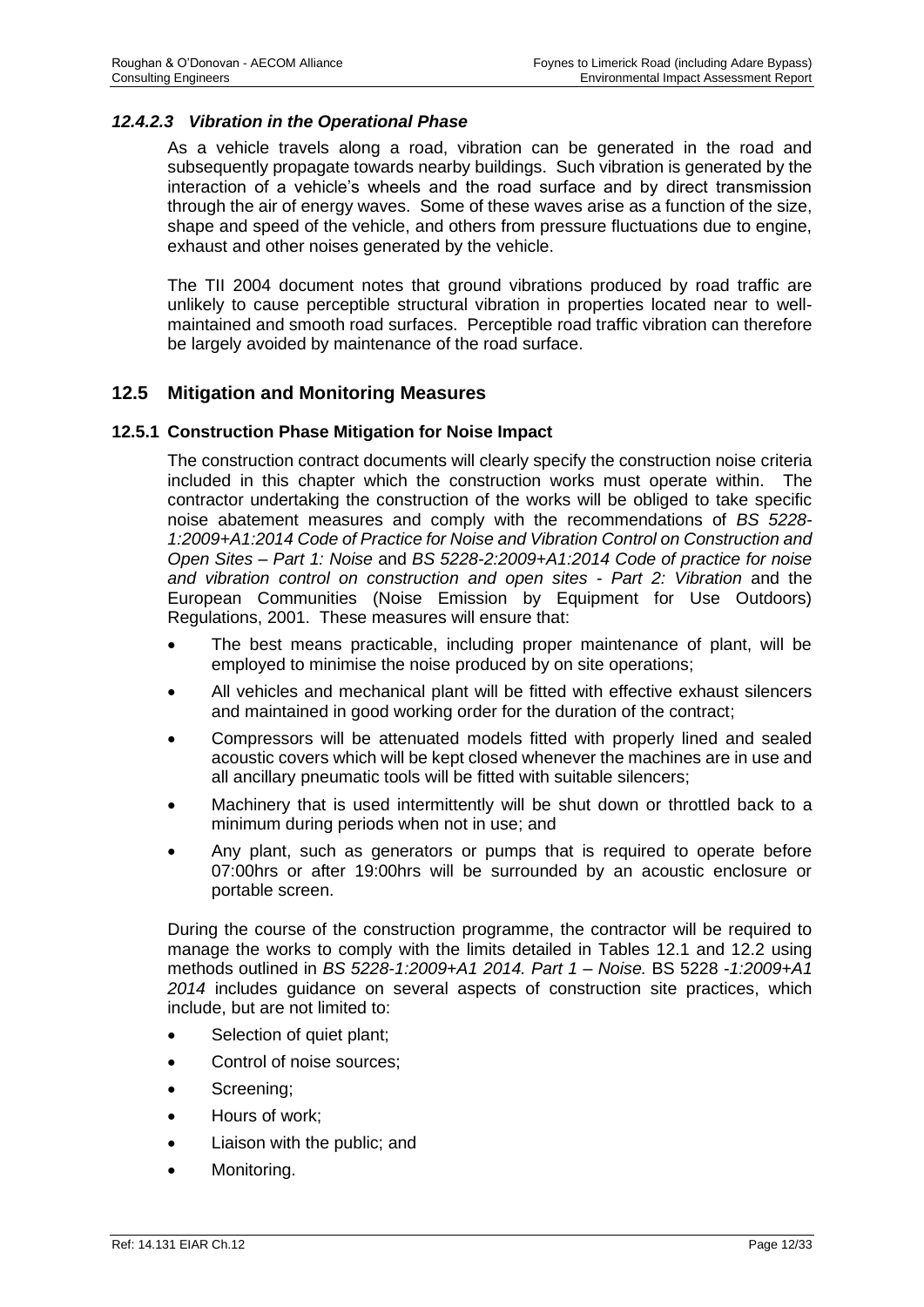Specific control measures relating to construction activities undertaken by the contractor will be set out within the construction noise and vibration management plan to be prepared in advance of the works and updated as the construction phase progresses. Noise control measures that will be considered include the selection of quiet plant, enclosures and screens around noise sources, limiting the hours of work and noise monitoring. The contractor will be required to conduct construction noise predictions prior to works taking place and put in place the most appropriate noise control measures depending on the level of noise reduction required at any one location.

#### **Selection of Quiet Construction Plant**

The potential for any item of plant to generate noise will be assessed prior to the item being brought onto the site. The least noisy item of plant will be selected wherever possible. Should a particular item of plant already on the site be found to generate high noise levels, the first action will be to identify whether or not said item can be replaced with a quieter alternative. Where this is not possible, noise control at source or pathway screening is then required.

For static plant such as compressors and generators used at work areas such as construction compounds etc., the units will be supplied with manufacturers' proprietary acoustic enclosures where possible. The contractor will evaluate the choice of piling, excavation, breaking or other working method taking into account various ground conditions and site constraints. Where possible, where alternative lower noise generating equipment that would economically achieve, in the given ground conditions, equivalent structural/ excavation/ breaking results, these will be selected to minimise potential disturbance.

The decision regarding the type of pile, excavation technique, rock breaking, crushing etc. to be used on a site will normally be governed by other engineering, and environmental constraints. In these instances, it may not be possible for technical reasons to replace a noisy process by a quieter alternative (e.g. rotary bored piling over driven piles). Even if it is possible, the adoption of a quieter method may prolong the overall process (e.g. rock breaking versus blasting); the net result being that the overall disturbance to the community will not necessarily be reduced.

#### **Construction Noise Control at Source**

If replacing a noisy item of plant is not a viable or practical option, consideration will be given to noise control "at source". This refers to the modification of an item of plant, or the application of improved sound reduction methods in consultation with the supplier or the best practice use of equipment and materials handling to reduce noise.

In practice, a balance may need to be struck between the use of all available techniques and the resulting costs of doing so. It is therefore proposed to adopt the concept of "*Best Available Techniques"* as defined in EC Directive 210/75/EU. In this context *"best"* means *"the most effective in achieving a high general level of protection of the environment as a whole"*.

The expression *"Best available techniques"* means *"means the most effective and advanced stage in the development of activities and their methods of operation which indicates the practical suitability of particular techniques for providing the basis for emission limit values and other permit conditions designed to prevent and, where that is not practicable, to reduce emissions and the impact on the environment as a whole".*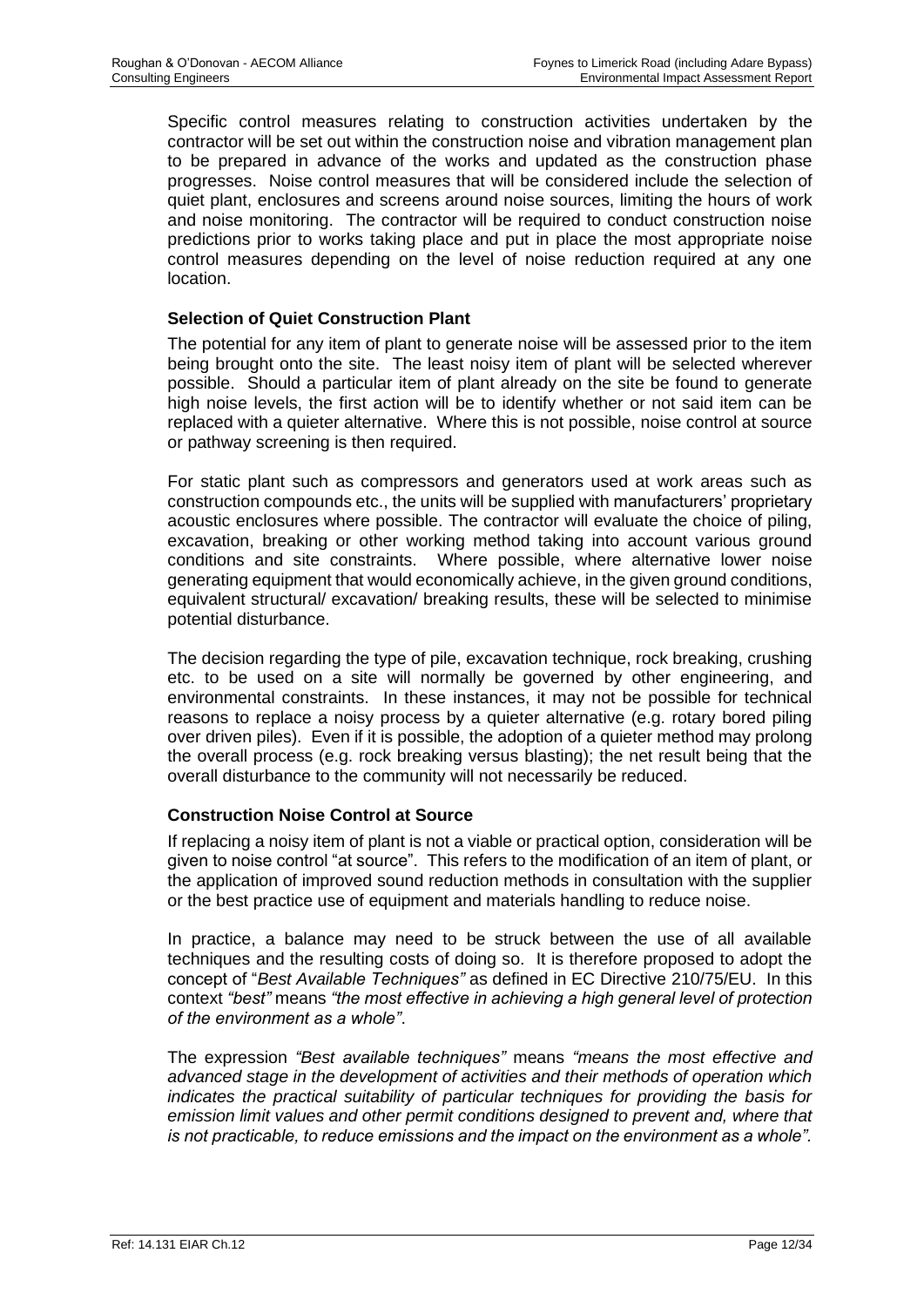The term *"techniques"* includes *"both the technology used and the way in which the installation is designed, built, managed, maintained, operated and decommissioned"*.

Thus, the concept of Best Available Techniques requires a degree of balance between the attainment of environmental benefits and the likely cost implications. Proposed techniques will also be evaluated in light of their potential effect on occupational health and safety. The following outline guidance relates to practical noise control at source techniques which relate to specific site considerations:

- For mobile plant items such as cranes, dump trucks, excavators and loaders, the installation of an acoustic exhaust and/or maintaining enclosure panels closed during operation can reduce noise levels by up to 10dB. Mobile plant will be switched off when not in use and not left idling;
- For piling plant, noise reduction can be achieved by enclosing the driving system in an acoustic shroud. For steady continuous noise, such as that generated by diesel engines, it is possible to reduce the noise emitted by fitting a more effective exhaust silencer system or utilising an acoustic canopy to replace the normal engine cover;
- For percussive tools such as pneumatic concrete breakers, rock drills and tools a number of noise control measures include fitting muffler or sound reducing equipment to the breaker 'tool' and ensuring any leaks in the air lines are sealed. Installation of localised screens around the breakers or drill bits when in operation in close proximity to noise sensitive boundaries are other suitable forms of noise reduction;
- For concrete mixers, control measures will be employed during cleaning to ensure no impulsive hammering is undertaken at the mixer drum; and
- For all materials handling, the contractor will ensure that best practice site noise control measures are implemented including ensuring that materials are not dropped from excessive heights and drop chutes/dump trucks are lined with resilient materials. This is an important consideration for site compounds where materials are loaded and unloaded.

Site compounds in close proximity to noise sensitive areas will incorporate a strict noise control policy relating to materials handling;

- Where compressors, generators and pumps are located in areas in close proximity to noise sensitive properties/ areas and have potential to exceed noise criterion, these will be surrounded by acoustic lagging or enclosed within acoustic enclosures providing air ventilation;
- Resonance effects in panel work or cover plates can be reduced through stiffening or application of damping compounds; rattling and grinding noises can be controlled by fixing resilient materials in between the surfaces in contact;
- Demountable enclosures can also be used to screen operatives using hand tools and may be moved around site as necessary; and,
- All items of plant will be subject to regular maintenance. Such maintenance can prevent unnecessary increases in plant noise and can serve to prolong the effectiveness of noise control measures.

#### **Noise Screening for Construction**

Typically noise screening is an effective method of reducing the noise level at a receiver location and can be used successfully as an additional measure to other forms of noise control. The effectiveness of a noise screen will depend on the height and length of the screen, its mass, and its position relative to both the source and receiver.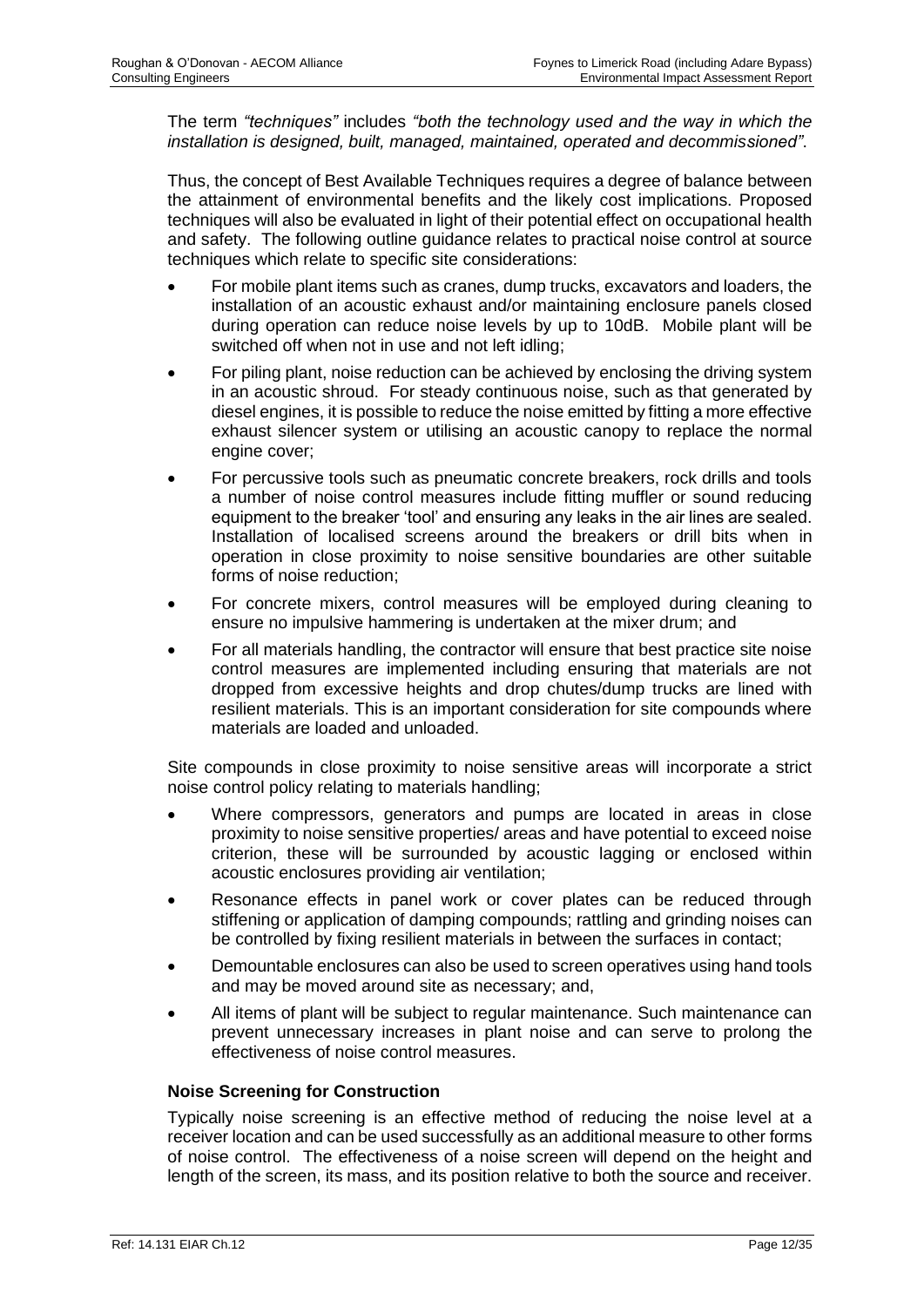The length of the screen should in practice be at least five times the height, however, if shorter sections are necessary then the ends of the screen will be wrapped around the source.

BS 5228 *-1:2009+A1 2014* states that on level sites the screen should be placed as close as possible to either the source or the receiver. The construction of the barrier will be such that there are no gaps or openings at joints in the screen material. In most practical situations the effectiveness of the screen is limited by the sound transmission over the top of the barrier rather than the transmission through the barrier itself. In practice screens constructed of materials with a mass per unit of surface area greater than 10 $kg/m<sup>2</sup>$  will give adequate sound insulation performance. As an example, the use of a standard 2.4m high construction site hoarding will provide a sufficient level of noise screening once it is installed at a suitable position between the source and receiver. Annex B of *BS 5228-1:2009+A1:2014* (Figures B1, B2 and B3) provide typical details for temporary and mobile acoustic screens, sheds and enclosures that can be constructed on site from standard materials.

In addition, careful planning of the site layout will also be considered. Within site compounds, the placement of site buildings such as offices and stores between the site and sensitive locations can provide a good level of noise screening. Similarly, in some instances materials such as topsoil or aggregate along the proposed road development can provide a degree of noise screening if placed between the source and the receiver.

#### **Hours of Work**

Construction activity will mostly take place during daytime hours Monday to Friday and Saturdays.

It will be necessary to work overtime (including weekends) at certain critical stages during the project to minimise public disturbance such as temporary road closures at night during installation of bridge beams above. Consideration will be given to the scheduling of activities in a manner that reflects the location and sensitivity of the site and the nature of neighbouring properties. Each potentially noisy event/activity will be considered on its individual merits and scheduled according to its noise level, proximity to sensitive locations and possible options for noise control within the contractors' construction management plan. In situations where a particularly noisy activity is scheduled e.g. activities identified in [Table 12.7\(](#page-16-0)rock breaking/ crushing / impact piling etc.) or other activities of similar noise level, the use of other on-site activities will be scheduled to ensure control of cumulative noise levels.

#### **Liaison with the Public during Construction**

On typical road construction sites, the major sources of noise are essentially mobile, and the noise received at any control points will therefore vary from day to day as work proceeds. The duration of piling, excavation, breaking and other high noise or vibration activities works is usually short in relation to the length of construction work as a whole, and the amount of time spent working near to sensitive areas can represent only a part of the overall period. It is important, therefore, that clear forms of communication are established between the contractor and noise sensitive areas in proximity so that residents or building occupants are aware of the likely duration of activities likely to generate higher noise or vibration.

A designated noise liaison officer will be appointed to site during construction works. All noise complaints will be logged and followed up in a prompt fashion by the liaison officer.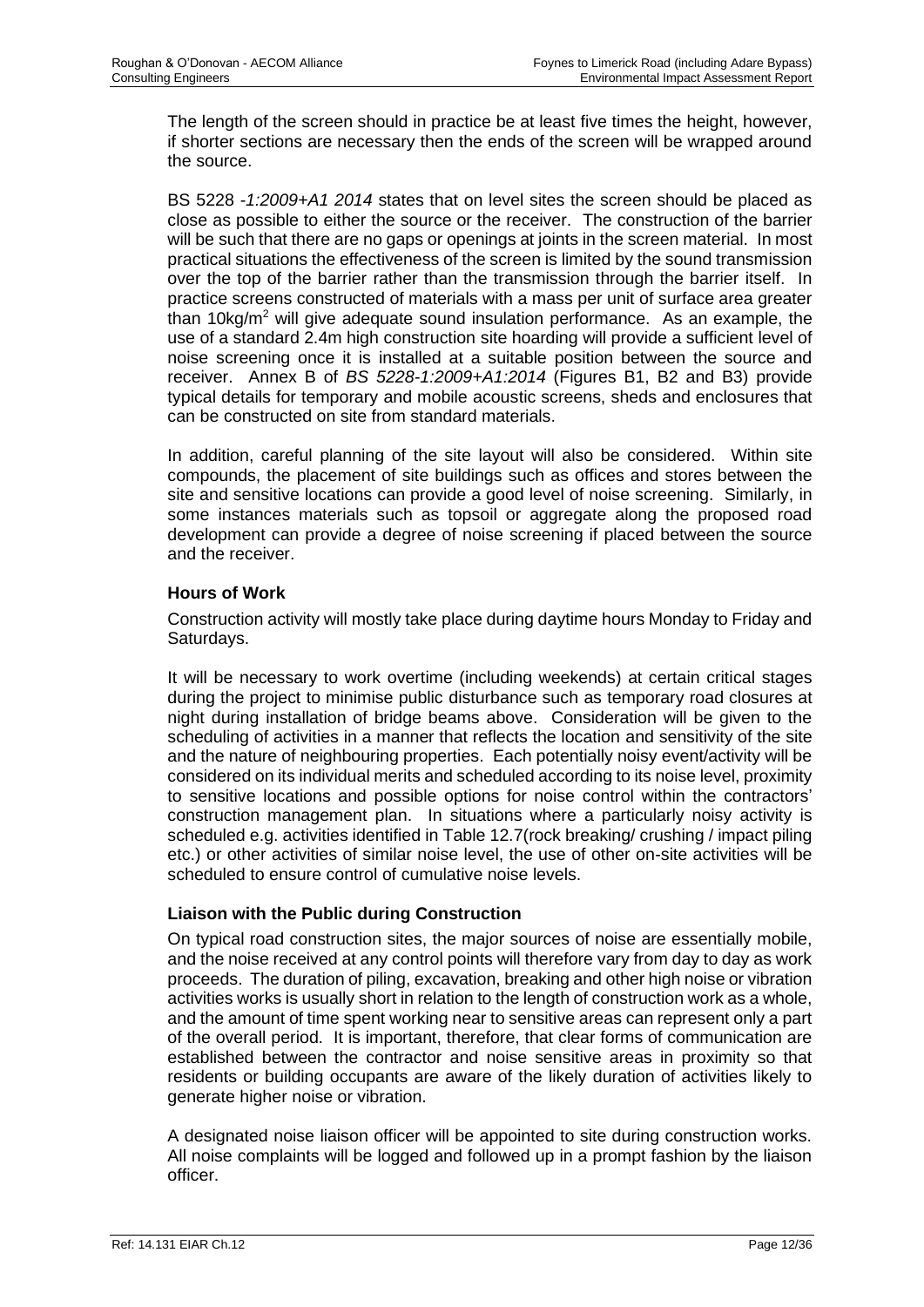## **Noise Monitoring**

During the construction phase noise monitoring will be undertaken at the nearest sensitive locations to ensure construction noise limits outlined in [Table 12.1](#page-2-0) are not exceeded. Contractual obligations will ensure that the operations causing noise exceedance must be suspended until suitable protections are adopted to prevent any further exceedance. Noise monitoring will be conducted in accordance with the International Standard ISO 1996-2: 2017 *Acoustics – Description, measurement and assessment of environmental noise* Part 1 (2016) and Part 2 (2017). The selection of monitoring locations will be based on the nearest sensitive buildings to the working area which will progress along the length of the road construction.

### **12.5.2 Construction Phase Mitigation for Blasting and Air Overpressure**

Air overpressure from a blast is difficult to control because of its variability. However, much can be done to reduce the effect and the control of the blast design at source.

In terms of blast design control, specific guidance will be obtained from the recommendations contained within *BS 5228-2:2009+A1:2014 Code of Practice for*  Noise *and Vibration Control on Construction and Open Sites – Vibration* in relation to blasting operations in addition to experienced blast control techniques used by the contractor. These will include some or all of the following:

- All blasting will be undertaken by professionally trained blast contractors;
- Restriction of hours within which blasting can be conducted (09:00 –18:00hrs);
- Trial blasts will be tested in less sensitive areas to assist in blast designs and identify potential zones of influence;
- Explosive charges will be properly confined by a sufficient amount of stemming
- Blasting contractors will ensure that the minimum amount of primer cord is used, and that no primer cord is located above ground;
- Profiling will be carried out after each blast in order to ensure the geometry of the rock face can be established, enabling the optimum burden and spacing to be applied for subsequent blasts;
- The design, execution and completion of any blasting within 150 metres of any existing structure will require special considerations. This will include the use of pre and post condition structural surveys by a competent structural engineer;
- Ground vibration and air overpressure (AOP) will be recorded simultaneously for each blast at the most sensitive locations, depending on the works area being blasted;
- When blasting moves into a new area, an initial low-level blast will be carried out (i.e. a low Maximum Instantaneous Charge (MIC)) and monitoring will be carried out simultaneously at a number of sensitive properties in different directions in order to generate specific scaled distance graphs;
- The scaled distance graphs will be used to determine the optimum MIC for subsequent blast areas in order to control vibration and AOP limits below the relevant limit values at the nearest sensitive buildings.

In line with best practice mitigation measures from vibration sources, good communication and public relations are a key factor in reducing any startle effects to residents. In this instance, a Public Communications Strategy will be implemented by the contractor prior to the commencement of any blast works. In such cases, the following mitigation measures are proposed: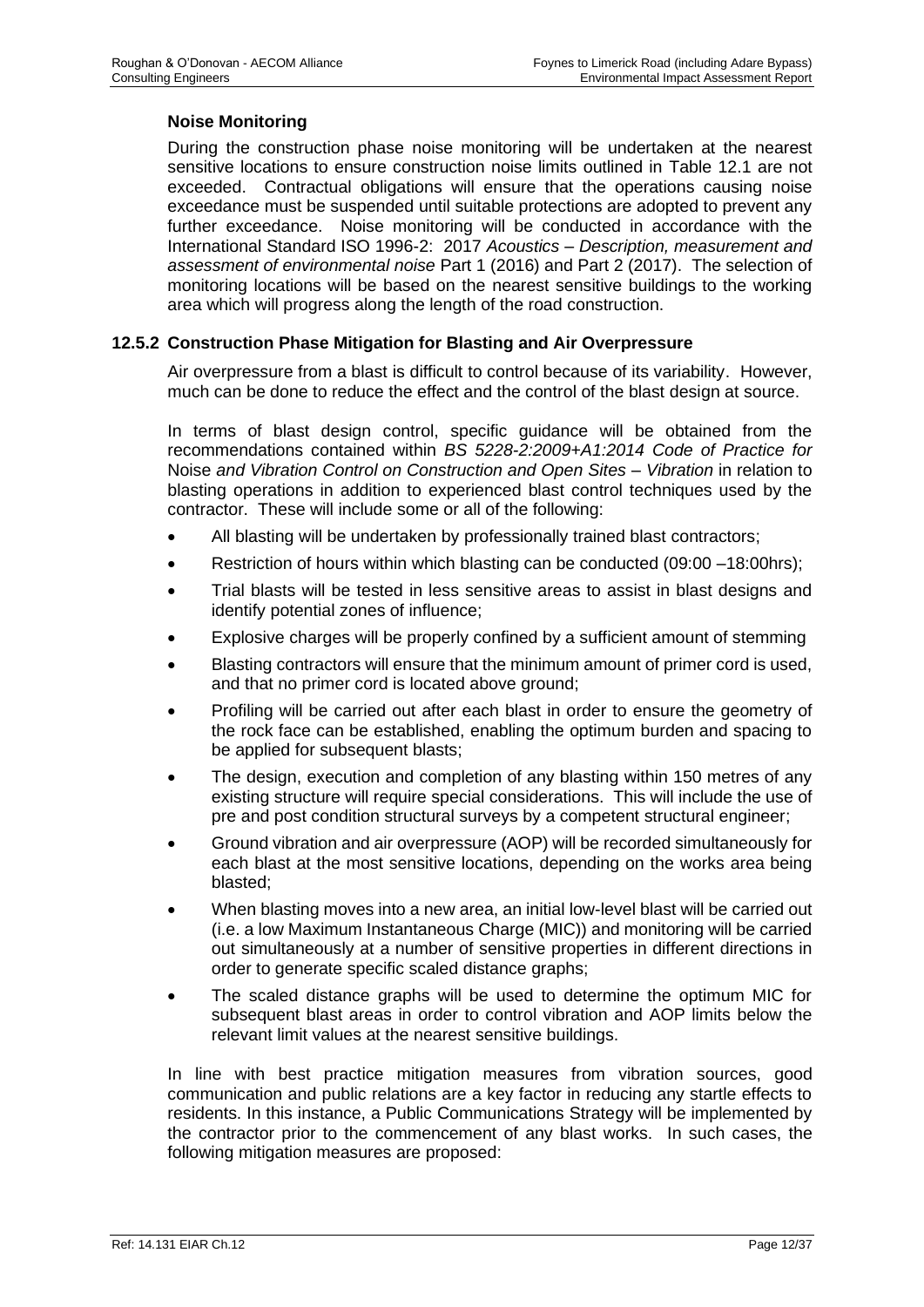- Relevant nearby residents will be notified before any work and blasting starts (e.g. a minimum of 24-hour written notification);
- The firing of blasts will be undertaken, where possible, at similar times to reduce the 'startle' effect;
- Ongoing circulars will be issued informing people of the progress of the blasting works;
- The implementation of an onsite documented complaints procedure will be maintained by the contractor; and
- The use of independent monitoring will be undertaken by external bodies for verification of results.
- The Public Communications Strategy will be implemented by the contractor prior to the commencement of intrusive works in close proximity (i.e. <50m) to occupied buildings with potential for high vibration levels.

### **12.5.3 Construction Phase Mitigation for Vibration**

The TII Guidelines recommend that in order to ensure that there is no potential for vibration damage during construction, vibration from construction activities should be limited to the values set out in [Table 12.3.](#page-3-1)

On review of the likely vibration levels associated with construction activities, the construction of the proposed road development is not likely to give rise to vibration that is either significantly intrusive or capable of giving rise to cosmetic or structural damage to buildings.

In the case of vibration levels giving rise to human discomfort, in order to minimise such impacts, the following measures will be implemented during the construction period:

- A clear communication programme will be established to inform adjacent building occupants in advance of any potential intrusive works which may give rise to vibration levels likely to exceed perceptible levels. The nature and duration of the works will be clearly set out in all communication circulars;
- Alternative less intensive working methods and/or plant items will be employed, where feasible;
- Appropriate vibration isolation will be applied to plant, where feasible; and
- Cut off trenches to isolate the vibration transmission path will be installed where required.

In the case of impact piling or demolition works for instance, a reduction in the input energy per blow will be considered where required. Monitoring will be undertaken at identified sensitive buildings, where proposed works have the potential to be at or exceed the vibration limit values.

#### **Property Condition Surveys**

Property condition surveys will be offered for all buildings within 150m of proposed blasting works along the proposed road development. Property condition surveys will also be carried out at buildings and structures considered appropriate relative to their proximity to the works. Such property condition surveys will be carried out by a Chartered Surveyor or Chartered Structural Engineer. Such property condition surveys, subject to the written agreement of relevant property owners, will be carried out in two stages as follows: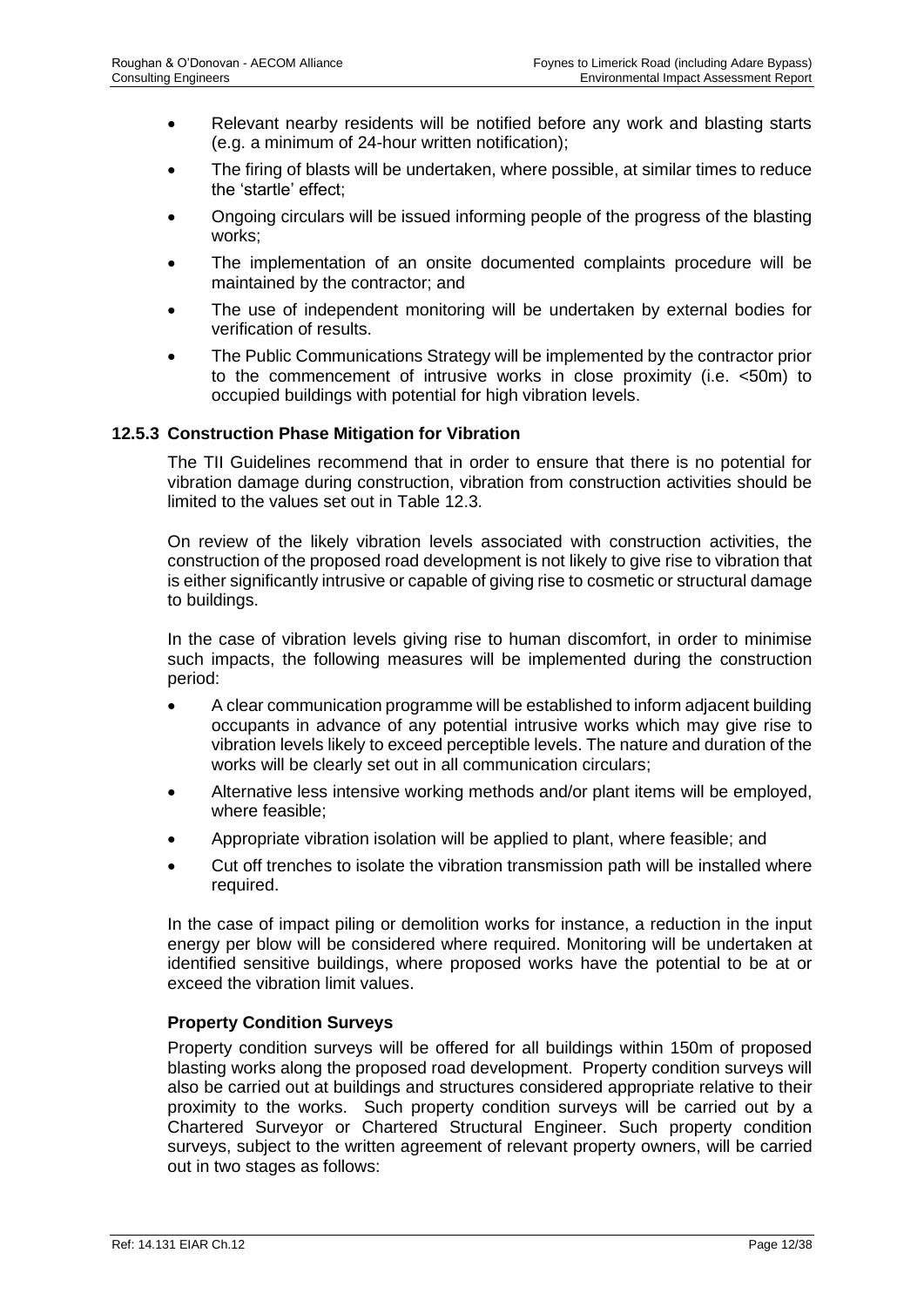- the first stage will consist of pre-construction condition surveys including photographic records which will be carried out prior to the commencement of construction; and
- the second stage will consist of post-construction condition surveys which will include photographic records.

Vibration impacts to building occupants can be significantly reduced through the use of clear communication and information circulars relating to planned works, and their duration.

#### **12.5.4 Operational Phase Mitigation for Noise**

The following section details the mitigation measures deemed practicable to achieve the design goals previously defined in Section 12.2.2.

The mitigation measures required to reduce traffic noise levels are specified based on the predicted noise levels for the Design Year of 2039. The results of the modelling exercise show that noise mitigation is required for 121 properties along the proposed road development for this Design Year.

The first mitigation option is the inclusion of a low noise road surface (LNRS) along the following roads:

- Section A: Full extent of the proposed road between Foynes and Ballyclogh;
- Section C: Full extent of the proposed road between Ballyclogh and Rathkeale;
- Section D: Full extent of the proposed road between Rathkeale and Adare to the end of realigned N21 including junction slip roads;
- Existing N21 at tie in between the eastern end of Section D and the N20 Attyflin Junction, and;
- Adare Link Road.

In line with TII guidance, the correction applied to LNRS for noise mitigation purposes is -2.5dB compared to Hot Rolled Asphalt (HRA). Further options to reduce operational noise levels along the proposed road development will include the use of noise barriers to reduce noise levels along the propagation path between the source (proposed road development) and the specific receivers.

Barriers can take the form of proprietary acoustic screens, solid block walls, earth berms or other solid structures. The barriers chosen should be solid, with no gaps at the base or between vertical joints and should have a minimum surface mass of 10kg/m<sup>2</sup> . The barriers will have a minimum sound insulation performance of B3 as classified in I.S. EN 1793 Part 2. All absorptive barriers will have a minimum absorptive index of A3 as classified in I.S. EN 1793 Part 1.

Table 12.14 overleaf summarises the barrier requirements. The location of the noise barriers are illustrated in Figures 12.1 to 12.22 in Volume 3.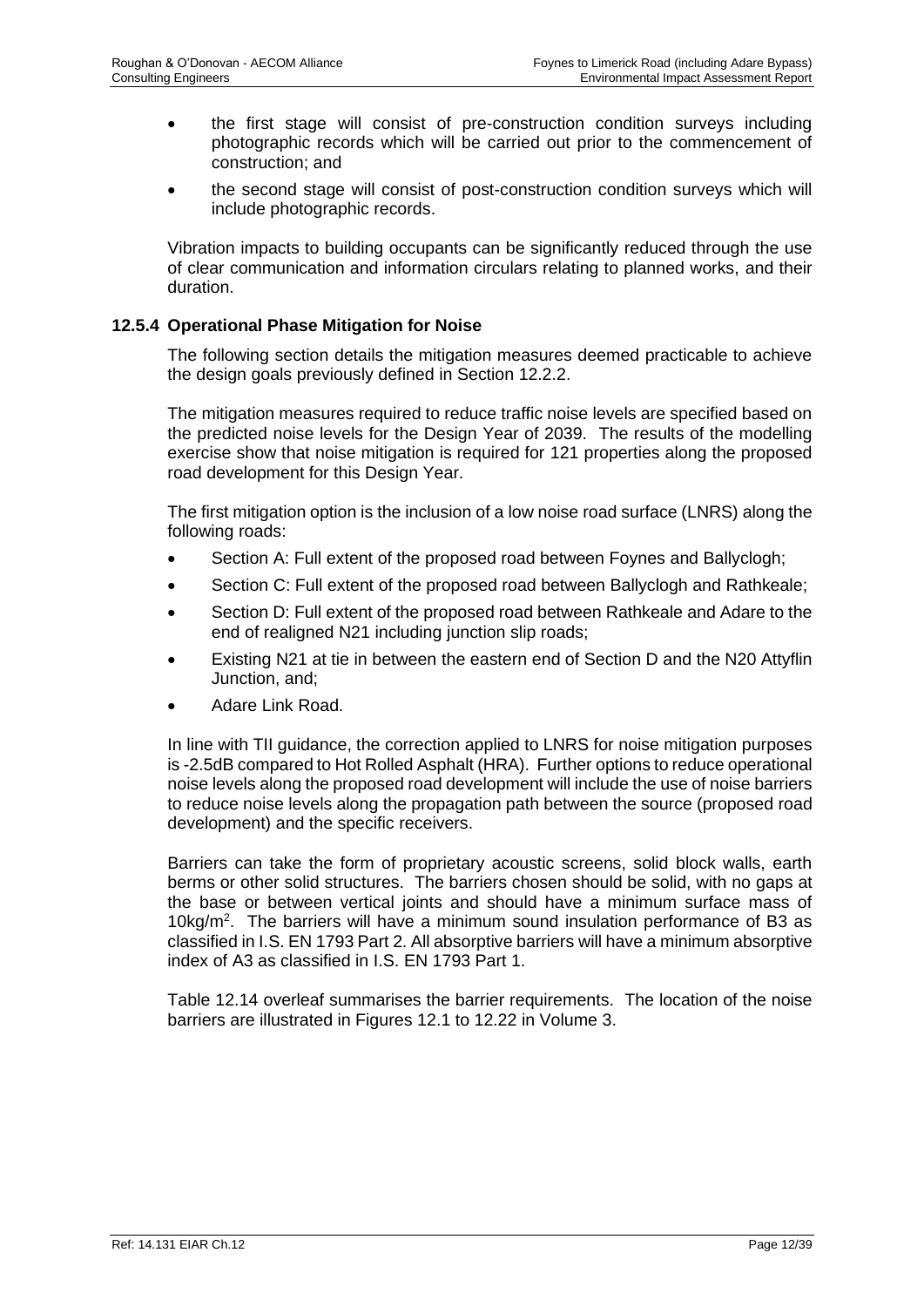## **Table 12.14 Noise Barrier Requirements**

<span id="page-40-0"></span>

| <b>Barrier Ref.</b> | Incident to                           | <b>Road Link</b>               | Chainage<br>Start (m) | Chainage<br>End $(m)$ | <b>Height</b><br>(m) | Length<br>(m) | Alignment/<br><b>Notes</b> |
|---------------------|---------------------------------------|--------------------------------|-----------------------|-----------------------|----------------------|---------------|----------------------------|
| <b>NB-001</b>       | A01-001/A01-002                       | N69                            | $1 + 050$             | $1 + 250$             | $\overline{2}$       | 200           | South                      |
| <b>NB-002</b>       | A02-007A/A02-007B                     | N69                            | $2 + 325$             | $2+600$               | 2.5                  | 275           | South                      |
| <b>NB-003</b>       | A02-008/ A02-017                      | N69                            | $2 + 325$             | $2+600$               | 2.5                  | 275           | North                      |
| <b>NB-004</b>       | D51-001A                              | M21                            | $51 + 150$            | $51 + 325$            | 3                    | 175           | South                      |
| <b>NB-005</b>       | D51-001A                              | M21                            | $51 + 325$            | $51 + 450$            | 3.5                  | 125           | South                      |
| <b>NB-006</b>       | C26-005 - C26-009 / C26-011 / C27-001 | <b>Ballyclogh to Rathkeale</b> | 26+555                | $27 + 175$            | $\overline{2}$       | 620           | East                       |
| <b>NB-008</b>       | C27-002 - C27-007                     | Ballyclogh to Rathkeale        | 26+900                | 27+350                | $\overline{2}$       | 450           | West                       |
| <b>NB-009</b>       | C27-008/C27-009 - C27-014 /C27-019    | <b>Ballyclogh to Rathkeale</b> | $27 + 350$            | 27+750                | 2.5                  | 400           | West                       |
| <b>NB-010</b>       | C27-021, C27-027, C27-031             | Ballyclogh to Rathkeale        | 27500                 | 27+900                | 2.5                  | 400           | East                       |
| <b>NB-012</b>       | D50-013                               | M21                            | 50+750                | $51 + 025$            | 3                    | 275           | North                      |
| <b>NB-013</b>       | D51-003                               | M21                            | $51 + 550$            | $51+775$              | 3.5                  | 225           | South                      |
| <b>NB-014</b>       | D51-006/D51-007/D51-011               | M21                            | $51 + 775$            | $51 + 925$            | 3                    | 150           | South                      |
| <b>NB-015</b>       |                                       | M21                            | $51 + 925$            | $52 + 150$            | 2.5                  | 225           | South                      |
| <b>NB-016</b>       | D51-012/D52-001                       | M21                            | $51+775$              | $52 + 225$            | $\overline{2}$       | 450           | North                      |
| <b>NB-017A/B</b>    | D54-012                               | M21                            | 54+350                | 54+450                | 2.5                  | 125           | North                      |
| <b>NB-018</b>       |                                       | M21                            | 54+475                | 54+560                | $\overline{2}$       | 100           | North                      |
| <b>NB-019</b>       | D56-003, D56-004, D56-005, D56-008    | M21                            | 55+975                | 56+300                | 3.5                  | 325           | South                      |
| <b>NB-020</b>       | D56-012 / D56-013                     | M21                            | 56+300                | 56+500                | $\overline{2}$       | 200           | South                      |
| <b>NB-021</b>       |                                       |                                | 56+500                | 56+730                | 2.5                  | 230           | South                      |
| <b>NB-022</b>       | D56-009/D56-010/D56-014/D56-015       | M21                            | 56+000                | 56+400                | 3.5                  | 400           | North                      |
| NB-023              | D56-011                               | M21                            | 56+400                | 56+875                | 2.5                  | 325           | North                      |
| <b>NB-024</b>       | D57-001                               | M21                            | 56+875                | $57 + 225$            | 3                    | 350           | North                      |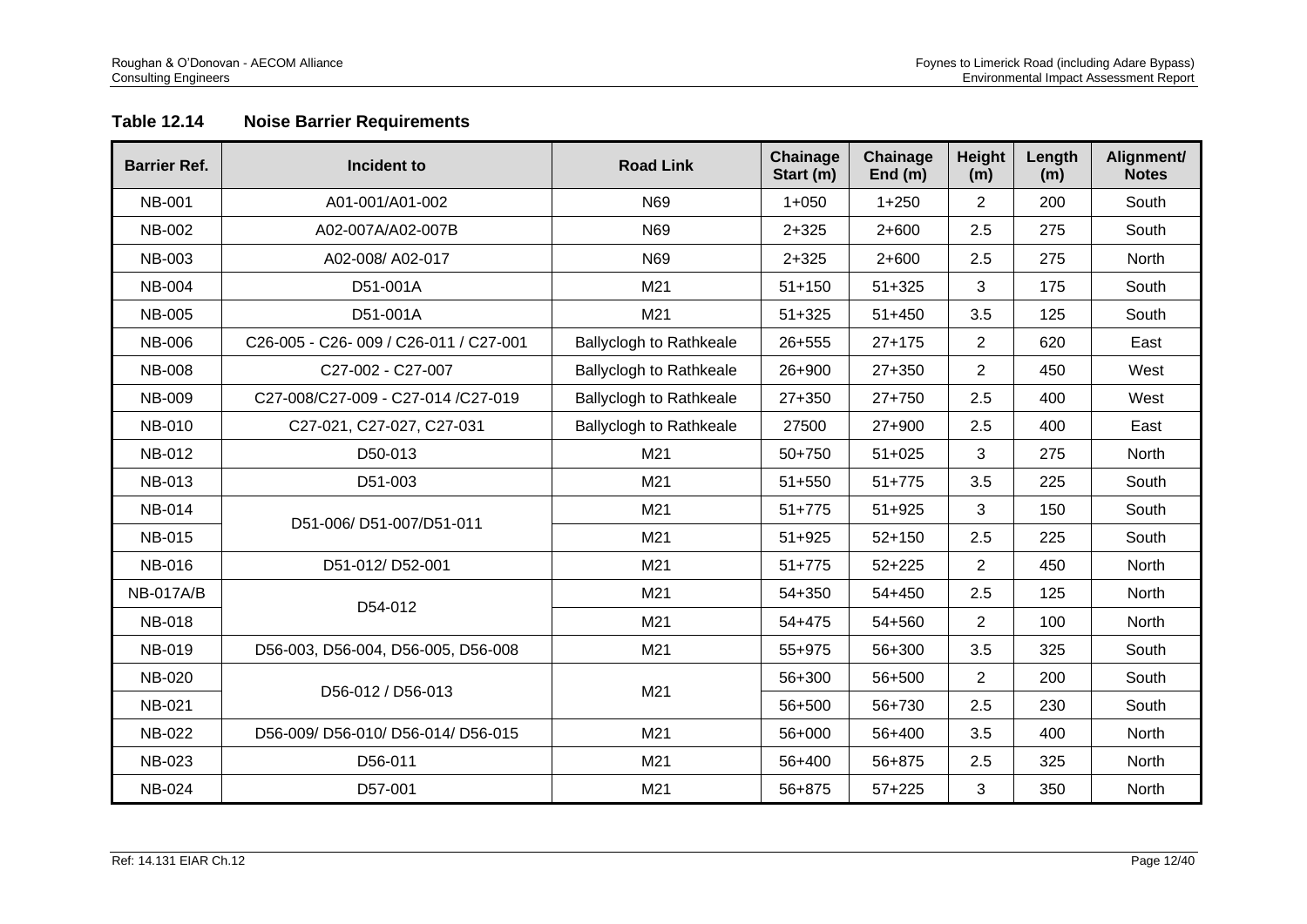| <b>Barrier Ref.</b> | Incident to                                               | <b>Road Link</b>    | Chainage<br>Start (m) | Chainage<br>End $(m)$ | Height<br>(m)  | Length<br>(m) | Alignment/<br><b>Notes</b> |
|---------------------|-----------------------------------------------------------|---------------------|-----------------------|-----------------------|----------------|---------------|----------------------------|
| <b>NB-025</b>       | D57-006 / D57-008/ D57-017                                | M21                 | $57+475$              | 58+025                | 3.5            | 550           | South                      |
| <b>NB-026</b>       | D57-007/ D57-009/ D57-009A/ D57-012/<br>D57-013 - D57-015 | M21                 | $57+475$              | 58+075                | 3.5            | 50            | North                      |
| <b>NB-027</b>       | D58-002 - D58-005 / D59-001                               | M21                 | 58+675                | 59+250                | 3              | 575           | North                      |
| <b>NB-028</b>       | D59-002/D59-004/ D59-006/ D59-007                         | M21                 | 58+725                | 59+325                | 3              | 600           | South                      |
| <b>NB-029</b>       | D59-009/D59-011                                           | M21                 | 59+675                | 60+100                | 3.5            | 425           | South                      |
| <b>NB-030</b>       | D60-004/D60-005                                           | M21                 | 60+100                | 60+300                | 3.5            | 200           | South<br>(Absorptive)      |
| <b>NB-031</b>       | D60-003                                                   | M21                 | 60+025                | 60+300                | 3.5            | 275           | North                      |
| <b>NB-032</b>       | D60-003 / D60-011                                         | M21                 | 60+325                | 60+510                | 2.5            | 185           | North                      |
| <b>NB-033</b>       | D60-011                                                   | M21                 | 60+510                | 60+860                | 3              | 350           | North                      |
| <b>NB-034</b>       | D61-003                                                   | M21                 | 60+975                | $61 + 325$            | 3.5            | 350           | South                      |
| <b>NB-035</b>       | D61-004 / D61-005 / D61-006 / D61-008 -                   | M21                 | $61 + 325$            | $61 + 475$            | 3              | 150           | South                      |
| <b>NB-036</b>       | D61-010                                                   | M21                 | $61 + 475$            | $61 + 725$            | 2.5            | 250           | South                      |
| <b>NB-037</b>       | D61-015                                                   | M21                 | 61+650                | $62 + 125$            | 2.5            | 475           | South                      |
| <b>NB-038</b>       | D62-004 - D62-011 / D62-016 / D62-017                     | M21                 | 62+375                | 62+875                | 3.5            | 500           | <b>North</b>               |
| <b>NB-039</b>       |                                                           |                     | 62+875                | 63+025                | 3              | 150           | North                      |
| <b>NB-040</b>       | D62-011 /D63-004                                          | M21                 | 63+025                | 63+560                | 3.25           | 535           | North                      |
| <b>NB-041</b>       | D62-012 /D63-003 /D63-005                                 | M21                 | 62+625                | 63+630                | 3              | 1005          | South                      |
| <b>NB-042</b>       | D63-006                                                   | M21                 | 63+775                | 64+025                | 3              | 250           | North                      |
| <b>NB-043</b>       | D63-002 / D64-004 /D63-006 - D64-009 -<br>D64-012         | M21                 | 64+025                | 65+050                | 3.5            | 1025          | North                      |
| <b>NB-044</b>       | D64-001 /D64-003 / D64-005                                | M21                 | 63+750                | 64+300                | 3.5            | 550           | South                      |
| <b>NB-045</b>       | D66-001                                                   | <b>Existing N21</b> | 65+775                | 66+175                | $\overline{2}$ | 400           | South                      |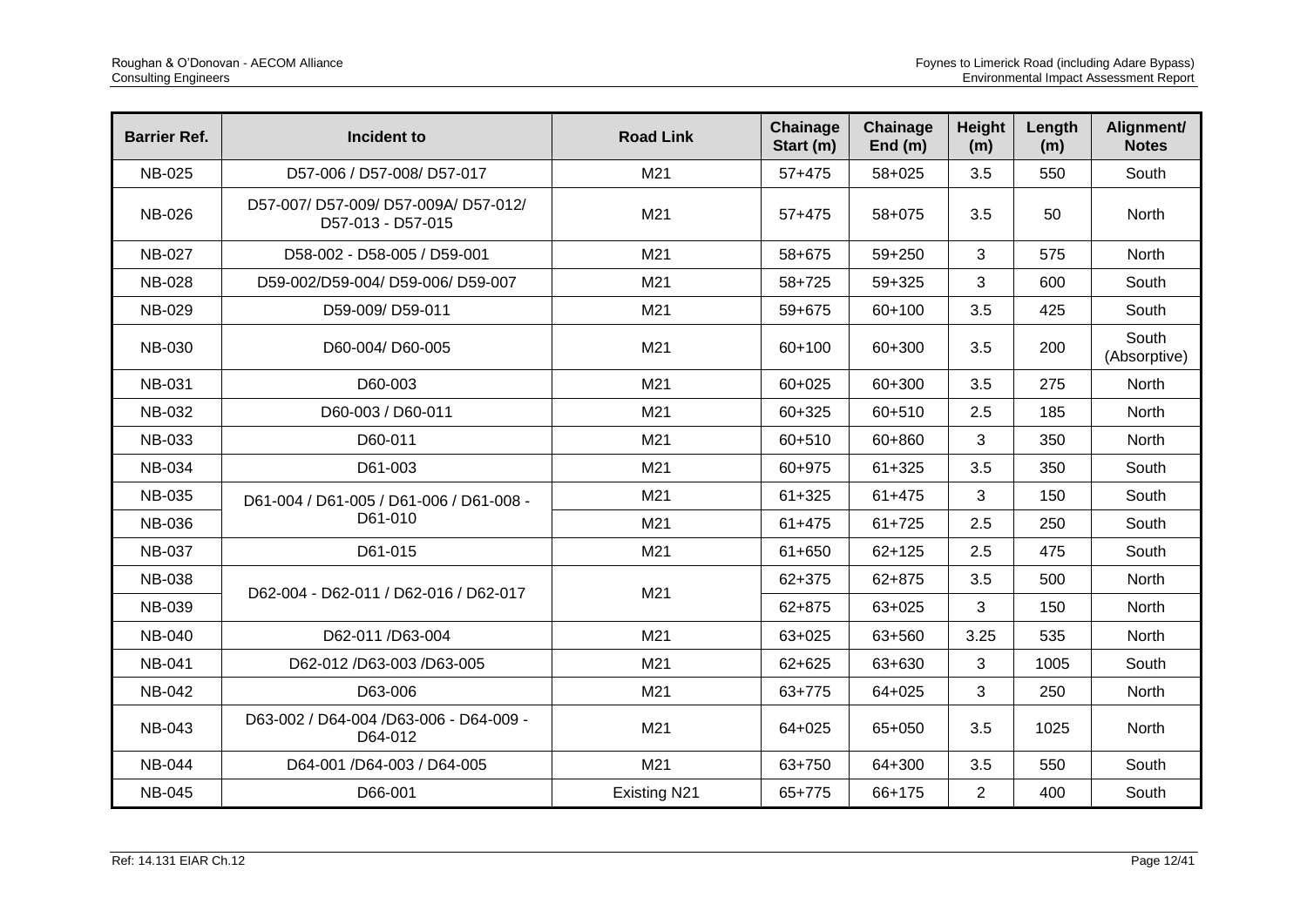The proposed noise mitigation set out above have been designed to sufficiently reduce traffic noise levels to at, or below, the traffic noise design goal of  $60dB$  L<sub>den,</sub> where relevant. A total length of approximately 15.5km of barrier is required, ranging in height from 2.0m to 3.5m, and on average just under 3.0m. Three-quarters of the proposed barriers will be located along Section D for the M21 motorway which carries the highest volumes of traffic and passes near to more houses than the rest of the route between Rathkeale and Foynes.

The combined mitigation measures associated with the use of a Low Noise Road Surface (LNRS) in addition to physical noise screening has been assessed to provide the most suitable available noise mitigation at the nearest sensitive locations. Discussion on the residual impacts taking account of the proposed mitigation measures are outlined in Section 12.6. A number of additional barriers have been specified along the proposed road development in order to reduce potential visual and noise impacts at equine holdings. These are illustrated also in Figures 12.1 to 12.23 in Volume 3. Specific discussion on potential impacts to equine holdings and recommended mitigation measures is included in Chapter 15 Material Assets and Land – Agriculture.

## **12.6 Residual Impacts for Noise and Vibration**

### **12.6.1 Construction Phase Residual Impacts**

During the construction phase of the proposed road development noise levels at properties closest to working areas will be temporarily increased above the ambient noise environment when works are occurring in proximity to the properties. Given the linear nature of the works, noise emissions related to construction works will be of temporary or short-term impact at any one area as the works progress along the length of the proposed road development.

Highest noise impacts will occur during periods of excavation, particularly in areas where sections of hard rock are to be excavated where drill and blast methods will likely be chosen, where large cuttings are required. Whilst high noise levels are associated with an individual blast, the effects are momentary, and the blast designs will be strictly controlled to ensure the AOP and PPV levels are within the specified limit values. The use of this form of rock breaking will expedite the level of rock extraction in any one blast and hence reducing overall exposure times and overall impacts. Mechanical breaking, crushing and excavation of rock and materials will be strictly controlled through the use of control of noise at source, screening, scheduling of works to control noise levels at the closest sensitive properties, as far as is practicable.

The various mitigation measures will be selected in order to control construction noise levels to within the limit values included in [Table 12.1.](#page-2-0) The most appropriate noise mitigation measures for each work area will be determined taking account of the various control measures included within Section 12.5.1. It is likely that, even with the implementation of noise mitigation measures, a potential temporary significant impact will occur at properties up to 80m from high intrusive activities (rock breaking, drilling etc.).

Construction traffic noise will have a short term moderate impact at 4 local roads that may be used for access to the proposed works. For the remainder of construction activities beyond 50m from the works, with the implementation of controlled mitigation measures, construction activities can operate within the adopted noise limits for daytime periods at the nearest properties to the works.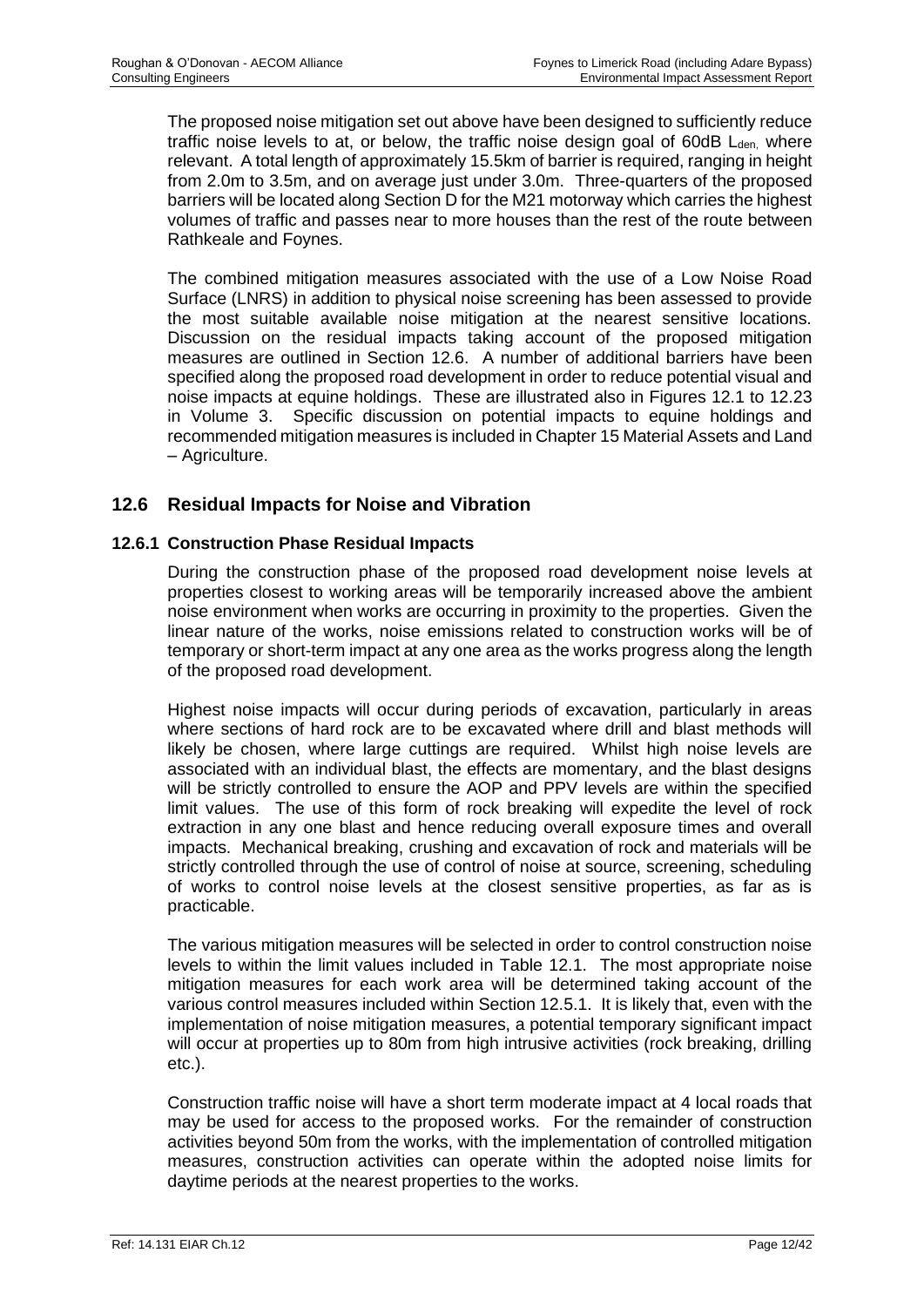The assessment has indicated that the use of standard construction activities can operate within the recommended vibration limits for standard residential and other light-framed buildings. With the adoption of best practice methodologies for the control of vibration from blasting, potential vibration impacts at the most sensitive premises can be adequately mitigated to within acceptable levels.

## **12.6.2 Operational Phase Residual Impacts**

The predicted residual noise levels at receptors after mitigation is presented in [Table](#page-43-0)  [12.15.](#page-43-0)

<span id="page-43-0"></span>

|                              |                | <b>Opening Year 2024</b>     | Design Year 2039             |                        |                                         |  |
|------------------------------|----------------|------------------------------|------------------------------|------------------------|-----------------------------------------|--|
| <b>Receiver</b>              |                | <b>Predicted Noise Level</b> | <b>Predicted Noise Level</b> |                        |                                         |  |
| Location<br><b>Reference</b> | Do Minimum     | Do<br>Something              | Do Minimum                   | Do<br><b>Something</b> | <b>Comment</b>                          |  |
|                              | $L_{den}$ (dB) | $L_{den}$ (dB)               | $L_{den}$ (dB)               | $L_{den}$ (dB)         |                                         |  |
| A01-001                      | 55             | 59                           | 54                           | 60                     | Meets design goal                       |  |
| A01-002                      | 54             | 57                           | 53                           | 58                     | Meets design goal                       |  |
| A01-003                      | 58             | 56                           | 57                           | 57                     | Meets design goal                       |  |
| A02 007A                     | 55             | 56                           | 53                           | 57                     | Meets design goal                       |  |
| A02-007B                     | 58             | 56                           | 56                           | 57                     | Meets design goal                       |  |
| A02-008                      | 58             | 57                           | 56                           | 58                     | Meets design goal                       |  |
| A02-017                      | 56             | 55                           | 54                           | 56                     | Meets design goal                       |  |
| C <sub>26</sub> -002         | 59             | 59                           | 59                           | 60                     | Meets design goal                       |  |
| C26-005                      | 47             | 55                           | 47                           | 56                     | Meets design goal                       |  |
| C26-006                      | 58             | 58                           | 58                           | 59                     | Meets design goal                       |  |
| C26-008                      | 60             | 59                           | 60                           | 61                     | Less than 1dB above<br>Do Minimum value |  |
| C26-009                      | 58             | 58                           | 58                           | 59                     | Meets design goal                       |  |
| C26-011                      | 59             | 58                           | 59                           | 60                     | Meets design goal                       |  |
| C27-001                      | 53             | 58                           | 53                           | 59                     | Meets design goal                       |  |
| C27-002                      | 62             | 61                           | 63                           | 63                     | Same as do<br>Minimum Value             |  |
| C27-003                      | 56             | 57                           | 57                           | 58                     | Meets design goal                       |  |
| C27-004                      | 55             | 56                           | 56                           | 57                     | Meets design goal                       |  |
| C27-005                      | 56             | 56                           | 57                           | 58                     | Meets design goal                       |  |
| C27-006                      | 55             | 55                           | 55                           | 56                     | Meets design goal                       |  |
| C27-008                      | 58             | 57                           | 58                           | 59                     | Meets design goal                       |  |
| C27-009                      | 62             | 60                           | 62                           | 62                     | Same as do<br>Minimum Value             |  |
| C27-011                      | 60             | 59                           | 60                           | 60                     | Meets design goal                       |  |

**Table 12.15 Predicted Residual Noise Levels at Receptors after Mitigation**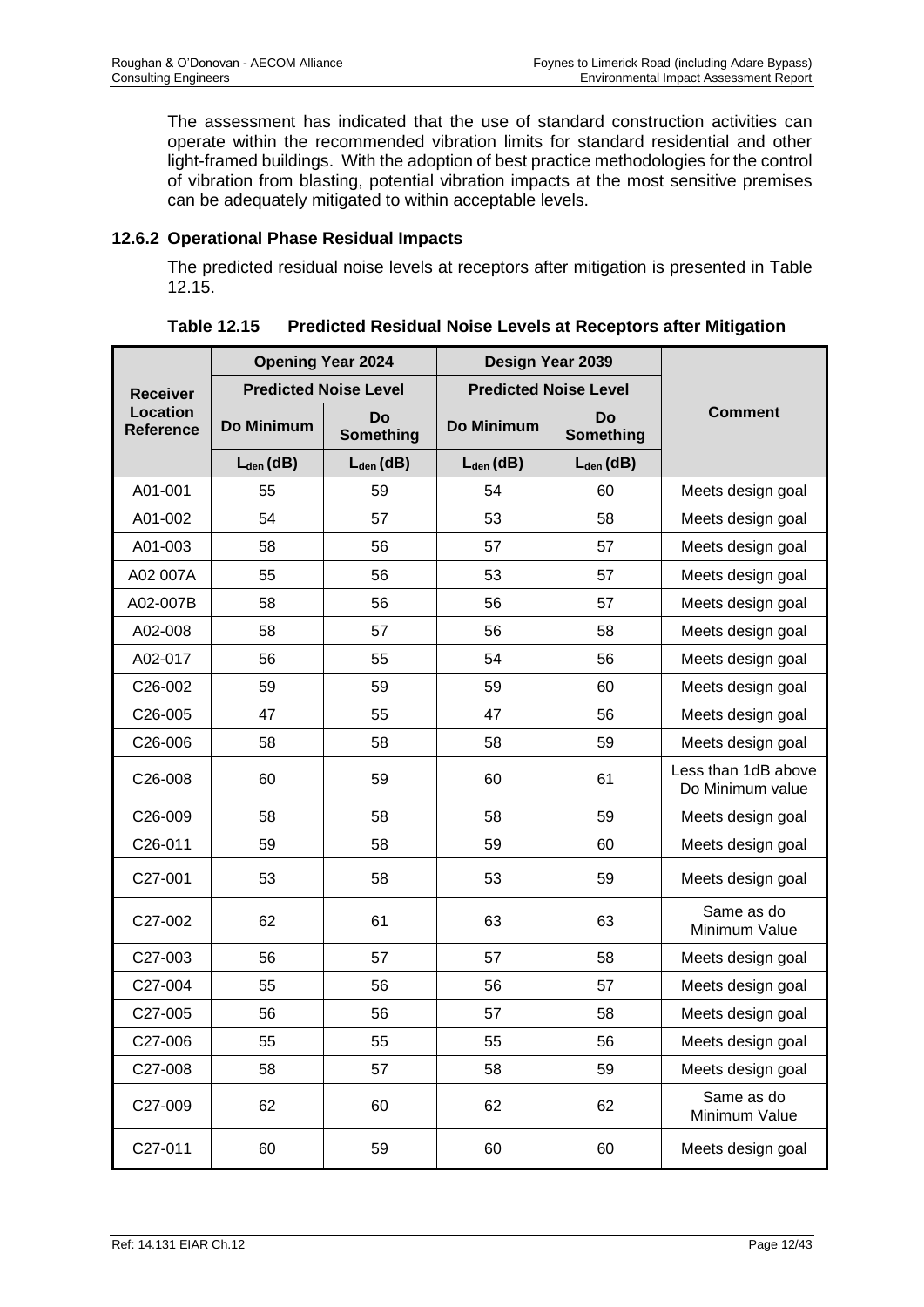|                                     |                | <b>Opening Year 2024</b>     | Design Year 2039             |                        |                                                      |  |
|-------------------------------------|----------------|------------------------------|------------------------------|------------------------|------------------------------------------------------|--|
| <b>Receiver</b>                     |                | <b>Predicted Noise Level</b> | <b>Predicted Noise Level</b> |                        |                                                      |  |
| <b>Location</b><br><b>Reference</b> | Do Minimum     | Do<br>Something              | Do Minimum                   | <b>Do</b><br>Something | <b>Comment</b>                                       |  |
|                                     | $L_{den}$ (dB) | $L_{den}$ (dB)               | $L_{den}$ (dB)               | $L_{den}$ (dB)         |                                                      |  |
| C27-012                             | 60             | 58                           | 60                           | 60                     | Meets design goal                                    |  |
| C27-013                             | 59             | 58                           | 59                           | 59                     | Meets design goal                                    |  |
| C27-019                             | 43             | 55                           | 44                           | 57                     | Meets design goal                                    |  |
| C27-021                             | 45             | 56                           | 46                           | 57                     | Meets design goal                                    |  |
| C27-027                             | 46             | 56                           | 46                           | 58                     | Meets design goal                                    |  |
| C27-031                             | 46             | 56                           | 46                           | 57                     | Meets design goal                                    |  |
| D50-013                             | 61             | 60                           | 62                           | 61                     | <b>Below Do Minimum</b><br>Value                     |  |
| D51-001a                            | 62             | 62                           | 62                           | 63                     | 1dB above do min<br>(reduction to front of<br>house) |  |
| D51-003                             | 53             | 58                           | 53                           | 60                     | Meets design goal                                    |  |
| D51-006                             | 44             | 57                           | 45                           | 58                     | Meets design goal                                    |  |
| D51-007                             | 45             | 56                           | 45                           | 57                     | Meets design goal                                    |  |
| D51-011                             | 45             | 57                           | 45                           | 58                     | Meets design goal                                    |  |
| D51-012                             | 47             | 57                           | 48                           | 58                     | Meets design goal                                    |  |
| D52-001                             | 46             | 57                           | 46                           | 58                     | Meets design goal                                    |  |
| D54-011                             | 46             | 58                           | 47                           | 59                     | Meets design goal                                    |  |
| D54-012                             | 47             | 59                           | 48                           | 60                     | Meets design goal                                    |  |
| D55-016                             | 47             | 57                           | 48                           | 58                     | Meets design goal                                    |  |
| D56-003                             | 46             | 57                           | 46                           | 58                     | Meets design goal                                    |  |
| D56-004                             | 36             | 59                           | 36                           | 60                     | Meets design goal                                    |  |
| D56-005                             | 45             | 58                           | 46                           | 59                     | Meets design goal                                    |  |
| D56-008                             | 45             | 56                           | 46                           | 57                     | Meets design goal                                    |  |
| D56-009                             | 44             | 59                           | 45                           | 60                     | Meets design goal                                    |  |
| D56-010                             | 42             | 56                           | 43                           | 57                     | Meets design goal                                    |  |
| D56-011                             | 44             | 55                           | 44                           | 57                     | Meets design goal                                    |  |
| D56-012                             | 43             | 57                           | 43                           | 58                     | Meets design goal                                    |  |
| D56-013                             | 36             | 55                           | 37                           | 56                     | Meets design goal                                    |  |
| D56-014                             | 43             | 56                           | 44                           | 57                     | Meets design goal                                    |  |
| D56-015                             | 44             | 56                           | 45                           | 57                     | Meets design goal                                    |  |
| D57 009A                            | 36             | 57                           | 37                           | 59                     | Meets design goal                                    |  |
| D57-001                             | 41             | 57                           | 42                           | 58                     | Meets design goal                                    |  |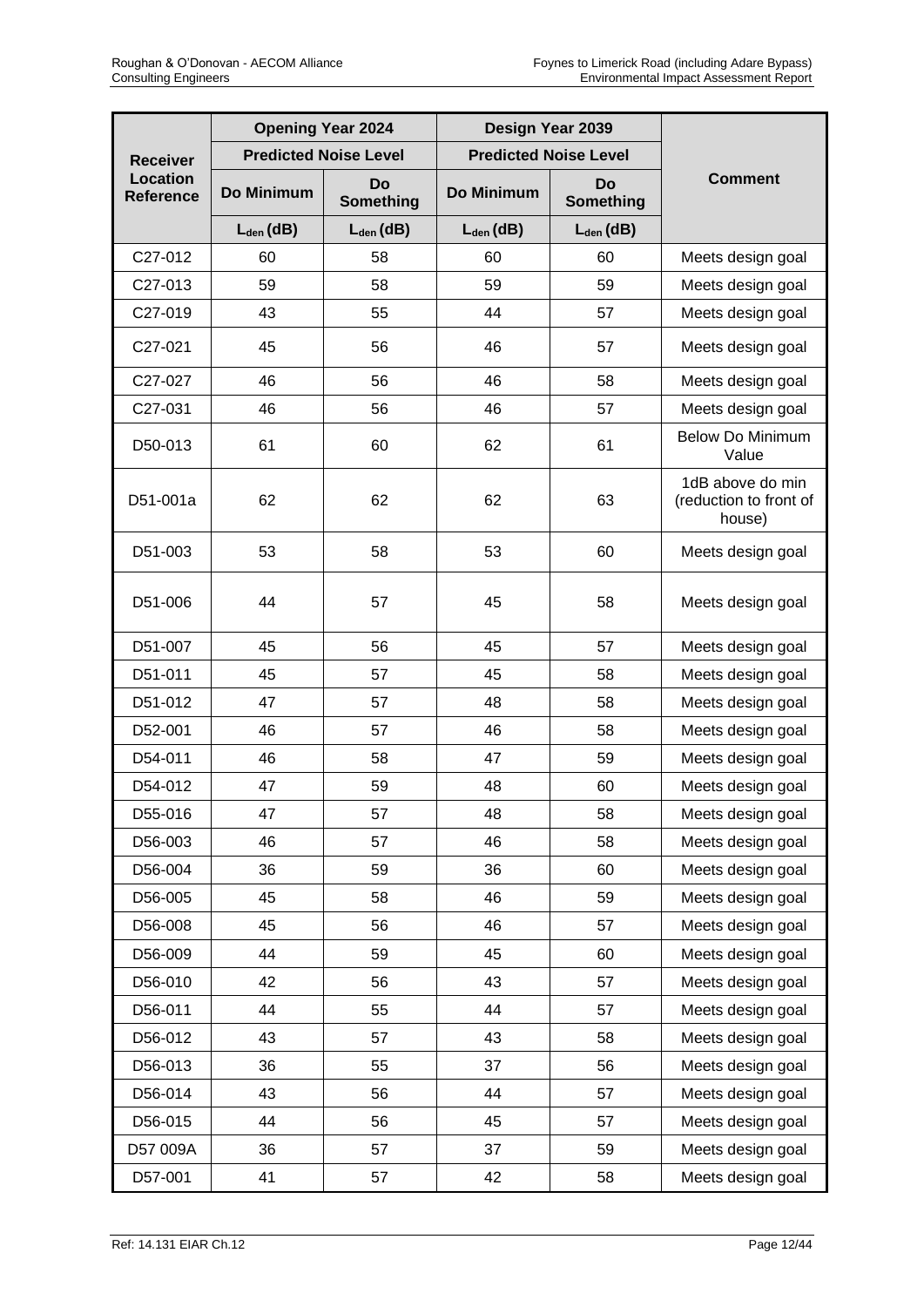| <b>Opening Year 2024</b>            |                |                              | Design Year 2039             |                        |                   |  |
|-------------------------------------|----------------|------------------------------|------------------------------|------------------------|-------------------|--|
| <b>Receiver</b>                     |                | <b>Predicted Noise Level</b> | <b>Predicted Noise Level</b> |                        |                   |  |
| <b>Location</b><br><b>Reference</b> | Do Minimum     | Do<br>Something              | Do Minimum                   | Do<br><b>Something</b> | <b>Comment</b>    |  |
|                                     | $L_{den}$ (dB) | $L_{den}$ (dB)               | $L_{den}$ (dB)               | $L_{den}$ (dB)         |                   |  |
| D57-006                             | 35             | 56                           | 36                           | 57                     | Meets design goal |  |
| D57-007                             | 35             | 59                           | 36                           | 60                     | Meets design goal |  |
| D57-008                             | 34             | 58                           | 35                           | 59                     | Meets design goal |  |
| D57-009                             | 36             | 59                           | 36                           | 60                     | Meets design goal |  |
| D57-012                             | 35             | 58                           | 36                           | 59                     | Meets design goal |  |
| D57-013                             | 34             | 56                           | 34                           | 57                     | Meets design goal |  |
| D57-014                             | 31             | 55                           | 32                           | 56                     | Meets design goal |  |
| D57-015                             | 33             | 55                           | 34                           | 56                     | Meets design goal |  |
| D57-017                             | 34             | 57                           | 35                           | 58                     | Meets design goal |  |
| D58-002                             | 35             | 58                           | 36                           | 60                     | Meets design goal |  |
| D58-003                             | 35             | 57                           | 35                           | 58                     | Meets design goal |  |
| D58-004                             | 20             | 55                           | 20                           | 57                     | Meets design goal |  |
| D58-005                             | 34             | 55                           | 35                           | 56                     | Meets design goal |  |
| D59-001                             | 20             | 58                           | 20                           | 59                     | Meets design goal |  |
| D59-002                             | 31             | 56                           | 32                           | 57                     | Meets design goal |  |
| D59-004                             | 34             | 56                           | 35                           | 57                     | Meets design goal |  |
| D59-006                             | 34             | 55                           | 35                           | 56                     | Meets design goal |  |
| D59-007                             | 35             | 55                           | 36                           | 56                     | Meets design goal |  |
| D59-009                             | 32             | 56                           | 33                           | 57                     | Meets design goal |  |
| D59-011                             | 32             | 56                           | 33                           | 57                     | Meets design goal |  |
| D60-001                             | 41             | 57                           | 42                           | 59                     | Meets design goal |  |
| D60-003                             | 39             | 59                           | 39                           | 60                     | Meets design goal |  |
| D60-004                             | 34             | 59                           | 35                           | 60                     | Meets design goal |  |
| D60-005                             | 36             | 56                           | 37                           | 58                     | Meets design goal |  |
| D60-007                             | 37             | 57                           | 38                           | 59                     | Meets design goal |  |
| D60-008                             | 37             | 57                           | 38                           | 59                     | Meets design goal |  |
| D60-009                             | 35             | 58                           | 36                           | 60                     | Meets design goal |  |
| D60-011                             | 41             | 58                           | 42                           | 59                     | Meets design goal |  |
| D60-012                             | 38             | 57                           | 39                           | 59                     | Meets design goal |  |
| D60-013                             | 40             | 59                           | 40                           | 60                     | Meets design goal |  |
| D61-003                             | 41             | 58                           | 42                           | 60                     | Meets design goal |  |
| D61-004                             | 41             | 57                           | 42                           | 59                     | Meets design goal |  |
| D61-005                             | 42             | 56                           | 43                           | 58                     | Meets design goal |  |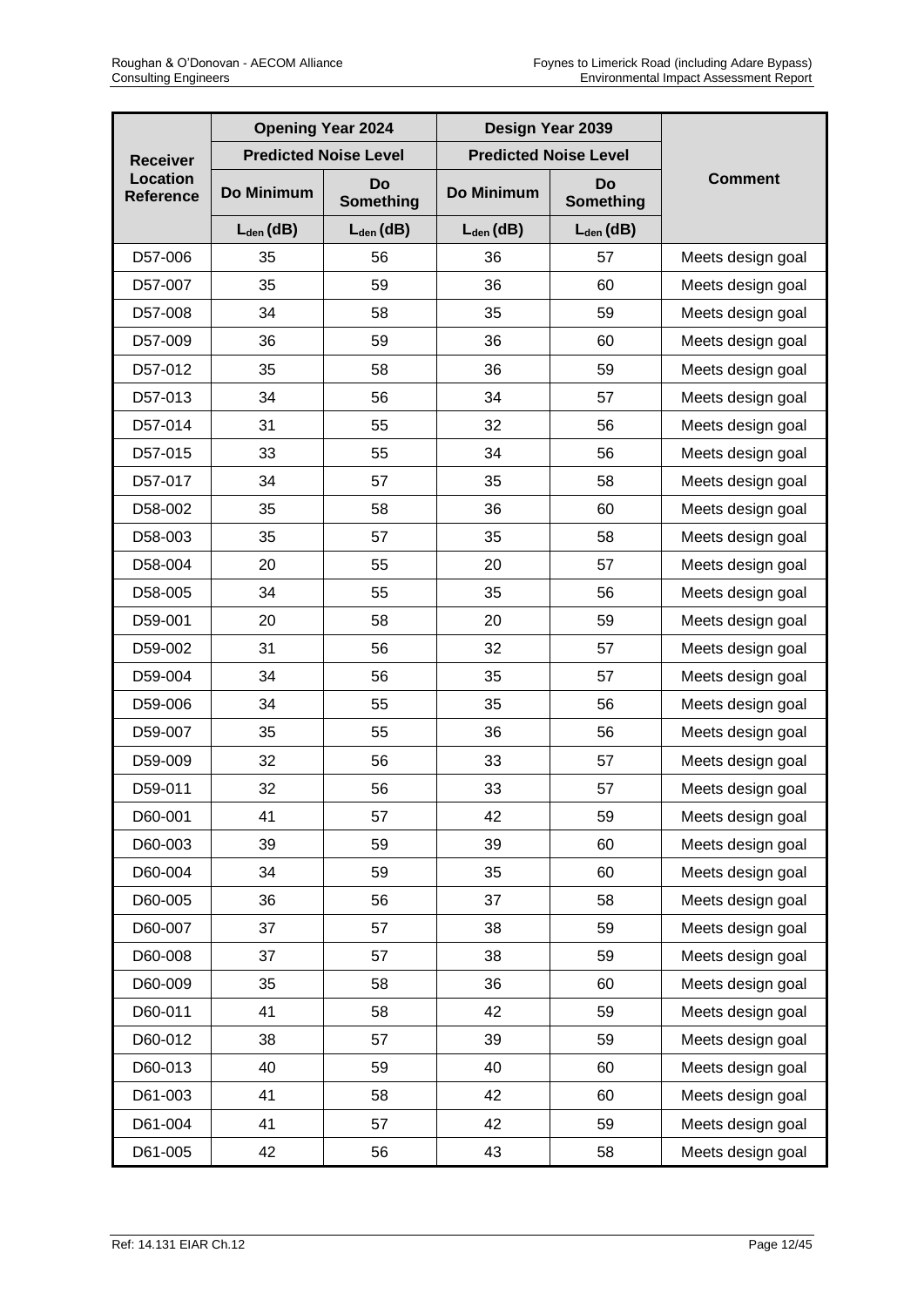|                                     |                | <b>Opening Year 2024</b>     | Design Year 2039             |                        |                                         |
|-------------------------------------|----------------|------------------------------|------------------------------|------------------------|-----------------------------------------|
| <b>Receiver</b>                     |                | <b>Predicted Noise Level</b> | <b>Predicted Noise Level</b> |                        |                                         |
| <b>Location</b><br><b>Reference</b> | Do Minimum     | Do<br>Something              | Do Minimum                   | <b>Do</b><br>Something | <b>Comment</b>                          |
|                                     | $L_{den}$ (dB) | $L_{den}$ (dB)               | $L_{den}$ (dB)               | $L_{den}$ (dB)         |                                         |
| D61-006                             | 42             | 55                           | 43                           | 57                     | Meets design goal                       |
| D61-007                             | 43             | 55                           | 44                           | 56                     | Meets design goal                       |
| D61-008                             | 46             | 57                           | 47                           | 58                     | Meets design goal                       |
| D61-009                             | 47             | 57                           | 47                           | 58                     | Meets design goal                       |
| D61-010                             | 50             | 56                           | 51                           | 58                     | Meets design goal                       |
| D61-015                             | 57             | 58                           | 58                           | 59                     | Meets design goal                       |
| D62 006A                            | 49             | 58                           | 50                           | 59                     | Meets design goal                       |
| D62-004                             | 47             | 57                           | 48                           | 58                     | Meets design goal                       |
| D62-005                             | 47             | 57                           | 48                           | 58                     | Meets design goal                       |
| D62-006                             | 48             | 56                           | 49                           | 57                     | Meets design goal                       |
| D62-007                             | 48             | 56                           | 48                           | 57                     | Meets design goal                       |
| D62-008                             | 48             | 56                           | 49                           | 57                     | Meets design goal                       |
| D62-009                             | 48             | 56                           | 48                           | 57                     | Meets design goal                       |
| D62-010                             | 48             | 55                           | 48                           | 57                     | Meets design goal                       |
| D62-011                             | 48             | 56                           | 49                           | 57                     | Meets design goal                       |
| D62-012                             | 56             | 58                           | 56                           | 59                     | Meets design goal                       |
| D62-016                             | 47             | 54                           | 48                           | 55                     | Meets design goal                       |
| D62-017                             | 47             | 54                           | 48                           | 55                     | Meets design goal                       |
| D63-003                             | 56             | 57                           | 57                           | 59                     | Meets design goal                       |
| D63-004                             | 50             | 59                           | 51                           | 60                     | Meets design goal                       |
| D63-005                             | 55             | 57                           | 56                           | 59                     | Meets design goal                       |
| D63-006                             | 53             | 56                           | 54                           | 57                     | Meets design goal                       |
| D63-007                             | 54             | 58                           | 55                           | 60                     | Meets design goal                       |
| D64-001                             | 60             | 60                           | 60                           | 61                     | Less than 1dB above<br>Do Minimum value |
| D64-002                             | 54             | 57                           | 55                           | 58                     | Meets design goal                       |
| D64-003                             | 53             | 58                           | 54                           | 60                     | Meets design goal                       |
| D64-004                             | 55             | 58                           | 56                           | 59                     | Meets design goal                       |
| D64-005                             | 52             | 58                           | 53                           | 60                     | Meets design goal                       |
| D64-006                             | 54             | 56                           | 55                           | 57                     | Meets design goal                       |
| D64-007                             | 54             | 55                           | 54                           | 57                     | Meets design goal                       |
| D64-008                             | 54             | 56                           | 55                           | 57                     | Meets design goal                       |
| D64-009                             | 54             | 56                           | 55                           | 57                     | Meets design goal                       |
| D64-010                             | 53             | 55                           | 54                           | 56                     | Meets design goal                       |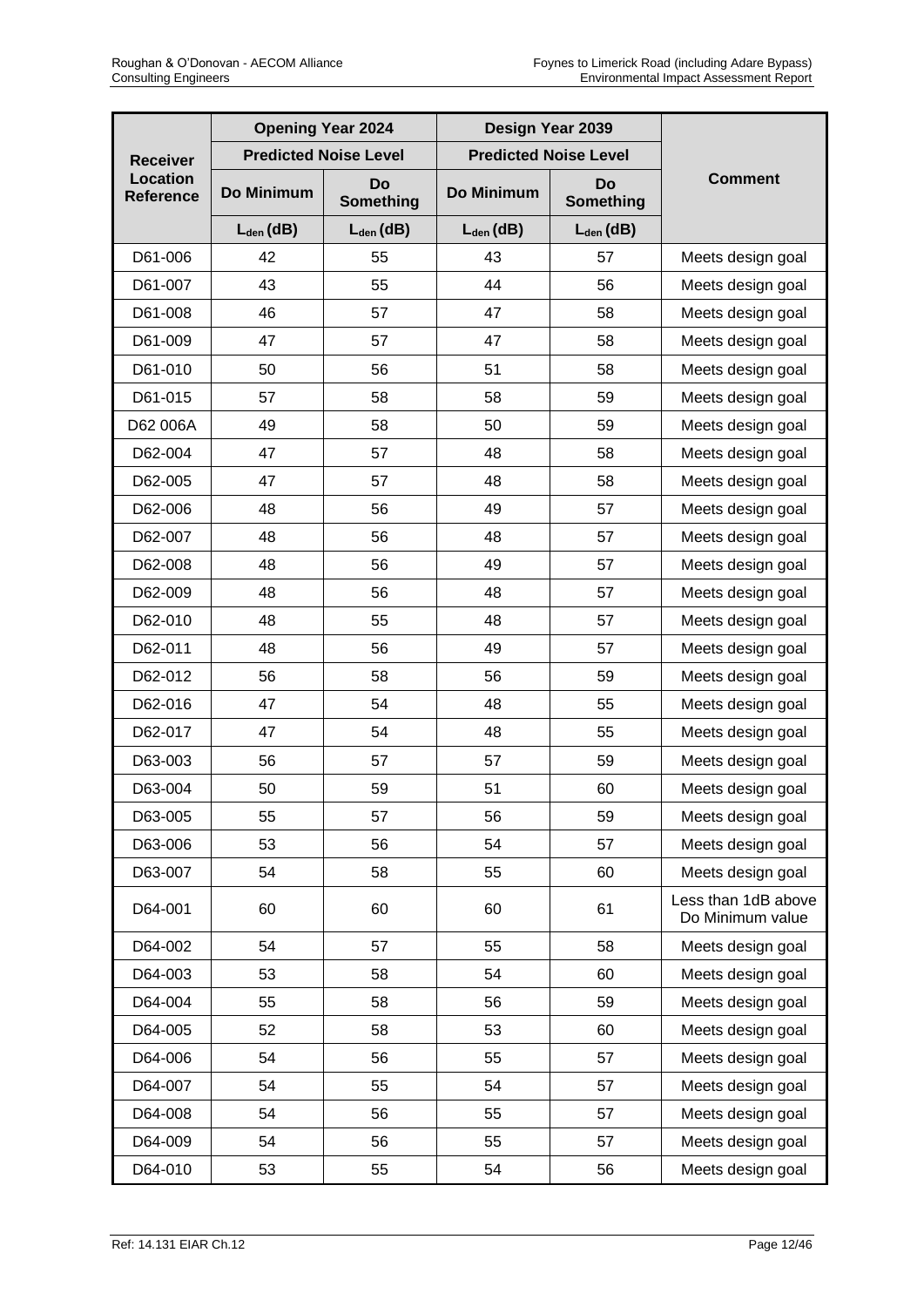|                              |                | <b>Opening Year 2024</b>     |                              | Design Year 2039       |                             |  |
|------------------------------|----------------|------------------------------|------------------------------|------------------------|-----------------------------|--|
| Receiver                     |                | <b>Predicted Noise Level</b> | <b>Predicted Noise Level</b> |                        |                             |  |
| Location<br><b>Reference</b> | Do Minimum     | <b>Do</b><br>Something       | Do Minimum                   | <b>Do</b><br>Something | <b>Comment</b>              |  |
|                              | $L_{den}$ (dB) | $L_{den}$ (dB)               | $L_{den}$ (dB)               | $L_{den}$ (dB)         |                             |  |
| D64-011                      | 54             | 55                           | 55                           | 57                     | Meets design goal           |  |
| D64-012                      | 55             | 57                           | 56                           | 59                     | Meets design goal           |  |
| D66-001                      | 61             | 61                           | 62                           | 62                     | Same as do<br>Minimum Value |  |

The results of the assessment have indicated that along the length of the proposed road, development traffic noise levels at or below 60dB L<sub>den</sub> can be achieved, and/or the Do-Something noise levels can be reduced to the equivalent Do-Minimum traffic noise levels at all of locations with the recommended mitigation measures in place.

There are three locations where the residual Do Something noise level is calculated to be above the Do-Minimum scenario and remains above 60dB  $L_{den}$ . Modelled Location D51-001A represents the rear façade of the property facing towards the new M21 alignment. An increase of 1dB is calculated above the Do-Minimum scenario. A difference in traffic noise of this magnitude is negligible and not perceptible. A reduction in noise level of 8dB  $L<sub>den</sub>$  will, however, be experienced to the front façade of the same property due to the reduction in traffic along the existing N21 road which will result in a perceptible reduction in traffic noise along this façade of the property.

Calculated noise levels at modelled locations C26-008 and D64-001 are less than 1dB above the Do Minimum value, when rounded. An increase of this magnitude above the Do-Minimum scenario is negligible and is not perceptible. Whist these exceedances are strictly above the design goal, the negligible difference is outside the level of perceptibility to the human ear such that no subjective difference would be experienced by further reducing traffic noise levels to  $60$ dB L<sub>den</sub>.

The 2004 TII noise guidance document notes the following with respect to achievement of the noise design goal:

*"The Authority accepts that it may not always be sustainable to provide adequate mitigation in order to achieve the design goal. Therefore, a structured approach should* be *taken in order to ameliorate as far as practicable."*

The 2014 noise guidance document notes that:

*"in some cases the attainment of the design goal may not be possible by sustainable means".* 

This guidance document also notes that caution should be exercised specifying substantial screening where small benefits (<3dB) are only achieved, given a change of 3dB(A) is the smallest change that would give a reliable difference in public response. Specifically, the TII 2014 document goes on to note that:

*"It may be unsustainable to increase barrier dimensions significantly where the result would be a reduction of 1dB or less, as such a reduction would be close to*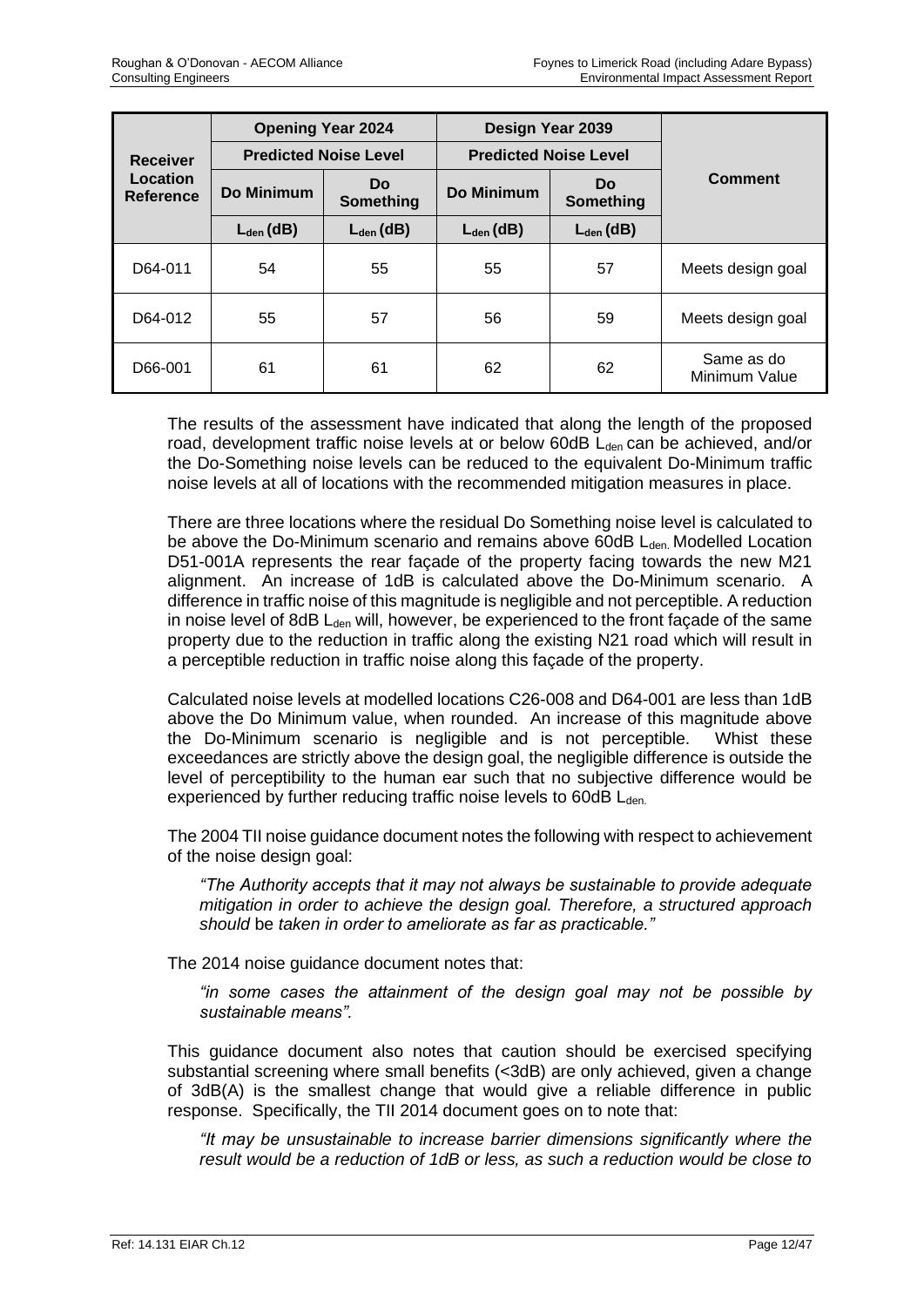*imperceptible in a laboratory situation, and would not result in a difference in public response in the real world environment."* 

In this instance, the extent of screening deemed feasible to achieve the target design goal at the relevant properties has been assessed, taking into account a level of proportionality with respect to changes in noise levels.

### **Reduction in Traffic Along Existing Road Network**

The proposed road will result in a reduction in traffic volumes along the existing road network, due to traffic being diverted onto the proposed road development. The modelled locations within the study area of the operational noise model has indicated that of the 467 locations assessed, 30% (143 noise sensitive locations) will experience either a reduction or no change as a result of the proposed road development.

It is possible to determine the approximate change in noise levels between the Do Minimum and Do Something scenarios using the traffic volumes calculated for the wider road network outside those assessed within the noise model using the same formulae included in Section 12.2.2.2. Based on information supplied by the traffic engineers for the wider road network, the greatest reduction in traffic volumes will be experienced along sections of the N69 between Foynes and Limerick and along the N21 between Rathkeale and Adare.

Between Foynes and Askeaton, an approximate reduction in traffic noise levels of 7dB(A) is calculated. There are approximately 52 residential properties within 50m of this section of this road in addition to those within the towns. A positive impact will therefore be experienced at these properties and those at further distances back from the road edge. Sections of the N69 between Askeaton and the M7 west of Limerick are calculated to experience a reduction in traffic noise between 1 and 3dB(A). A minor positive impact will be experienced at noise sensitive properties along these roads. There are approximately 153 noise sensitive properties located within 50m of this section of road, in addition to those within the village and town centres along the route.

Along the N21 between Rathkeale and Adare, a significant portion of existing traffic will divert onto the proposed road development. Noise level reductions in traffic noise between 10 and 13dB are calculated as a result of traffic reductions along this road, resulting in a major positive impact. There are approximately 72 properties along this section of road between Rathkeale and Adare. Noise sensitive properties within both town centres will also experience a similar reduction in traffic noise levels.

Properties along these routes are currently exposed to significantly higher noise levels from passing road traffic compared to those along the proposed road development and opportunities for noise mitigation are minimal along the existing roads. The re-direction of traffic onto the proposed road with the incorporation of noise mitigation measures will aid in addressing noise "hot spot" areas identified within the Limerick Noise Action Plan along the existing sections of the N69 and N21 noted above.

## **12.7 Difficulties Encountered**

There were no difficulties encountered when carrying out this assessment.